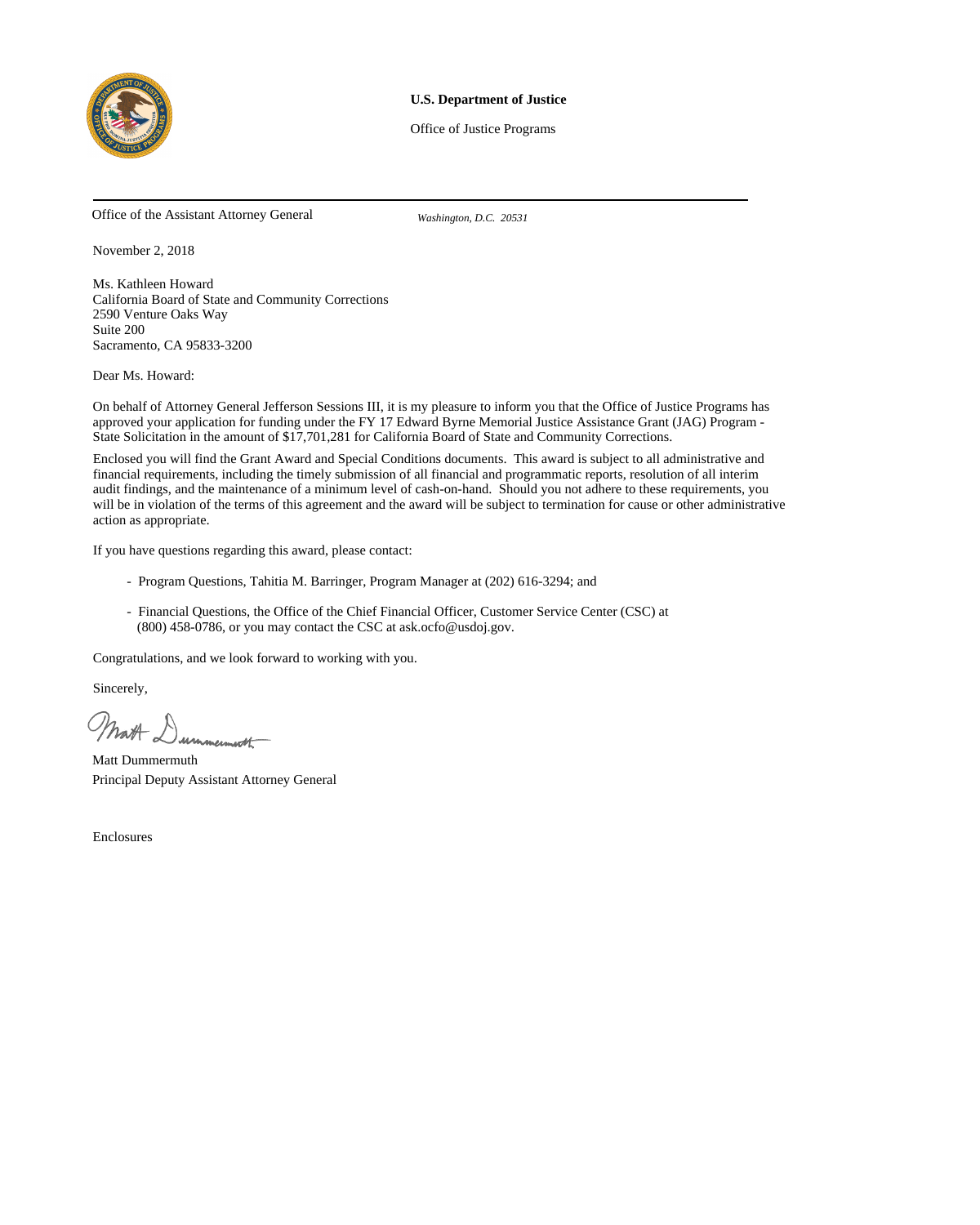

# **OFFICE FOR CIVIL RIGHTS**

Office of Justice Programs

U.S. Department of Justice 810 7th Street, NW Washington, DC 20531

Tel: (202) 307-0690 TTY: (202) 307-2027 E-mail: askOCR@usdoj.gov Website: www.ojp.usdoj.gov/ocr

November 2, 2018 **OCR Letter to All Recipients**

Ms. Kathleen Howard California Board of State and Community Corrections 2590 Venture Oaks Way Suite 200 Sacramento, CA 95833-3200

Dear Ms. Howard:

Congratulations on your recent award. In establishing financial assistance programs, Congress linked the receipt of federal funding to compliance with federal civil rights laws. The Office for Civil Rights (OCR), Office of Justice Programs (OJP), U.S. Department of Justice (DOJ) is responsible for ensuring that recipients of financial assistance from the OJP, the Office of Community Oriented Policing Services (COPS), and the Office on Violence Against Women (OVW) comply with the applicable federal civil rights laws. We at the OCR are available to help you and your organization meet the civil rights requirements that come with DOJ funding.

#### **Ensuring Access to Federally Assisted Programs**

Federal laws that apply to recipients of financial assistance from the DOJ prohibit discrimination on the basis of race, color, national origin, religion, sex, or disability in funded programs or activities, not only in employment but also in the delivery of services or benefits. A federal law also prohibits recipients from discriminating on the basis of age in the delivery of services or benefits.

In March of 2013, President Obama signed the Violence Against Women Reauthorization Act of 2013. The statute amends the Violence Against Women Act of 1994 (VAWA) by including a nondiscrimination grant condition that prohibits discrimination based on actual or perceived race, color, national origin, religion, sex, disability, sexual orientation, or gender identity. The new nondiscrimination grant condition applies to certain programs funded after October 1, 2013. The OCR and the OVW have developed answers to some frequently asked questions about this provision to assist recipients of VAWA funds to understand their obligations. The Frequently Asked Questions are available at https://ojp.gov/about/ocr/vawafaqs.htm.

#### **Enforcing Civil Rights Laws**

All recipients of federal financial assistance, regardless of the particular funding source, the amount of the grant award, or the number of employees in the workforce, are subject to prohibitions against unlawful discrimination. Accordingly, the OCR investigates recipients that are the subject of discrimination complaints from both individuals and groups. In addition, based on regulatory criteria, the OCR selects a number of recipients each year for compliance reviews, audits that require recipients to submit data showing that they are providing services equitably to all segments of their service population and that their employment practices meet equal opportunity standards.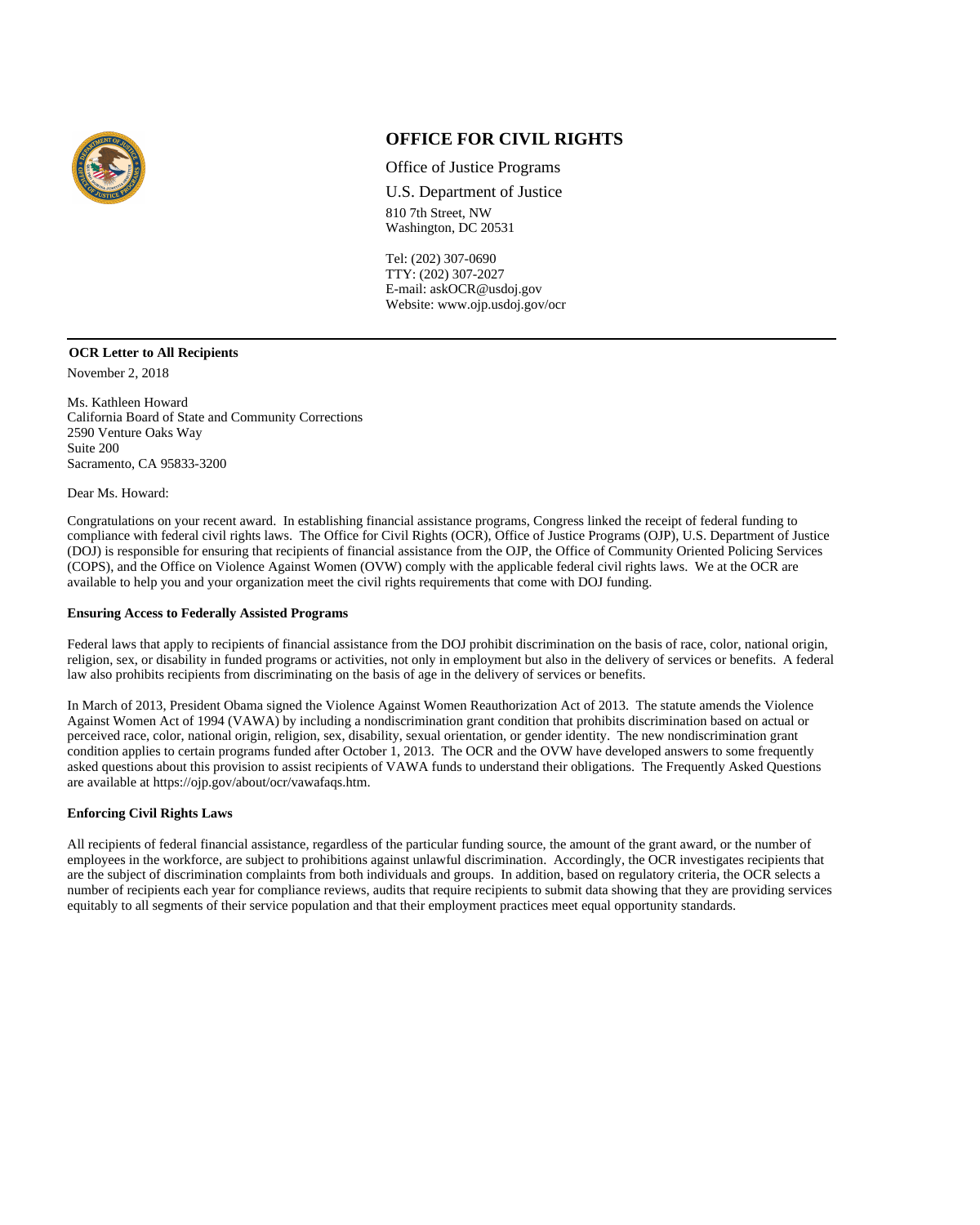# **Providing Services to Limited English Proficiency (LEP) Individuals**

In accordance with DOJ guidance pertaining to Title VI of the Civil Rights Act of 1964, 42 U.S.C. § 2000d, recipients of federal financial assistance must take reasonable steps to provide meaningful access to their programs and activities for persons with limited English proficiency (LEP). See U.S. Department of Justice, Guidance to Federal Financial Assistance Recipients Regarding Title VI Prohibition Against National Origin Discrimination Affecting Limited English Proficient Persons, 67 Fed. Reg. 41,455 (2002). For more information on the civil rights responsibilities that recipients have in providing language services to LEP individuals, please see the website https://www.lep.gov.

#### **Ensuring Equal Treatment of Faith-Based Organizations and Safeguarding Constitutional Protections Related to Religion**

The DOJ regulation, Partnerships with Faith-Based and Other Neighborhood Organizations, 28 C.F.R. pt. 38, updated in April 2016, prohibits all recipient organizations, whether they are law enforcement agencies, governmental agencies, educational institutions, houses of worship, or faith-based organizations, from using financial assistance from the DOJ to fund explicitly religious activities. Explicitly religious activities include worship, religious instruction, or proselytization. While funded organizations may engage in non-funded explicitly religious activities (e.g., prayer), they must hold them separately from the activities funded by the DOJ, and recipients cannot compel beneficiaries to participate in them. The regulation also makes clear that organizations participating in programs funded by the DOJ are not permitted to discriminate in the provision of services on the basis of a beneficiary's religion, religious belief, a refusal to hold a religious belief, or a refusal to attend or participate in a religious practice. Funded faith-based organizations must also provide written notice to beneficiaries, advising them that if they should object to the religious character of the funded faith based organization, the funded faith-based organization will take reasonable steps to refer the beneficiary to an alternative service provider. For more information on the regulation, please see the OCR's website at https://ojp.gov/about/ocr/partnerships.htm.

SAAs and faith-based organizations should also note that the Omnibus Crime Control and Safe Streets Act (Safe Streets Act) of 1968, as amended, 34 U.S.C. § 10228(c); the Victims of Crime Act of 1984, as amended, 34 U.S.C. § 20110(e); the Juvenile Justice and Delinquency Prevention Act of 1974, as amended, 34 U.S.C. § 11182(b); and VAWA, as amended,

34 U.S.C. § 12291(b)(13), contain prohibitions against discrimination on the basis of religion in employment. Despite these nondiscrimination provisions, the DOJ has concluded that it may construe the Religious Freedom Restoration Act (RFRA) on a case-bycase basis to permit some faith-based organizations to receive DOJ funds while taking into account religion when hiring staff, even if the statute that authorizes the funding program generally forbids recipients from considering religion in employment decisions. Please consult with the OCR if you have any questions about the regulation or the application of RFRA to the statutes that prohibit discrimination in employment.

#### **Using Arrest and Conviction Records in Making Employment Decisions**

The OCR issued an advisory document for recipients on the proper use of arrest and conviction records in making hiring decisions. See Advisory for Recipients of Financial Assistance from the U.S. Department of Justice on the U.S. Equal Employment Opportunity Commission's Enforcement Guidance: *Consideration of Arrest and Conviction Records in Employment Decisions Under Title VII of the Civil Rights Act of 1964 (June 2013*), available at https://ojp.gov/about/ocr/pdfs/UseofConviction\_Advisory.pdf. Recipients should be mindful that the misuse of arrest or conviction records to screen either applicants for employment or employees for retention or promotion may have a disparate impact based on race or national origin, resulting in unlawful employment discrimination. In light of the Advisory, recipients should consult local counsel in reviewing their employment practices. If warranted, recipients should also incorporate an analysis of the use of arrest and conviction records in their Equal Employment Opportunity Plans (EEOPs) (see below).

#### **Complying with the Safe Streets Act**

An organization that is a recipient of financial assistance subject to the nondiscrimination provisions of the Safe Streets Act, must meet two obligations: (1) complying with the federal regulation pertaining to the development of an EEOP (see 28 C.F.R. pt. 42, subpt. E) and (2) submitting to the OCR findings of discrimination (see 28 C.F.R. §§ 42.204(c), .205(c)(5)).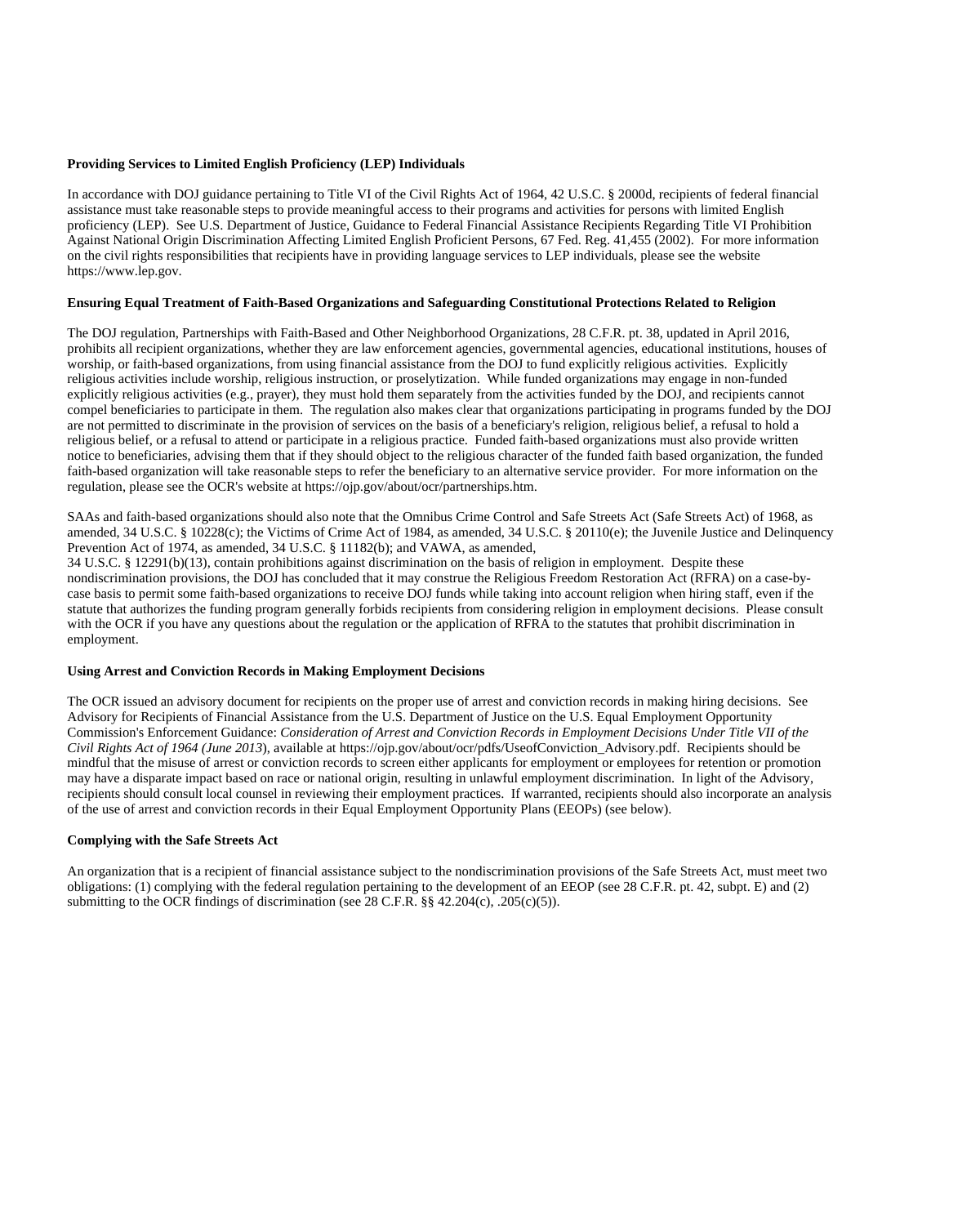#### **Meeting the EEOP Requiremen**t

An EEOP is a comprehensive document that analyzes a recipient's relevant labor market data, as well as the recipient's employment practices, to identify possible barriers to the participation of women and minorities in all levels of a recipient's workforce. As a recipient of DOJ funding, you may be required to submit an EEOP Certification Report or an EEOP Utilization Report to the OCR. For more information on whether your organization is subject to the EEOP requirements, see https://ojp.gov/about/ocr/eeop.htm. Additionally, you may request technical assistance from an EEOP specialist at the OCR by telephone at (202) 616-1771 or by e-mail at EEOPforms@usdoj.gov.

### **Meeting the Requirement to Submit Findings of Discrimination**

If in the three years prior to the date of the grant award, your organization has received an adverse finding of discrimination based on race, color, national origin, religion, or sex, after a due-process hearing, from a state or federal court or from a state or federal administrative agency, your organization must send a copy of the finding to the OCR.

#### **Ensuring the Compliance of Subrecipients**

SAAs must have standard assurances to notify subrecipients of their civil rights obligations, written procedures to address discrimination complaints filed against subrecipients, methods to monitor subrecipients' compliance with civil rights requirements, and a program to train subrecipients on applicable civil rights laws. In addition, SAAs must submit to the OCR every three years written Methods of Administration (MOA) that summarize the policies and procedures that they have implemented to ensure the civil rights compliance of subrecipients. For more information on the MOA requirement, see https://ojp.gov/funding/Explore/StateMethodsAdmin-FY2017update.htm.

If the OCR can assist you in any way in fulfilling your organization's civil rights responsibilities as a recipient of federal financial assistance, please contact us.

Sincerely,

Mineral 2. also

Michael L. Alston Director

cc: Grant Manager Financial Analyst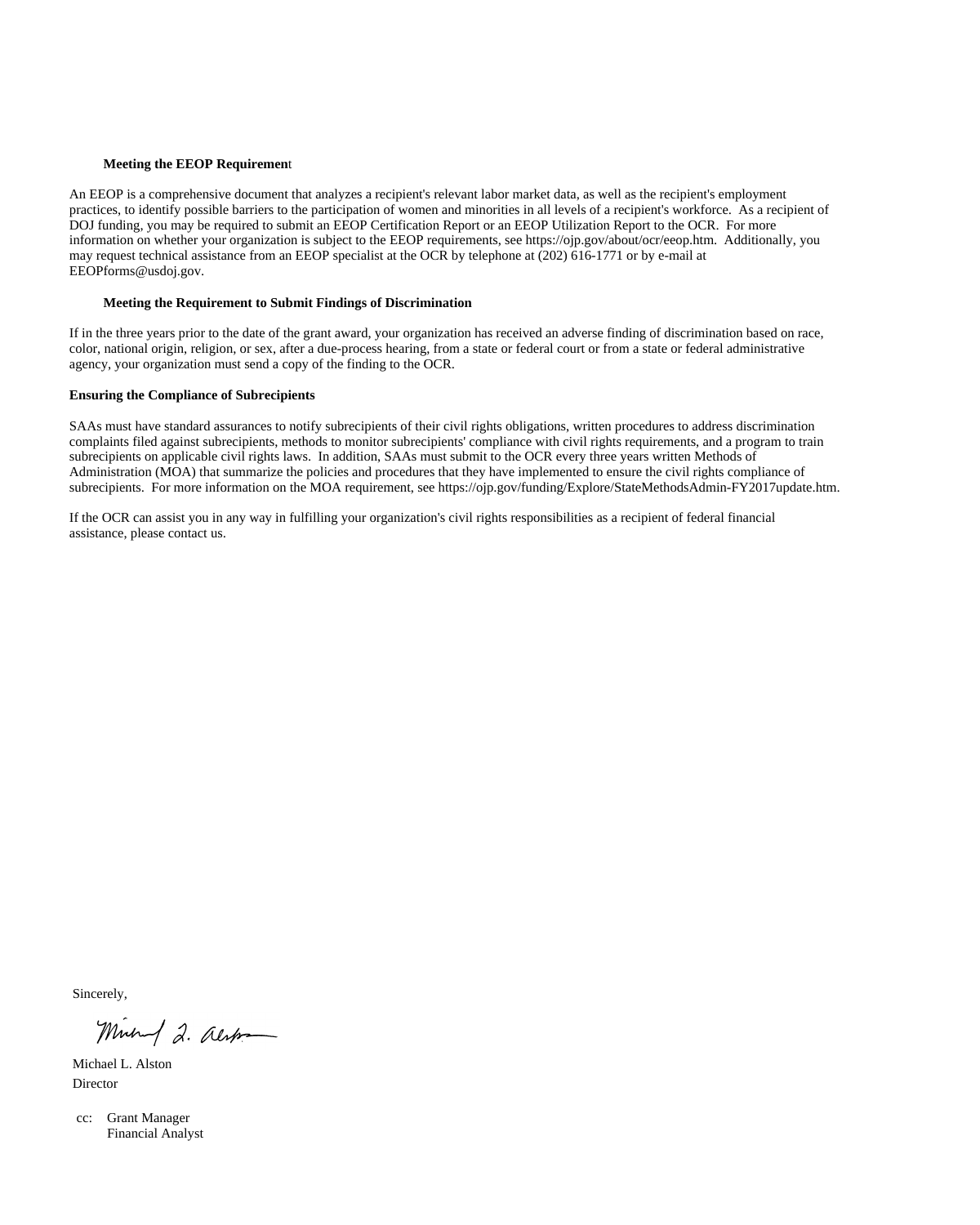|                                                              | U.S. Department of Justice<br>Office of Justice Programs<br><b>Bureau of Justice Assistance</b>                                                                                                  | Grant                                                                                                                                                | PAGE 1 OF 22                                |
|--------------------------------------------------------------|--------------------------------------------------------------------------------------------------------------------------------------------------------------------------------------------------|------------------------------------------------------------------------------------------------------------------------------------------------------|---------------------------------------------|
|                                                              | 1. RECIPIENT NAME AND ADDRESS (Including Zip Code)                                                                                                                                               | 2017-DJ-BX-0184<br>4. AWARD NUMBER:                                                                                                                  |                                             |
| 2590 Venture Oaks Way Suite 200<br>Sacramento, CA 95833-3200 | California Board of State and Community Corrections                                                                                                                                              | 5. PROJECT PERIOD: FROM<br>10/01/2016<br><b>BUDGET PERIOD: FROM</b><br>10/01/2016                                                                    | 09/30/2020<br>TO<br>09/30/2020<br><b>TO</b> |
|                                                              |                                                                                                                                                                                                  | <b>6. AWARD DATE</b><br>11/02/2018                                                                                                                   | 7. ACTION                                   |
| 2a. GRANTEE IRS/VENDOR NO.<br>680282717                      |                                                                                                                                                                                                  | 8. SUPPLEMENT NUMBER<br>00                                                                                                                           | Initial                                     |
| 2b. GRANTEE DUNS NO.<br>949095731                            |                                                                                                                                                                                                  | 9. PREVIOUS AWARD AMOUNT                                                                                                                             | \$0                                         |
| 3. PROJECT TITLE                                             |                                                                                                                                                                                                  | 10. AMOUNT OF THIS AWARD                                                                                                                             | \$17,701,281                                |
| 2017 Byrne JAG Program                                       |                                                                                                                                                                                                  | 11. TOTAL AWARD                                                                                                                                      | \$17,701,281                                |
| <b>12. SPECIAL CONDITIONS</b><br>ON THE ATTACHED PAGE(S).    |                                                                                                                                                                                                  | THE ABOVE GRANT PROJECT IS APPROVED SUBJECT TO SUCH CONDITIONS OR LIMITATIONS AS ARE SET FORTH                                                       |                                             |
|                                                              | 13. STATUTORY AUTHORITY FOR GRANT<br>including subpart 1 of part E (codified at 42 U.S.C. 3750 - 3758); see also 28 U.S.C. 530C(a).<br>14 . CATALOG OF DOMESTIC FEDERAL ASSISTANCE (CFDA Number) | This project is supported under FY17(BJA - JAG State and JAG Local) Title I of Pub. L. No. 90-351 (generally codified at 42 U.S.C. 3711 - 3797ff-5), |                                             |
|                                                              | 16.738 - Edward Byrne Memorial Justice Assistance Grant Program                                                                                                                                  |                                                                                                                                                      |                                             |
| 15. METHOD OF PAYMENT<br><b>GPRS</b>                         |                                                                                                                                                                                                  |                                                                                                                                                      |                                             |
|                                                              | <b>AGENCY APPROVAL</b>                                                                                                                                                                           | <b>GRANTEE ACCEPTANCE</b>                                                                                                                            |                                             |
| Matt Dummermuth                                              | 16. TYPED NAME AND TITLE OF APPROVING OFFICIAL<br>Principal Deputy Assistant Attorney General                                                                                                    | 18. TYPED NAME AND TITLE OF AUTHORIZED GRANTEE OFFICIAL<br>Kathleen Howard<br><b>Executive Director</b>                                              |                                             |
|                                                              | 17. SIGNATURE OF APPROVING OFFICIAL<br>Wat Dummermooth                                                                                                                                           | 19. SIGNATURE OF AUTHORIZED RECIPIENT OFFICIAL                                                                                                       | 19A. DATE                                   |
|                                                              |                                                                                                                                                                                                  | <b>AGENCY USE ONLY</b>                                                                                                                               |                                             |
| FISCAL FUND<br>YEAR CODE<br>X<br>B                           | 20. ACCOUNTING CLASSIFICATION CODES<br>BUD.<br>DIV.<br>ACT.<br>OFC.<br>REG.<br>SUB. POMS AMOUNT<br>80<br>$00\,$<br>00<br>17701281<br>DJ                                                          | 21. SDJUGT0005                                                                                                                                       |                                             |

OJP FORM 4000/2 (REV. 5-87) PREVIOUS EDITIONS ARE OBSOLETE.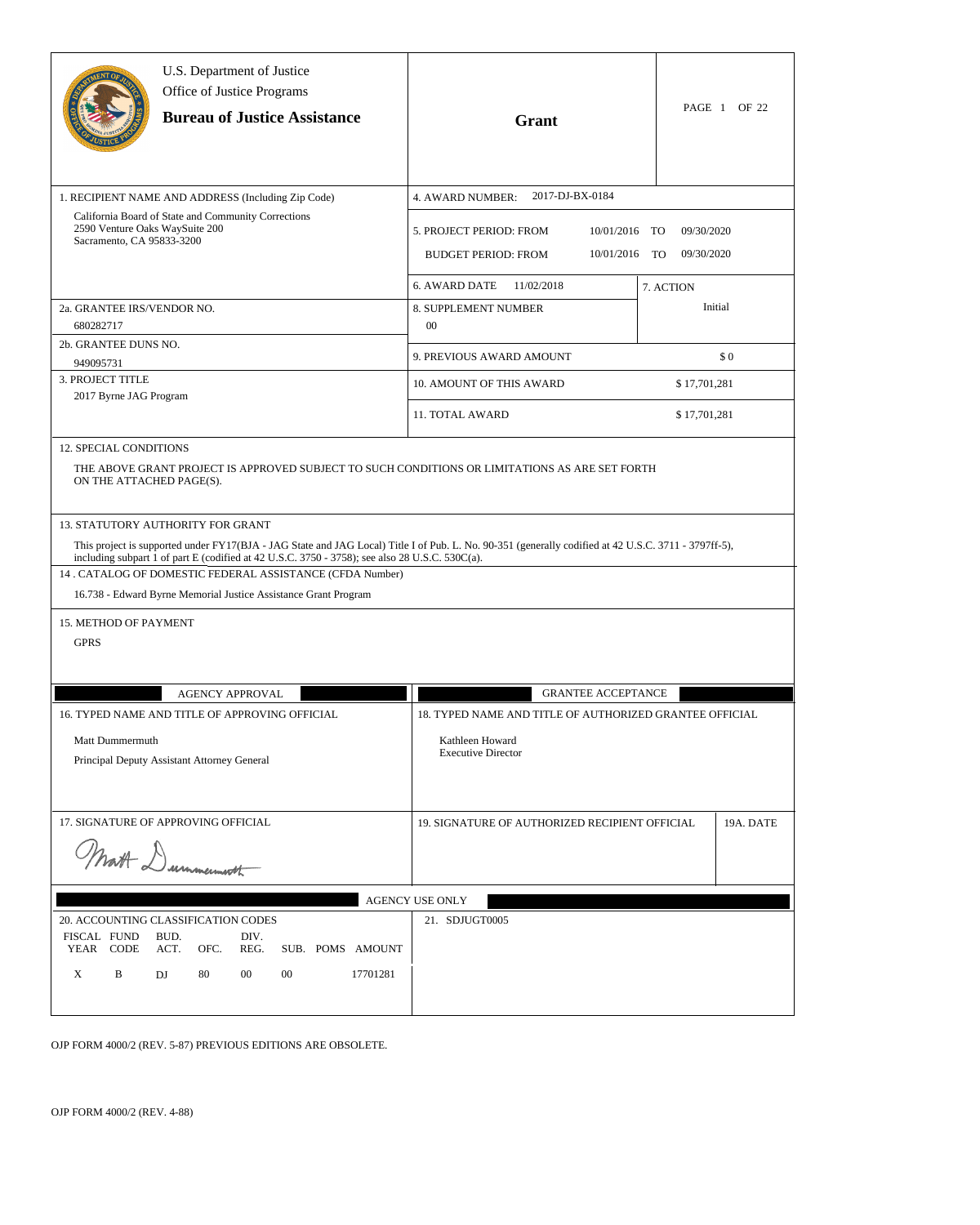|                |        | U.S. Department of Justice<br>Office of Justice Programs<br><b>Bureau of Justice Assistance</b> | <b>AWARD CONTINUATION</b><br><b>SHEET</b><br>Grant                                                                                                                                                                                                                                                                                                                                                                                                                                                                                                                                              | PAGE 2 OF 22 |
|----------------|--------|-------------------------------------------------------------------------------------------------|-------------------------------------------------------------------------------------------------------------------------------------------------------------------------------------------------------------------------------------------------------------------------------------------------------------------------------------------------------------------------------------------------------------------------------------------------------------------------------------------------------------------------------------------------------------------------------------------------|--------------|
| PROJECT NUMBER |        | 2017-DJ-BX-0184                                                                                 | AWARD DATE<br>11/02/2018                                                                                                                                                                                                                                                                                                                                                                                                                                                                                                                                                                        |              |
|                |        |                                                                                                 | SPECIAL CONDITIONS                                                                                                                                                                                                                                                                                                                                                                                                                                                                                                                                                                              |              |
| 1.             |        |                                                                                                 | Requirements of the award; remedies for non-compliance or for materially false statements                                                                                                                                                                                                                                                                                                                                                                                                                                                                                                       |              |
|                |        | requirement of this award.                                                                      | The conditions of this award are material requirements of the award. Compliance with any certifications or assurances<br>submitted by or on behalf of the recipient that relate to conduct during the period of performance also is a material                                                                                                                                                                                                                                                                                                                                                  |              |
|                |        |                                                                                                 | Failure to comply with any one or more of these award requirements -- whether a condition set out in full below, a<br>condition incorporated by reference below, or a certification or assurance related to conduct during the award period --<br>may result in the Office of Justice Programs ("OJP") taking appropriate action with respect to the recipient and the<br>award. Among other things, the OJP may withhold award funds, disallow costs, or suspend or terminate the award.<br>The Department of Justice ("DOJ"), including OJP, also may take other legal action as appropriate. |              |
|                |        | or otherwise (including under 31 U.S.C. 3729-3730 and 3801-3812).                               | Any materially false, fictitious, or fraudulent statement to the federal government related to this award (or concealment<br>or omission of a material fact) may be the subject of criminal prosecution (including under 18 U.S.C. 1001 and/or 1621,<br>and/or 42 U.S.C. 3795a), and also may lead to imposition of civil penalties and administrative remedies for false claims                                                                                                                                                                                                                |              |
|                | award. |                                                                                                 | Should any provision of a requirement of this award be held to be invalid or unenforceable by its terms, that provision<br>shall first be applied with a limited construction so as to give it the maximum effect permitted by law. Should it be<br>held, instead, that the provision is utterly invalid or -unenforceable, such provision shall be deemed severable from this                                                                                                                                                                                                                  |              |
| 2.             |        | Applicability of Part 200 Uniform Requirements                                                  |                                                                                                                                                                                                                                                                                                                                                                                                                                                                                                                                                                                                 |              |
|                |        | 2017 award from OJP.                                                                            | The Uniform Administrative Requirements, Cost Principles, and Audit Requirements in 2 C.F.R. Part 200, as adopted<br>and supplemented by DOJ in 2 C.F.R. Part 2800 (together, the "Part 200 Uniform Requirements") apply to this FY                                                                                                                                                                                                                                                                                                                                                             |              |
|                |        | are obligated on or after the acceptance date of this FY 2017 award.                            | The Part 200 Uniform Requirements were first adopted by DOJ on December 26, 2014. If this FY 2017 award<br>supplements funds previously awarded by OJP under the same award number (e.g., funds awarded during or before<br>December 2014), the Part 200 Uniform Requirements apply with respect to all funds under that award number<br>(regardless of the award date, and regardless of whether derived from the initial award or a supplemental award) that                                                                                                                                  |              |
|                |        |                                                                                                 | For more information and resources on the Part 200 Uniform Requirements as they relate to OJP awards and subawards<br>("subgrants"), see the OJP website at https://ojp.gov/funding/Part200UniformRequirements.htm.                                                                                                                                                                                                                                                                                                                                                                             |              |
|                |        | recipient is to contact OJP promptly for clarification.                                         | In the event that an award-related question arises from documents or other materials prepared or distributed by OJP<br>that may appear to conflict with, or differ in some way from, the provisions of the Part 200 Uniform Requirements, the                                                                                                                                                                                                                                                                                                                                                   |              |
| 3.             |        | Compliance with DOJ Grants Financial Guide                                                      |                                                                                                                                                                                                                                                                                                                                                                                                                                                                                                                                                                                                 |              |
|                |        | that may be posted during the period of performance.                                            | The recipient agrees to comply with the DOJ Grants Financial Guide as posted on the OJP website (currently, the "2015<br>DOJ Grants Financial Guide" available at https://ojp.gov/financialguide/DOJ/index.htm), including any updated version                                                                                                                                                                                                                                                                                                                                                  |              |
|                |        |                                                                                                 |                                                                                                                                                                                                                                                                                                                                                                                                                                                                                                                                                                                                 |              |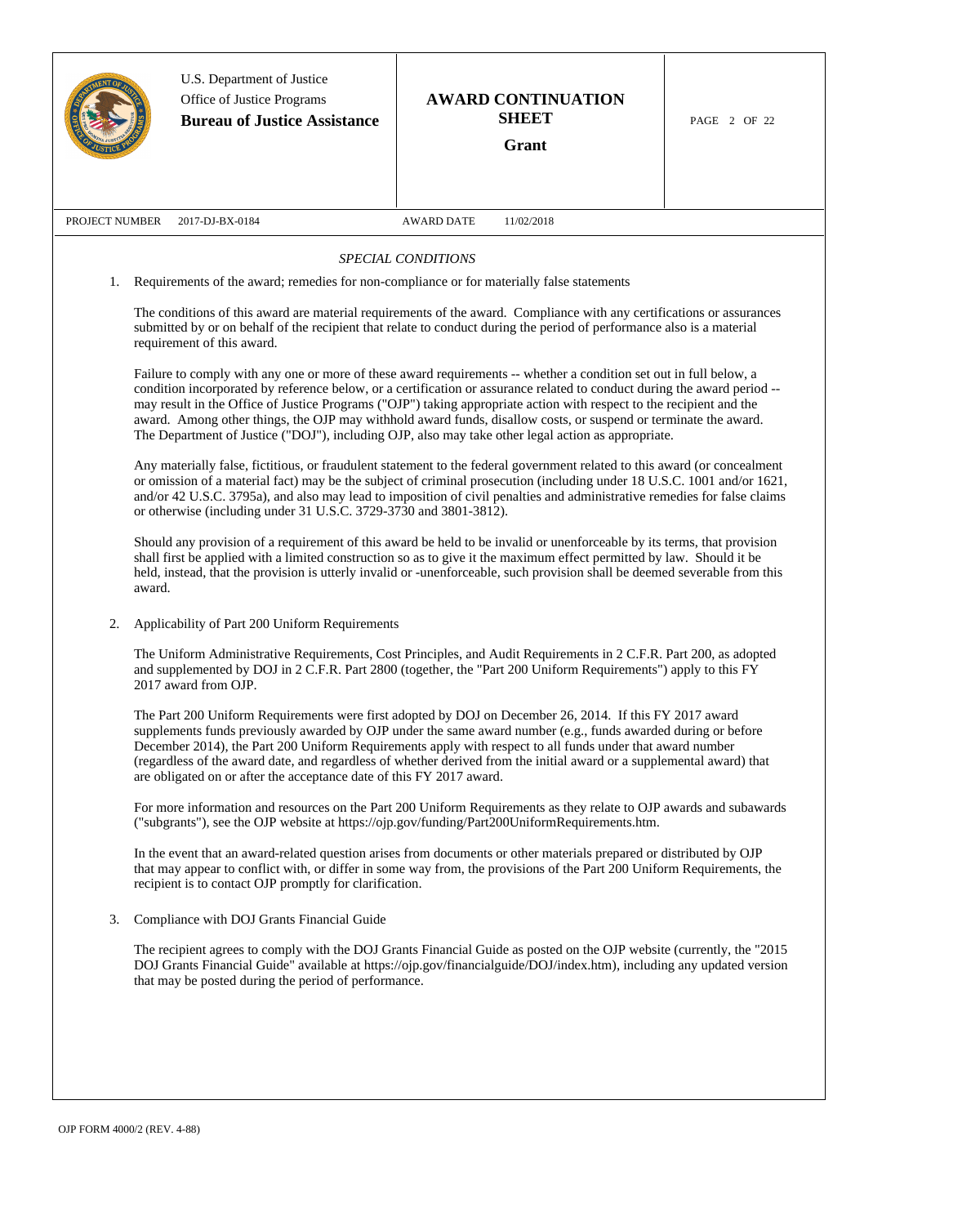|                       | U.S. Department of Justice<br>Office of Justice Programs<br><b>Bureau of Justice Assistance</b>                                                       | <b>AWARD CONTINUATION</b><br><b>SHEET</b><br>Grant                                                                                                                                                                                                                                                                                                                                                                                                                                                                                                                                                                                                                                                                                          | PAGE 3 OF 22 |
|-----------------------|-------------------------------------------------------------------------------------------------------------------------------------------------------|---------------------------------------------------------------------------------------------------------------------------------------------------------------------------------------------------------------------------------------------------------------------------------------------------------------------------------------------------------------------------------------------------------------------------------------------------------------------------------------------------------------------------------------------------------------------------------------------------------------------------------------------------------------------------------------------------------------------------------------------|--------------|
| PROJECT NUMBER        | 2017-DJ-BX-0184                                                                                                                                       | <b>AWARD DATE</b><br>11/02/2018                                                                                                                                                                                                                                                                                                                                                                                                                                                                                                                                                                                                                                                                                                             |              |
| 4.<br>this condition. | Required training for Point of Contact and all Financial Points of Contact                                                                            | SPECIAL CONDITIONS<br>Both the Point of Contact (POC) and all Financial Points of Contact (FPOCs) for this award must have successfully<br>completed an "OJP financial management and grant administration training" by 120 days after the date of the<br>recipient's acceptance of the award. Successful completion of such a training on or after January 1, 2016, will satisfy                                                                                                                                                                                                                                                                                                                                                           |              |
|                       | completion of such a training on or after January 1, 2016, will satisfy this condition.<br>include a session on grant fraud prevention and detection. | In the event that either the POC or an FPOC for this award changes during the period of performance, the new POC or<br>FPOC must have successfully completed an "OJP financial management and grant administration training" by 120<br>calendar days after-- (1) the date of OJP's approval of the "Change Grantee Contact" GAN (in the case of a new<br>POC), or (2) the date the POC enters information on the new FPOC in GMS (in the case of a new FPOC). Successful<br>A list of OJP trainings that OJP will consider "OJP financial management and grant administration training" for<br>purposes of this condition is available at https://www.ojp.gov/training/fmts.htm. All trainings that satisfy this condition                  |              |
|                       | conditions on this award.                                                                                                                             | The recipient should anticipate that OJP will immediately withhold ("freeze") award funds if the recipient fails to<br>comply with this condition. The recipient's failure to comply also may lead OJP to impose additional appropriate                                                                                                                                                                                                                                                                                                                                                                                                                                                                                                     |              |
| 5.                    | Requirements related to "de minimis" indirect cost rate<br>by the Part 200 Uniform Requirements.                                                      | A recipient that is eligible under the Part 200 Uniform Requirements and other applicable law to use the "de minimis"<br>indirect cost rate described in 2 C.F.R. 200.414(f), and that elects to use the "de minimis" indirect cost rate, must advise<br>OJP in writing of both its eligibility and its election, and must comply with all associated requirements in the Part 200<br>Uniform Requirements. The "de minimis" rate may be applied only to modified total direct costs (MTDC) as defined                                                                                                                                                                                                                                      |              |
| 6.                    | Requirement to report potentially duplicative funding<br>eliminate any inappropriate duplication of funding.                                          | If the recipient currently has other active awards of federal funds, or if the recipient receives any other award of federal<br>funds during the period of performance for this award, the recipient promptly must determine whether funds from any<br>of those other federal awards have been, are being, or are to be used (in whole or in part) for one or more of the<br>identical cost items for which funds are provided under this award. If so, the recipient must promptly notify the DOJ<br>awarding agency (OJP or OVW, as appropriate) in writing of the potential duplication, and, if so requested by the DOJ<br>awarding agency, must seek a budget-modification or change-of-project-scope grant adjustment notice (GAN) to |              |
|                       |                                                                                                                                                       |                                                                                                                                                                                                                                                                                                                                                                                                                                                                                                                                                                                                                                                                                                                                             |              |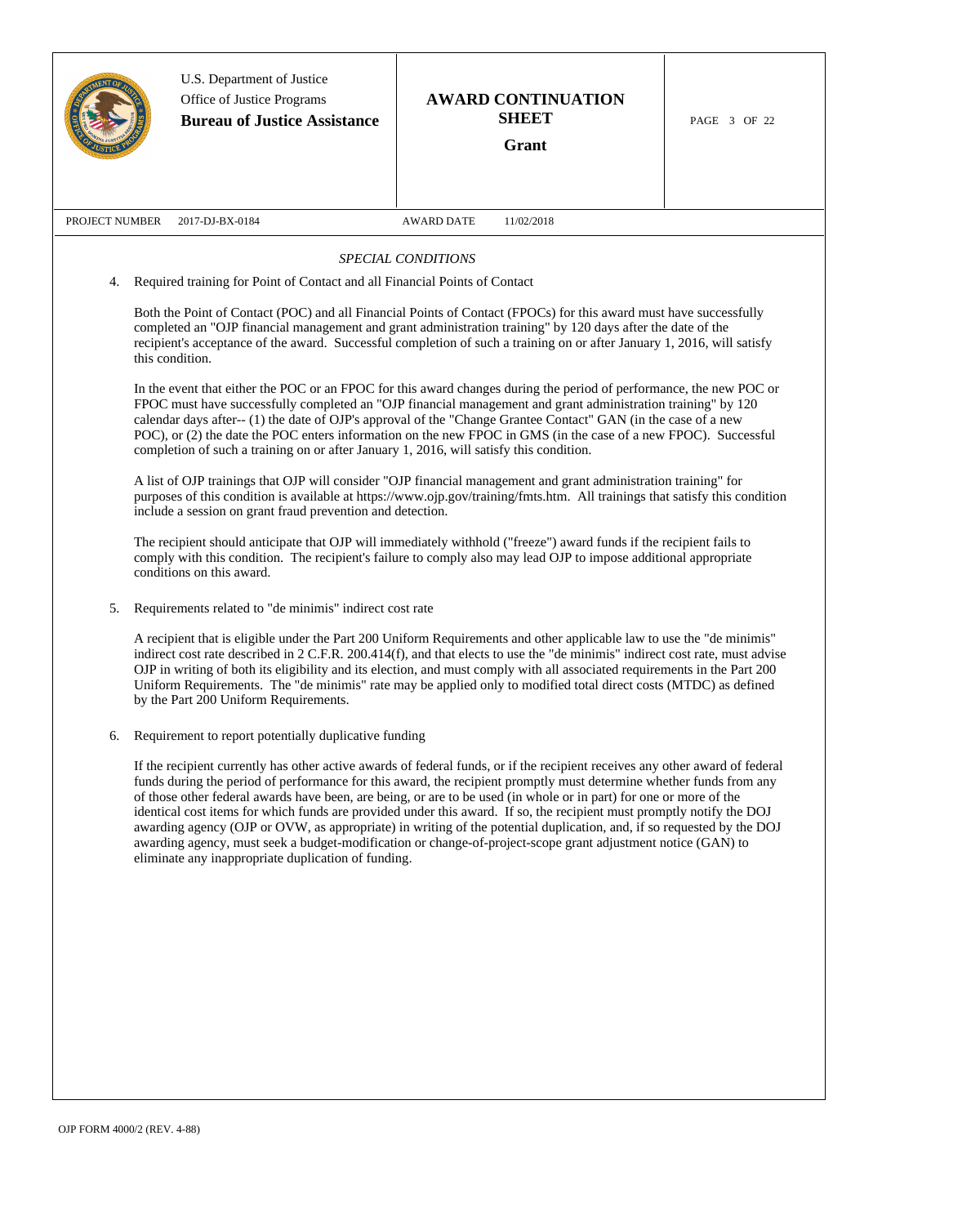|                | U.S. Department of Justice<br>Office of Justice Programs<br><b>Bureau of Justice Assistance</b> | <b>AWARD CONTINUATION</b><br><b>SHEET</b><br>Grant                                                                                                                                                                                                                                                                                                                                                                                                                                       | PAGE 4 OF 22 |
|----------------|-------------------------------------------------------------------------------------------------|------------------------------------------------------------------------------------------------------------------------------------------------------------------------------------------------------------------------------------------------------------------------------------------------------------------------------------------------------------------------------------------------------------------------------------------------------------------------------------------|--------------|
| PROJECT NUMBER | 2017-DJ-BX-0184                                                                                 | <b>AWARD DATE</b><br>11/02/2018                                                                                                                                                                                                                                                                                                                                                                                                                                                          |              |
|                |                                                                                                 | SPECIAL CONDITIONS                                                                                                                                                                                                                                                                                                                                                                                                                                                                       |              |
| 7.             | Requirements related to System for Award Management and Universal Identifier Requirements       |                                                                                                                                                                                                                                                                                                                                                                                                                                                                                          |              |
|                | as well as maintaining the currency of information in SAM.                                      | The recipient must comply with applicable requirements regarding the System for Award Management (SAM),<br>currently accessible at https://www.sam.gov/. This includes applicable requirements regarding registration with SAM,                                                                                                                                                                                                                                                          |              |
|                | recipient) the unique entity identifier required for SAM registration.                          | The recipient also must comply with applicable restrictions on subawards ("subgrants") to first-tier subrecipients<br>(first-tier "subgrantees"), including restrictions on subawards to entities that do not acquire and provide (to the                                                                                                                                                                                                                                                |              |
|                | Identifier Requirements), and are incorporated by reference here.                               | The details of the recipient's obligations related to SAM and to unique entity identifiers are posted on the OJP web site<br>at https://ojp.gov/funding/Explore/SAM.htm (Award condition: System for Award Management (SAM) and Universal                                                                                                                                                                                                                                                |              |
|                | any business or non-profit organization that he or she may own or operate in his or her name).  | This condition does not apply to an award to an individual who received the award as a natural person (i.e., unrelated to                                                                                                                                                                                                                                                                                                                                                                |              |
| 8.             | All subawards ("subgrants") must have specific federal authorization                            |                                                                                                                                                                                                                                                                                                                                                                                                                                                                                          |              |
|                | "contract").                                                                                    | The recipient, and any subrecipient ("subgrantee") at any tier, must comply with all applicable requirements for<br>authorization of any subaward. This condition applies to agreements that -- for purposes of federal grants<br>administrative requirements -- OJP considers a "subaward" (and therefore does not consider a procurement                                                                                                                                               |              |
|                | specific federal authorization), and are incorporated by reference here.                        | The details of the requirement for authorization of any subaward are posted on the OJP web site at<br>https://ojp.gov/funding/Explore/SubawardAuthorization.htm (Award condition: All subawards ("subgrants") must have                                                                                                                                                                                                                                                                  |              |
| 9.             | exceed \$150,000                                                                                | Specific post-award approval required to use a noncompetitive approach in any procurement contract that would                                                                                                                                                                                                                                                                                                                                                                            |              |
|                | a subaward).                                                                                    | The recipient, and any subrecipient ("subgrantee") at any tier, must comply with all applicable requirements to obtain<br>specific advance approval to use a noncompetitive approach in any procurement contract that would exceed the<br>Simplified Acquisition Threshold (currently, \$150,000). This condition applies to agreements that -- for purposes of<br>federal grants administrative requirements -- OJP considers a procurement "contract" (and therefore does not consider |              |
|                | (if contract would exceed \$150,000)), and are incorporated by reference here.                  | The details of the requirement for advance approval to use a noncompetitive approach in a procurement contract under<br>an OJP award are posted on the OJP web site at https://ojp.gov/funding/Explore/NoncompetitiveProcurement.htm<br>(Award condition: Specific post-award approval required to use a noncompetitive approach in a procurement contract                                                                                                                               |              |
|                |                                                                                                 |                                                                                                                                                                                                                                                                                                                                                                                                                                                                                          |              |
|                |                                                                                                 |                                                                                                                                                                                                                                                                                                                                                                                                                                                                                          |              |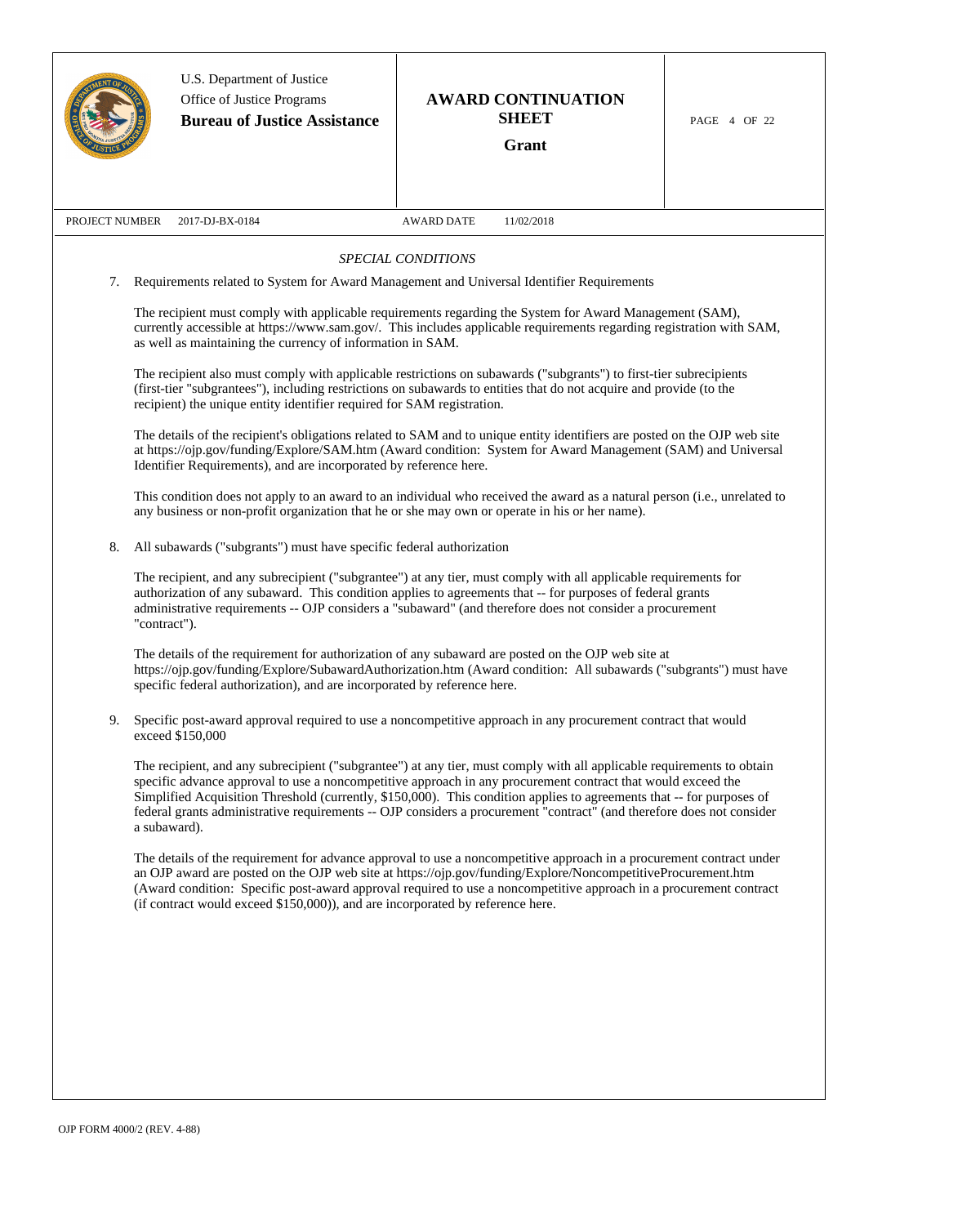|                | U.S. Department of Justice<br>Office of Justice Programs<br><b>Bureau of Justice Assistance</b> | <b>AWARD CONTINUATION</b><br><b>SHEET</b><br>Grant                                                                                                                                                                                                                                                                                                                                                                                                                                        | PAGE 5 OF 22 |
|----------------|-------------------------------------------------------------------------------------------------|-------------------------------------------------------------------------------------------------------------------------------------------------------------------------------------------------------------------------------------------------------------------------------------------------------------------------------------------------------------------------------------------------------------------------------------------------------------------------------------------|--------------|
| PROJECT NUMBER | 2017-DJ-BX-0184                                                                                 | <b>AWARD DATE</b><br>11/02/2018                                                                                                                                                                                                                                                                                                                                                                                                                                                           |              |
|                |                                                                                                 | SPECIAL CONDITIONS                                                                                                                                                                                                                                                                                                                                                                                                                                                                        |              |
| 10.            | OJP authority to terminate award)                                                               | Requirements pertaining to prohibited conduct related to trafficking in persons (including reporting requirements and                                                                                                                                                                                                                                                                                                                                                                     |              |
|                | of the recipient or of any subrecipient.                                                        | The recipient, and any subrecipient ("subgrantee") at any tier, must comply with all applicable requirements (including<br>requirements to report allegations) pertaining to prohibited conduct related to the trafficking of persons, whether on the<br>part of recipients, subrecipients ("subgrantees"), or individuals defined (for purposes of this condition) as "employees"                                                                                                        |              |
|                | authority to terminate award)), and are incorporated by reference here.                         | The details of the recipient's obligations related to prohibited conduct related to trafficking in persons are posted on the<br>OJP web site at https://ojp.gov/funding/Explore/ProhibitedConduct-Trafficking.htm (Award condition: Prohibited<br>conduct by recipients and subrecipients related to trafficking in persons (including reporting requirements and OJP                                                                                                                     |              |
| 11.            | other events                                                                                    | Compliance with applicable rules regarding approval, planning, and reporting of conferences, meetings, trainings, and                                                                                                                                                                                                                                                                                                                                                                     |              |
|                |                                                                                                 | The recipient, and any subrecipient ("subgrantee") at any tier, must comply with all applicable laws, regulations,<br>policies, and official DOJ guidance (including specific cost limits, prior approval and reporting requirements, where<br>applicable) governing the use of federal funds for expenses related to conferences (as that term is defined by DOJ),<br>including the provision of food and/or beverages at such conferences, and costs of attendance at such conferences. |              |
|                | Guide").                                                                                        | Information on the pertinent DOJ definition of conferences and the rules applicable to this award appears in the DOJ<br>Grants Financial Guide (currently, as section 3.10 of "Postaward Requirements" in the "2015 DOJ Grants Financial                                                                                                                                                                                                                                                  |              |
| 12.            | Requirement for data on performance and effectiveness under the award                           |                                                                                                                                                                                                                                                                                                                                                                                                                                                                                           |              |
|                |                                                                                                 | The recipient must collect and maintain data that measure the performance and effectiveness of work under this award.<br>The data must be provided to OJP in the manner (including within the timeframes) specified by OJP in the program<br>solicitation or other applicable written guidance. Data collection supports compliance with the Government<br>Performance and Results Act (GPRA) and the GPRA Modernization Act of 2010, and other applicable laws.                          |              |
| 13.            | <b>OJP</b> Training Guiding Principles                                                          |                                                                                                                                                                                                                                                                                                                                                                                                                                                                                           |              |
|                | available at https://ojp.gov/funding/ojptrainingguidingprinciples.htm.                          | Any training or training materials that the recipient -- or any subrecipient ("subgrantee") at any tier -- develops or<br>delivers with OJP award funds must adhere to the OJP Training Guiding Principles for Grantees and Subgrantees,                                                                                                                                                                                                                                                  |              |
| 14.            | Effect of failure to address audit issues                                                       |                                                                                                                                                                                                                                                                                                                                                                                                                                                                                           |              |
|                | investigations, or reviews of DOJ awards.                                                       | The recipient understands and agrees that the DOJ awarding agency (OJP or OVW, as appropriate) may withhold<br>award funds, or may impose other related requirements, if (as determined by the DOJ awarding agency) the recipient<br>does not satisfactorily and promptly address outstanding issues from audits required by the Part 200 Uniform<br>Requirements (or by the terms of this award), or other outstanding issues that arise in connection with audits,                      |              |
| 15.            | Potential imposition of additional requirements                                                 |                                                                                                                                                                                                                                                                                                                                                                                                                                                                                           |              |
|                | risk" for purposes of the DOJ high-risk grantee list.                                           | The recipient agrees to comply with any additional requirements that may be imposed by the DOJ awarding agency<br>(OJP or OVW, as appropriate) during the period of performance for this award, if the recipient is designated as "high-                                                                                                                                                                                                                                                  |              |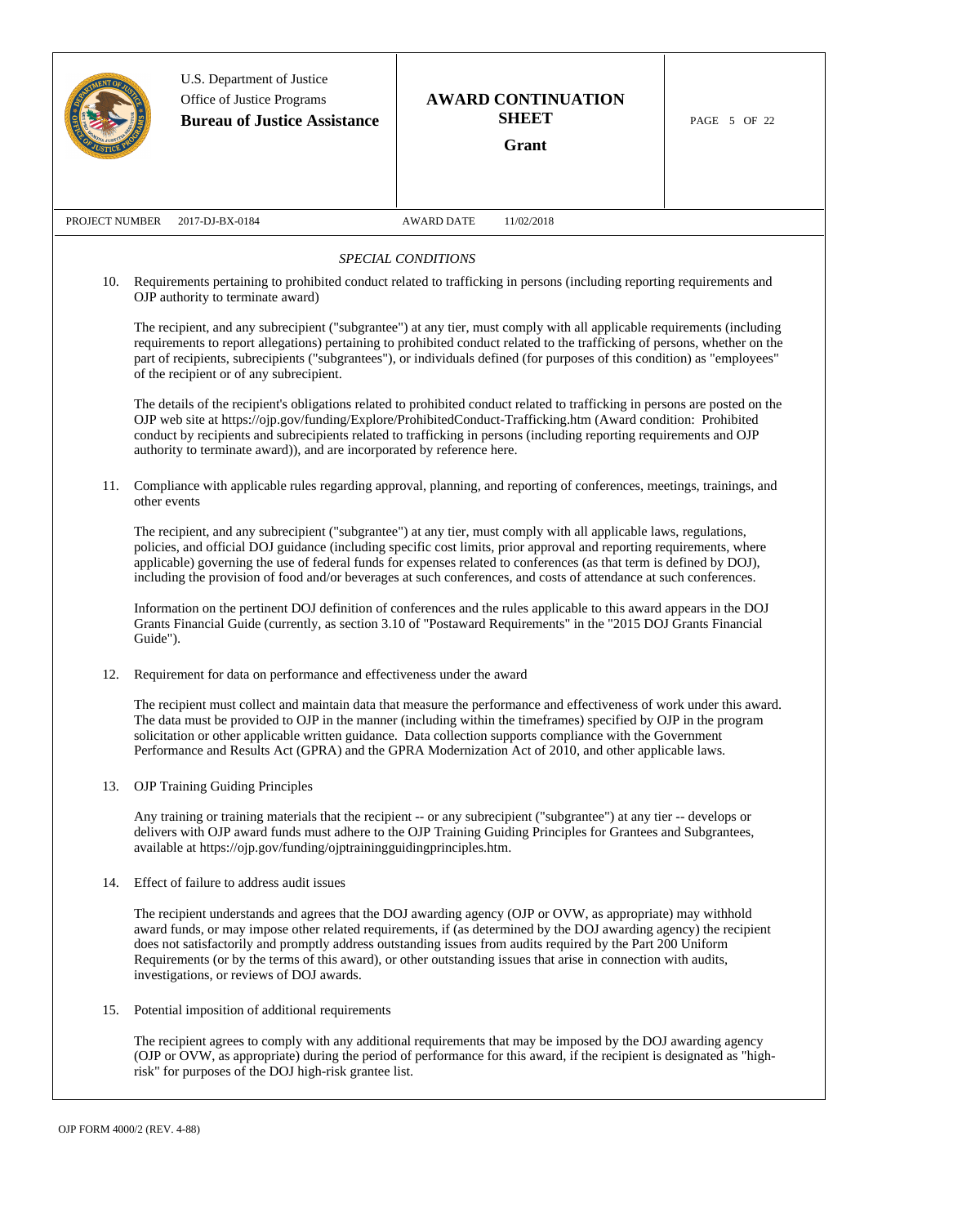|                | U.S. Department of Justice<br>Office of Justice Programs<br><b>Bureau of Justice Assistance</b> | <b>AWARD CONTINUATION</b><br><b>SHEET</b><br>Grant                                                                                                                                                                                                                                                                                                                                                                                                                                                                                                                                                          | PAGE 6 OF 22 |
|----------------|-------------------------------------------------------------------------------------------------|-------------------------------------------------------------------------------------------------------------------------------------------------------------------------------------------------------------------------------------------------------------------------------------------------------------------------------------------------------------------------------------------------------------------------------------------------------------------------------------------------------------------------------------------------------------------------------------------------------------|--------------|
| PROJECT NUMBER | 2017-DJ-BX-0184                                                                                 | <b>AWARD DATE</b><br>11/02/2018                                                                                                                                                                                                                                                                                                                                                                                                                                                                                                                                                                             |              |
|                |                                                                                                 | SPECIAL CONDITIONS                                                                                                                                                                                                                                                                                                                                                                                                                                                                                                                                                                                          |              |
| 16.            |                                                                                                 | Compliance with DOJ regulations pertaining to civil rights and nondiscrimination - 28 C.F.R. Part 42                                                                                                                                                                                                                                                                                                                                                                                                                                                                                                        |              |
|                | equal employment opportunity program.                                                           | The recipient, and any subrecipient ("subgrantee") at any tier, must comply with all applicable requirements of 28<br>C.F.R. Part 42, specifically including any applicable requirements in Subpart E of 28 C.F.R. Part 42 that relate to an                                                                                                                                                                                                                                                                                                                                                                |              |
| 17.            |                                                                                                 | Compliance with DOJ regulations pertaining to civil rights and nondiscrimination - 28 C.F.R. Part 54                                                                                                                                                                                                                                                                                                                                                                                                                                                                                                        |              |
|                |                                                                                                 | The recipient, and any subrecipient ("subgrantee") at any tier, must comply with all applicable requirements of 28<br>C.F.R. Part 54, which relates to nondiscrimination on the basis of sex in certain "education programs."                                                                                                                                                                                                                                                                                                                                                                               |              |
| 18.            |                                                                                                 | Compliance with DOJ regulations pertaining to civil rights and nondiscrimination - 28 C.F.R. Part 38                                                                                                                                                                                                                                                                                                                                                                                                                                                                                                        |              |
|                |                                                                                                 | The recipient, and any subrecipient ("subgrantee") at any tier, must comply with all applicable requirements of 28<br>C.F.R. Part 38, specifically including any applicable requirements regarding written notice to program beneficiaries and<br>prospective program beneficiaries. Part 38 of 28 C.F.R., a DOJ regulation, was amended effective May 4, 2016.                                                                                                                                                                                                                                             |              |
|                | subrecipients that are faith-based or religious organizations.                                  | Among other things, 28 C.F.R. Part 38 includes rules that prohibit specific forms of discrimination on the basis of<br>religion, a religious belief, a refusal to hold a religious belief, or refusal to attend or participate in a religious practice.<br>Part 38 also sets out rules and requirements that pertain to recipient and subrecipient ("subgrantee") organizations that<br>engage in or conduct explicitly religious activities, as well as rules and requirements that pertain to recipients and                                                                                              |              |
| data.          |                                                                                                 | The text of the regulation, now entitled "Partnerships with Faith-Based and Other Neighborhood Organizations," is<br>available via the Electronic Code of Federal Regulations (currently accessible at https://www.ecfr.gov/cgi-<br>bin/ECFR?page=browse), by browsing to Title 28-Judicial Administration, Chapter 1, Part 38, under e-CFR "current"                                                                                                                                                                                                                                                       |              |
| 19.            | Restrictions on "lobbying"                                                                      |                                                                                                                                                                                                                                                                                                                                                                                                                                                                                                                                                                                                             |              |
|                | barred by law.)                                                                                 | In general, as a matter of federal law, federal funds awarded by OJP may not be used by the recipient, or any<br>subrecipient ("subgrantee") at any tier, either directly or indirectly, to support or oppose the enactment, repeal,<br>modification, or adoption of any law, regulation, or policy, at any level of government. See 18 U.S.C. 1913. (There<br>may be exceptions if an applicable federal statute specifically authorizes certain activities that otherwise would be                                                                                                                        |              |
|                | applies to Indian tribes and tribal organizations.                                              | Another federal law generally prohibits federal funds awarded by OJP from being used by the recipient, or any<br>subrecipient at any tier, to pay any person to influence (or attempt to influence) a federal agency, a Member of<br>Congress, or Congress (or an official or employee of any of them) with respect to the awarding of a federal grant or<br>cooperative agreement, subgrant, contract, subcontract, or loan, or with respect to actions such as renewing, extending,<br>or modifying any such award. See 31 U.S.C. 1352. Certain exceptions to this law apply, including an exception that |              |
|                | express prior written approval of OJP.                                                          | Should any question arise as to whether a particular use of federal funds by a recipient (or subrecipient) would or might<br>fall within the scope of these prohibitions, the recipient is to contact OJP for guidance, and may not proceed without the                                                                                                                                                                                                                                                                                                                                                     |              |
|                |                                                                                                 |                                                                                                                                                                                                                                                                                                                                                                                                                                                                                                                                                                                                             |              |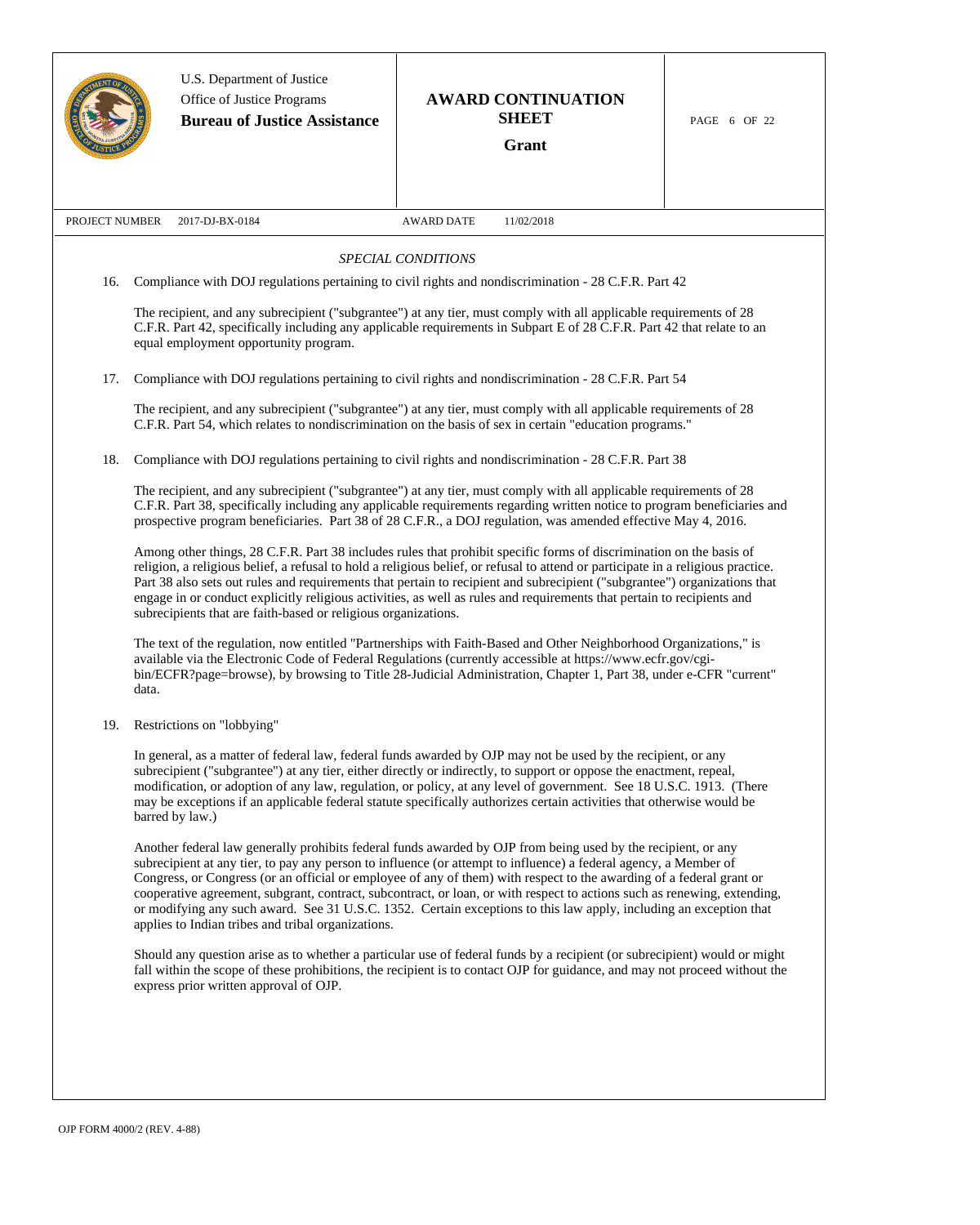|                |             | U.S. Department of Justice<br>Office of Justice Programs<br><b>Bureau of Justice Assistance</b>                                        | <b>AWARD CONTINUATION</b><br><b>SHEET</b><br>Grant                                                                                                                                                                                                                                                                                                                                                                                                                                                                                                                                                                                                                                                                                                                                                                                                          | PAGE 7 OF 22 |
|----------------|-------------|----------------------------------------------------------------------------------------------------------------------------------------|-------------------------------------------------------------------------------------------------------------------------------------------------------------------------------------------------------------------------------------------------------------------------------------------------------------------------------------------------------------------------------------------------------------------------------------------------------------------------------------------------------------------------------------------------------------------------------------------------------------------------------------------------------------------------------------------------------------------------------------------------------------------------------------------------------------------------------------------------------------|--------------|
| PROJECT NUMBER |             | 2017-DJ-BX-0184                                                                                                                        | 11/02/2018<br><b>AWARD DATE</b>                                                                                                                                                                                                                                                                                                                                                                                                                                                                                                                                                                                                                                                                                                                                                                                                                             |              |
|                |             |                                                                                                                                        | SPECIAL CONDITIONS                                                                                                                                                                                                                                                                                                                                                                                                                                                                                                                                                                                                                                                                                                                                                                                                                                          |              |
| 20.            |             |                                                                                                                                        | Compliance with general appropriations-law restrictions on the use of federal funds (FY 2017)                                                                                                                                                                                                                                                                                                                                                                                                                                                                                                                                                                                                                                                                                                                                                               |              |
|                |             | provisions" in the Consolidated Appropriations Act, 2017, are set out at<br>proceed without the express prior written approval of OJP. | The recipient, and any subrecipient ("subgrantee") at any tier, must comply with all applicable restrictions on the use of<br>federal funds set out in federal appropriations statutes. Pertinent restrictions, including from various "general<br>https://ojp.gov/funding/Explore/FY17AppropriationsRestrictions.htm, and are incorporated by reference here.<br>Should a question arise as to whether a particular use of federal funds by a recipient (or a subrecipient) would or might<br>fall within the scope of an appropriations-law restriction, the recipient is to contact OJP for guidance, and may not                                                                                                                                                                                                                                        |              |
| 21.            |             | Reporting Potential Fraud, Waste, and Abuse, and Similar Misconduct                                                                    |                                                                                                                                                                                                                                                                                                                                                                                                                                                                                                                                                                                                                                                                                                                                                                                                                                                             |              |
|                | misconduct. |                                                                                                                                        | The recipient and any subrecipients ("subgrantees") must promptly refer to the DOJ Office of the Inspector General<br>(OIG) any credible evidence that a principal, employee, agent, subrecipient, contractor, subcontractor, or other person<br>has, in connection with funds under this award $-$ (1) submitted a claim that violates the False Claims Act; or (2)<br>committed a criminal or civil violation of laws pertaining to fraud, conflict of interest, bribery, gratuity, or similar<br>Potential fraud, waste, abuse, or misconduct involving or relating to funds under this award should be reported to the<br>OIG by-- (1) mail directed to: Office of the Inspector General, U.S. Department of Justice, Investigations Division,<br>1425 New York Avenue, N.W. Suite 7100, Washington, DC 20530; and/or (2) the DOJ OIG hotline: (contact |              |
|                |             | information in English and Spanish) at $(800) 869-4499$ (phone) or $(202) 616-9881$ (fax).                                             | Additional information is available from the DOJ OIG website at https://oig.justice.gov/hotline.                                                                                                                                                                                                                                                                                                                                                                                                                                                                                                                                                                                                                                                                                                                                                            |              |
|                |             |                                                                                                                                        |                                                                                                                                                                                                                                                                                                                                                                                                                                                                                                                                                                                                                                                                                                                                                                                                                                                             |              |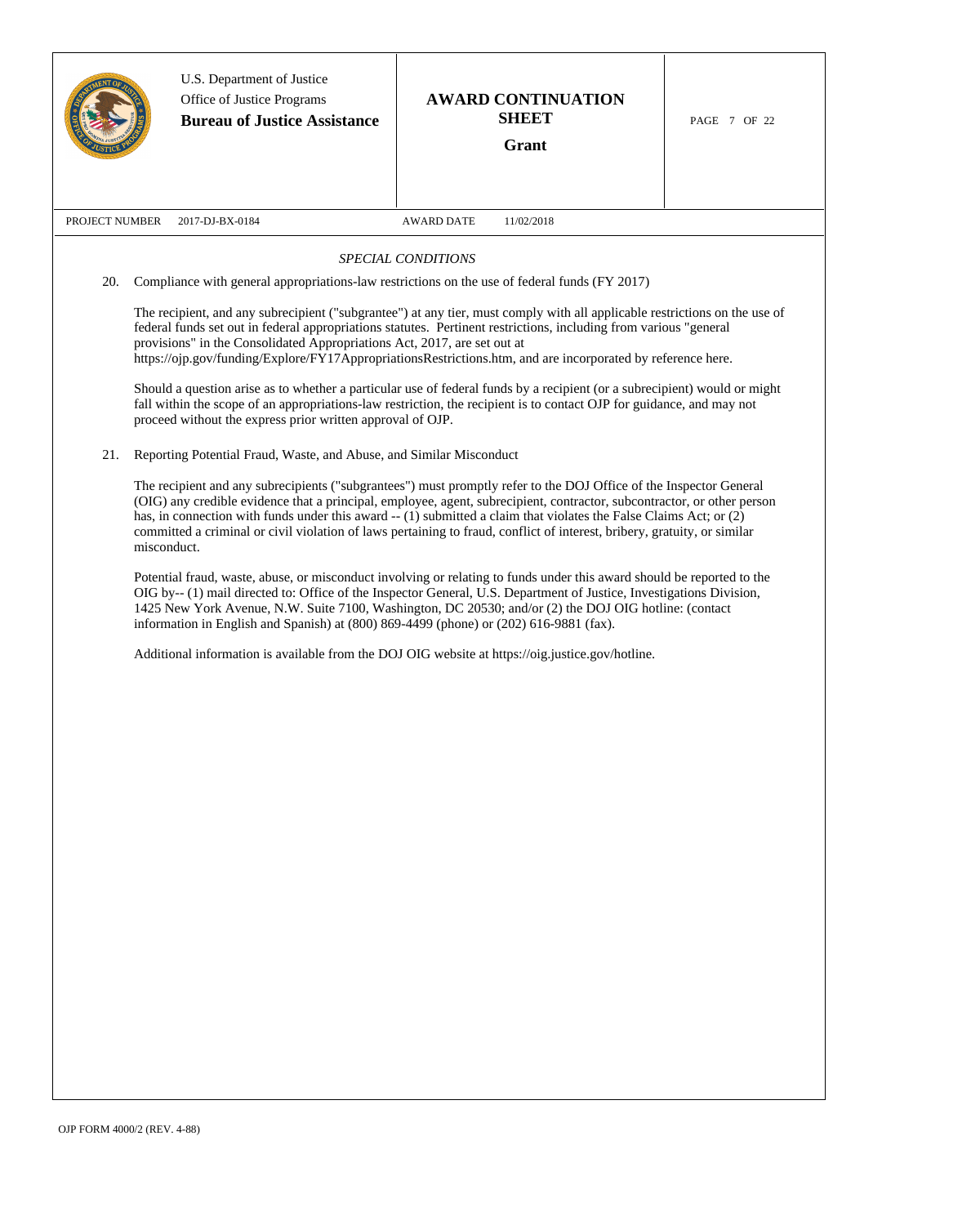|                | U.S. Department of Justice<br>Office of Justice Programs<br><b>Bureau of Justice Assistance</b> | <b>AWARD CONTINUATION</b><br><b>SHEET</b><br>Grant                                                                                                                                                                                                                                                                                                                                                                                                                                                                                                                                                                                                                                                                                                                                                                                            | PAGE 8 OF 22 |  |
|----------------|-------------------------------------------------------------------------------------------------|-----------------------------------------------------------------------------------------------------------------------------------------------------------------------------------------------------------------------------------------------------------------------------------------------------------------------------------------------------------------------------------------------------------------------------------------------------------------------------------------------------------------------------------------------------------------------------------------------------------------------------------------------------------------------------------------------------------------------------------------------------------------------------------------------------------------------------------------------|--------------|--|
| PROJECT NUMBER | 2017-DJ-BX-0184                                                                                 | <b>AWARD DATE</b><br>11/02/2018                                                                                                                                                                                                                                                                                                                                                                                                                                                                                                                                                                                                                                                                                                                                                                                                               |              |  |
|                |                                                                                                 | SPECIAL CONDITIONS                                                                                                                                                                                                                                                                                                                                                                                                                                                                                                                                                                                                                                                                                                                                                                                                                            |              |  |
| 22.            | Restrictions and certifications regarding non-disclosure agreements and related matters         |                                                                                                                                                                                                                                                                                                                                                                                                                                                                                                                                                                                                                                                                                                                                                                                                                                               |              |  |
|                | department or agency authorized to receive such information.                                    | No recipient or subrecipient ("subgrantee") under this award, or entity that receives a procurement contract or<br>subcontract with any funds under this award, may require any employee or contractor to sign an internal confidentiality<br>agreement or statement that prohibits or otherwise restricts, or purports to prohibit or restrict, the reporting (in<br>accordance with law) of waste, fraud, or abuse to an investigative or law enforcement representative of a federal<br>The foregoing is not intended, and shall not be understood by the agency making this award, to contravene<br>requirements applicable to Standard Form 312 (which relates to classified information), Form 4414 (which relates to<br>sensitive compartmented information), or any other form issued by a federal department or agency governing the |              |  |
|                | nondisclosure of classified information.<br>1. In accepting this award, the recipient--         |                                                                                                                                                                                                                                                                                                                                                                                                                                                                                                                                                                                                                                                                                                                                                                                                                                               |              |  |
|                | contractors from reporting waste, fraud, or abuse as described above; and                       | a. represents that it neither requires nor has required internal confidentiality agreements or statements from employees<br>or contractors that currently prohibit or otherwise currently restrict (or purport to prohibit or restrict) employees or                                                                                                                                                                                                                                                                                                                                                                                                                                                                                                                                                                                          |              |  |
|                | obligations only if expressly authorized to do so by that agency.                               | b. certifies that, if it learns or is notified that it is or has been requiring its employees or contractors to execute<br>agreements or statements that prohibit or otherwise restrict (or purport to prohibit or restrict), reporting of waste, fraud,<br>or abuse as described above, it will immediately stop any further obligations of award funds, will provide prompt<br>written notification to the federal agency making this award, and will resume (or permit resumption of) such                                                                                                                                                                                                                                                                                                                                                 |              |  |
|                | both--                                                                                          | 2. If the recipient does or is authorized under this award to make subawards ("subgrants"), procurement contracts, or                                                                                                                                                                                                                                                                                                                                                                                                                                                                                                                                                                                                                                                                                                                         |              |  |
|                | a. it represents that--                                                                         |                                                                                                                                                                                                                                                                                                                                                                                                                                                                                                                                                                                                                                                                                                                                                                                                                                               |              |  |
|                | fraud, or abuse as described above; and                                                         | (1) it has determined that no other entity that the recipient's application proposes may or will receive award funds<br>(whether through a subaward ("subgrant"), procurement contract, or subcontract under a procurement contract) either<br>requires or has required internal confidentiality agreements or statements from employees or contractors that currently<br>prohibit or otherwise currently restrict (or purport to prohibit or restrict) employees or contractors from reporting waste,                                                                                                                                                                                                                                                                                                                                        |              |  |
|                |                                                                                                 | (2) it has made appropriate inquiry, or otherwise has an adequate factual basis, to support this representation; and                                                                                                                                                                                                                                                                                                                                                                                                                                                                                                                                                                                                                                                                                                                          |              |  |
|                | authorized to do so by that agency.                                                             | b. it certifies that, if it learns or is notified that any subrecipient, contractor, or subcontractor entity that receives funds<br>under this award is or has been requiring its employees or contractors to execute agreements or statements that prohibit<br>or otherwise restrict (or purport to prohibit or restrict), reporting of waste, fraud, or abuse as described above, it will<br>immediately stop any further obligations of award funds to or by that entity, will provide prompt written notification to<br>the federal agency making this award, and will resume (or permit resumption of) such obligations only if expressly                                                                                                                                                                                                |              |  |
|                |                                                                                                 |                                                                                                                                                                                                                                                                                                                                                                                                                                                                                                                                                                                                                                                                                                                                                                                                                                               |              |  |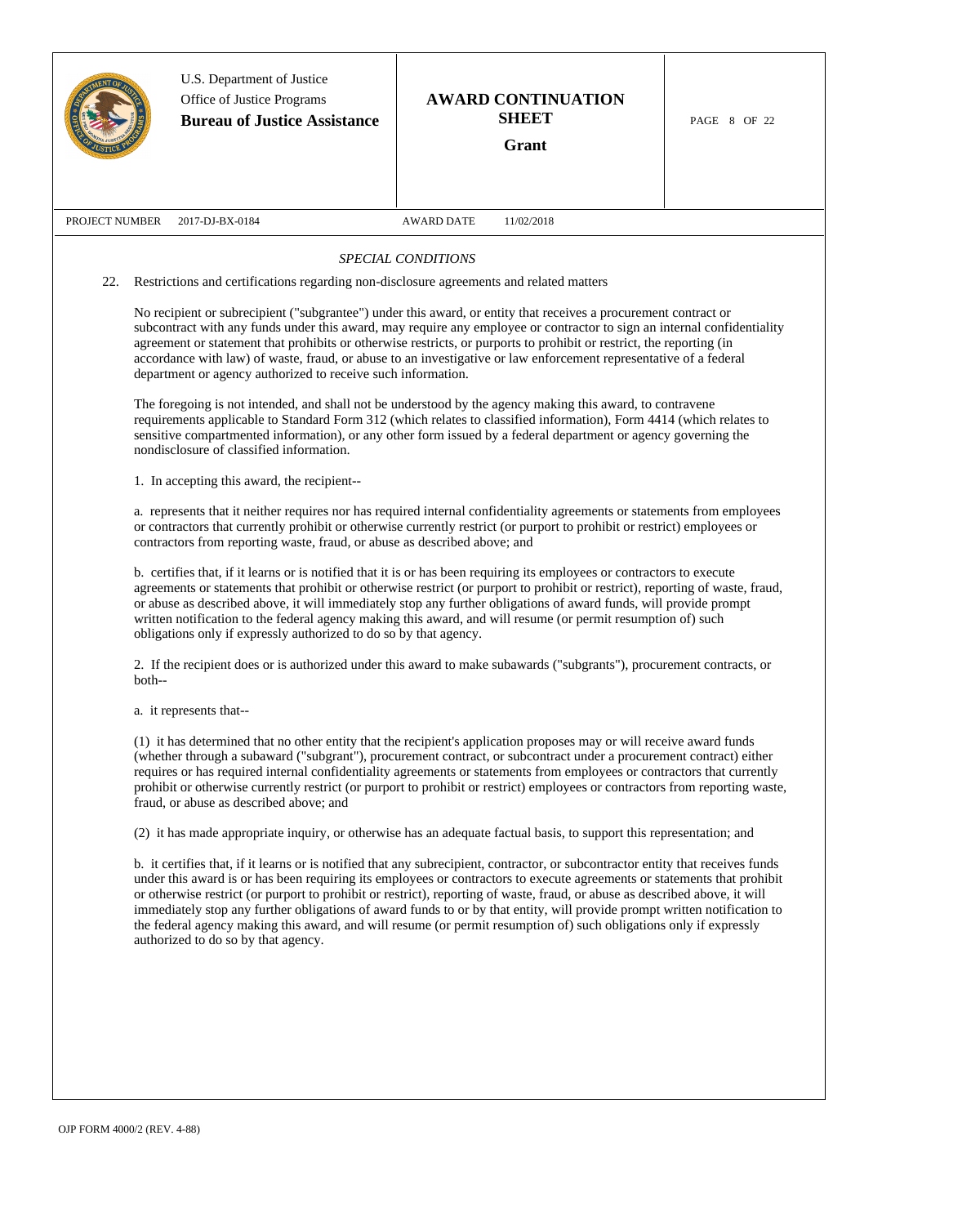|                | U.S. Department of Justice<br>Office of Justice Programs<br><b>Bureau of Justice Assistance</b>                                                                                                                                                                                                                                                                                                                                                                                                                            | <b>AWARD CONTINUATION</b><br><b>SHEET</b><br>Grant                                                                                                                                                                                                                                                                                                                                                                                                                                                                                                                                                                                                                                                                                                                                                                                                                                                                                                                                   | PAGE 9 OF 22 |  |  |
|----------------|----------------------------------------------------------------------------------------------------------------------------------------------------------------------------------------------------------------------------------------------------------------------------------------------------------------------------------------------------------------------------------------------------------------------------------------------------------------------------------------------------------------------------|--------------------------------------------------------------------------------------------------------------------------------------------------------------------------------------------------------------------------------------------------------------------------------------------------------------------------------------------------------------------------------------------------------------------------------------------------------------------------------------------------------------------------------------------------------------------------------------------------------------------------------------------------------------------------------------------------------------------------------------------------------------------------------------------------------------------------------------------------------------------------------------------------------------------------------------------------------------------------------------|--------------|--|--|
| PROJECT NUMBER | 2017-DJ-BX-0184                                                                                                                                                                                                                                                                                                                                                                                                                                                                                                            | <b>AWARD DATE</b><br>11/02/2018                                                                                                                                                                                                                                                                                                                                                                                                                                                                                                                                                                                                                                                                                                                                                                                                                                                                                                                                                      |              |  |  |
|                |                                                                                                                                                                                                                                                                                                                                                                                                                                                                                                                            | SPECIAL CONDITIONS                                                                                                                                                                                                                                                                                                                                                                                                                                                                                                                                                                                                                                                                                                                                                                                                                                                                                                                                                                   |              |  |  |
| 23.            | Compliance with 41 U.S.C. 4712 (including prohibitions on reprisal; notice to employees)                                                                                                                                                                                                                                                                                                                                                                                                                                   |                                                                                                                                                                                                                                                                                                                                                                                                                                                                                                                                                                                                                                                                                                                                                                                                                                                                                                                                                                                      |              |  |  |
|                | health or safety, or a violation of law, rule, or regulation related to a federal grant.                                                                                                                                                                                                                                                                                                                                                                                                                                   | The recipient (and any subrecipient at any tier) must comply with, and is subject to, all applicable provisions of 41<br>U.S.C. 4712, including all applicable provisions that prohibit, under specified circumstances, discrimination against an<br>employee as reprisal for the employee's disclosure of information related to gross mismanagement of a federal grant, a<br>gross waste of federal funds, an abuse of authority relating to a federal grant, a substantial and specific danger to public<br>The recipient also must inform its employees, in writing (and in the predominant native language of the workforce), of                                                                                                                                                                                                                                                                                                                                                |              |  |  |
|                | employee rights and remedies under 41 U.S.C. 4712.                                                                                                                                                                                                                                                                                                                                                                                                                                                                         |                                                                                                                                                                                                                                                                                                                                                                                                                                                                                                                                                                                                                                                                                                                                                                                                                                                                                                                                                                                      |              |  |  |
|                | contact the DOJ awarding agency (OJP or OVW, as appropriate) for guidance.                                                                                                                                                                                                                                                                                                                                                                                                                                                 | Should a question arise as to the applicability of the provisions of 41 U.S.C. 4712 to this award, the recipient is to                                                                                                                                                                                                                                                                                                                                                                                                                                                                                                                                                                                                                                                                                                                                                                                                                                                               |              |  |  |
| 24.            | Encouragement of policies to ban text messaging while driving                                                                                                                                                                                                                                                                                                                                                                                                                                                              |                                                                                                                                                                                                                                                                                                                                                                                                                                                                                                                                                                                                                                                                                                                                                                                                                                                                                                                                                                                      |              |  |  |
|                | Pursuant to Executive Order 13513, "Federal Leadership on Reducing Text Messaging While Driving," 74 Fed. Reg.<br>51225 (October 1, 2009), DOJ encourages recipients and subrecipients ("subgrantees") to adopt and enforce policies<br>banning employees from text messaging while driving any vehicle during the course of performing work funded by this<br>award, and to establish workplace safety policies and conduct education, awareness, and other outreach to decrease<br>crashes caused by distracted drivers. |                                                                                                                                                                                                                                                                                                                                                                                                                                                                                                                                                                                                                                                                                                                                                                                                                                                                                                                                                                                      |              |  |  |
| 25.            | Cooperating with OJP Monitoring                                                                                                                                                                                                                                                                                                                                                                                                                                                                                            |                                                                                                                                                                                                                                                                                                                                                                                                                                                                                                                                                                                                                                                                                                                                                                                                                                                                                                                                                                                      |              |  |  |
|                | recipient as a DOJ High Risk grantee; or termination of an award(s).                                                                                                                                                                                                                                                                                                                                                                                                                                                       | The recipient agrees to cooperate with OJP monitoring of this award pursuant to OJP's guidelines, protocols, and<br>procedures, and to cooperate with OJP (including the grant manager for this award and the Office of Chief Financial<br>Officer (OCFO)) requests related to such monitoring, including requests related to desk reviews and/or site visits. The<br>recipient agrees to provide to OJP all documentation necessary for OJP to complete its monitoring tasks, including<br>documentation related to any subawards made under this award. Further, the recipient agrees to abide by reasonable<br>deadlines set by OJP for providing the requested documents. Failure to cooperate with OJP's monitoring activities may<br>result in actions that affect the recipient's DOJ awards, including, but not limited to: withholdings and/or other<br>restrictions on the recipient's access to award funds; referral to the DOJ OIG for audit review; designation of the |              |  |  |
| 26.            | FFATA reporting: Subawards and executive compensation                                                                                                                                                                                                                                                                                                                                                                                                                                                                      |                                                                                                                                                                                                                                                                                                                                                                                                                                                                                                                                                                                                                                                                                                                                                                                                                                                                                                                                                                                      |              |  |  |
|                | Executive Compensation), and are incorporated by reference here.                                                                                                                                                                                                                                                                                                                                                                                                                                                           | The recipient must comply with applicable requirements to report first-tier subawards ("subgrants") of \$25,000 or<br>more and, in certain circumstances, to report the names and total compensation of the five most highly compensated<br>executives of the recipient and first-tier subrecipients (first-tier "subgrantees") of award funds. The details of recipient<br>obligations, which derive from the Federal Funding Accountability and Transparency Act of 2006 (FFATA), are posted<br>on the OJP web site at https://ojp.gov/funding/Explore/FFATA.htm (Award condition: Reporting Subawards and                                                                                                                                                                                                                                                                                                                                                                         |              |  |  |
|                | organization that he or she may own or operate in his or her name).                                                                                                                                                                                                                                                                                                                                                                                                                                                        | This condition, including its reporting requirement, does not apply to- $(1)$ an award of less than \$25,000, or (2) an<br>award made to an individual who received the award as a natural person (i.e., unrelated to any business or non-profit                                                                                                                                                                                                                                                                                                                                                                                                                                                                                                                                                                                                                                                                                                                                     |              |  |  |
|                |                                                                                                                                                                                                                                                                                                                                                                                                                                                                                                                            |                                                                                                                                                                                                                                                                                                                                                                                                                                                                                                                                                                                                                                                                                                                                                                                                                                                                                                                                                                                      |              |  |  |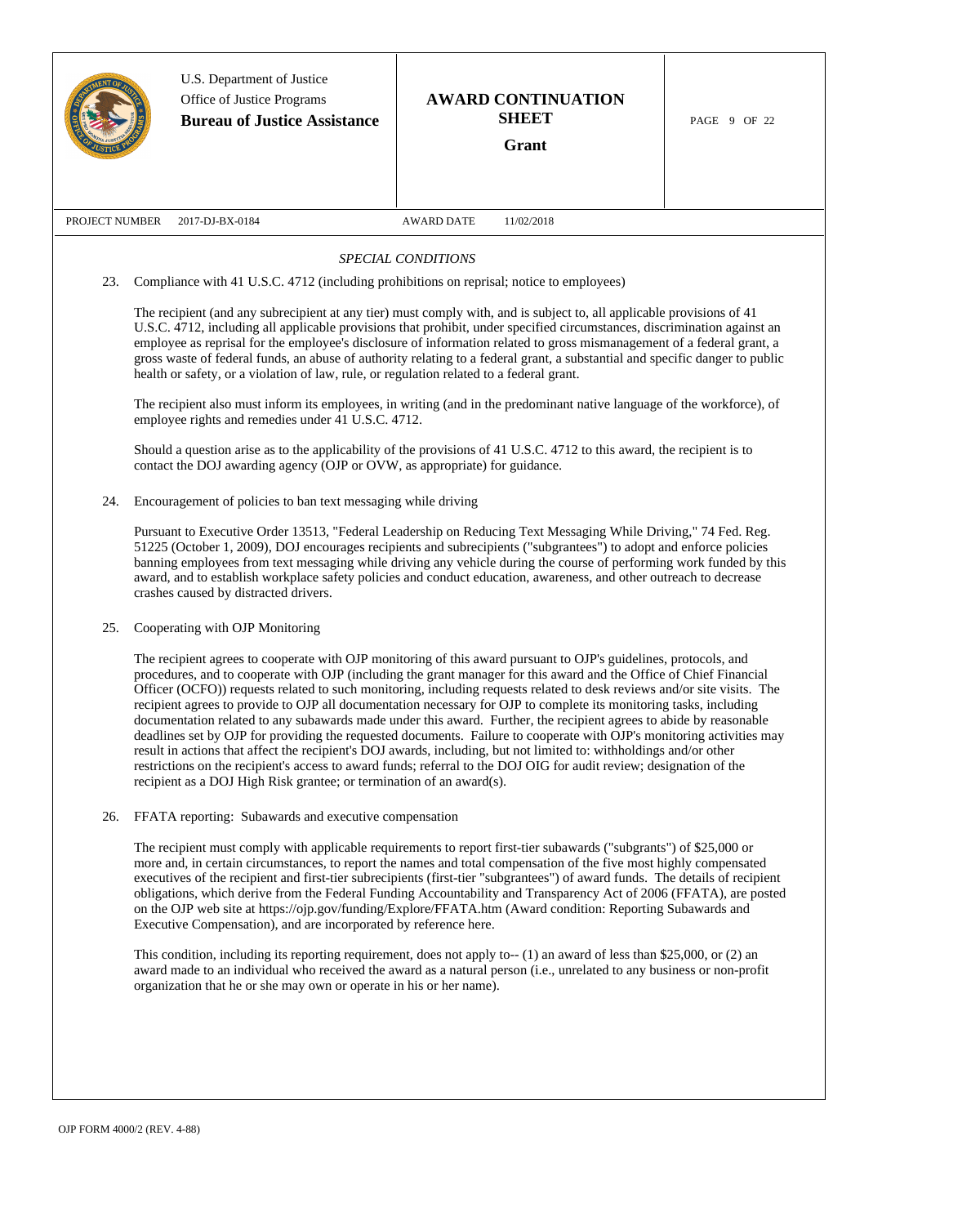|                |                                                                                                                                                                                                                                                                                                                                                                                                                                                                                                                                                                                                                                                                                                                                                                                                                                    | U.S. Department of Justice<br>Office of Justice Programs<br><b>Bureau of Justice Assistance</b> | <b>AWARD CONTINUATION</b><br><b>SHEET</b><br><b>Grant</b>                                                                                                                                                                                                                                                                                                                  | PAGE 10 OF 22 |  |  |
|----------------|------------------------------------------------------------------------------------------------------------------------------------------------------------------------------------------------------------------------------------------------------------------------------------------------------------------------------------------------------------------------------------------------------------------------------------------------------------------------------------------------------------------------------------------------------------------------------------------------------------------------------------------------------------------------------------------------------------------------------------------------------------------------------------------------------------------------------------|-------------------------------------------------------------------------------------------------|----------------------------------------------------------------------------------------------------------------------------------------------------------------------------------------------------------------------------------------------------------------------------------------------------------------------------------------------------------------------------|---------------|--|--|
| PROJECT NUMBER | 2017-DJ-BX-0184                                                                                                                                                                                                                                                                                                                                                                                                                                                                                                                                                                                                                                                                                                                                                                                                                    |                                                                                                 | <b>AWARD DATE</b><br>11/02/2018                                                                                                                                                                                                                                                                                                                                            |               |  |  |
|                |                                                                                                                                                                                                                                                                                                                                                                                                                                                                                                                                                                                                                                                                                                                                                                                                                                    |                                                                                                 | SPECIAL CONDITIONS                                                                                                                                                                                                                                                                                                                                                         |               |  |  |
| 27.            | Use of program income<br>Federal Financial Report, SF 425.                                                                                                                                                                                                                                                                                                                                                                                                                                                                                                                                                                                                                                                                                                                                                                         |                                                                                                 | Program income (as defined in the Part 200 Uniform Requirements) must be used in accordance with the provisions of<br>the Part 200 Uniform Requirements. Program income earnings and expenditures both must be reported on the quarterly                                                                                                                                   |               |  |  |
| 28.            | Justice Information Sharing<br>In order to promote information sharing and enable interoperability among disparate systems across the justice and<br>public safety community, the recipient (and any subrecipient at any tier) must comply with DOJ's Global Justice<br>Information Sharing Initiative (DOJ's Global) guidelines and recommendations for this particular award. The recipient<br>shall conform to the Global Standards Package (GSP) and all constituent elements, where applicable, as described at:<br>https://it.ojp.gov/gsp_grantcondition. The recipient shall document planned approaches to information sharing and<br>describe compliance to the GSP and appropriate privacy policy that protects shared information, or provide detailed<br>justification for why an alternative approach is recommended. |                                                                                                 |                                                                                                                                                                                                                                                                                                                                                                            |               |  |  |
| 29.            | Avoidance of duplication of networks<br>To avoid duplicating existing networks or IT systems in any initiatives funded by BJA for law enforcement information<br>sharing systems which involve interstate connectivity between jurisdictions, such systems shall employ, to the extent<br>possible, existing networks as the communication backbone to achieve interstate connectivity, unless the recipient can<br>demonstrate to the satisfaction of BJA that this requirement would not be cost effective or would impair the<br>functionality of an existing or proposed IT system.                                                                                                                                                                                                                                            |                                                                                                 |                                                                                                                                                                                                                                                                                                                                                                            |               |  |  |
|                | Compliance with 28 C.F.R. Part 23<br>With respect to any information technology system funded or supported by funds under this award, the recipient (and<br>any subrecipient at any tier) must comply with 28 C.F.R. Part 23, Criminal Intelligence Systems Operating Policies, if<br>OJP determines this regulation to be applicable. Should OJP determine 28 C.F.R. Part 23 to be applicable, OJP may, at<br>its discretion, perform audits of the system, as per the regulation. Should any violation of 28 C.F.R. Part 23 occur, the<br>recipient may be fined as per 42 U.S.C. 3789g(c)-(d). The recipient may not satisfy such a fine with federal funds.                                                                                                                                                                    |                                                                                                 |                                                                                                                                                                                                                                                                                                                                                                            |               |  |  |
| 31.            | Protection of human research subjects                                                                                                                                                                                                                                                                                                                                                                                                                                                                                                                                                                                                                                                                                                                                                                                              | Review Board approval, if appropriate, and subject informed consent.                            | The recipient (and any subrecipient at any tier) must comply with the requirements of 28 C.F.R. Part 46 and all OJP<br>policies and procedures regarding the protection of human research subjects, including obtainment of Institutional                                                                                                                                  |               |  |  |
| 32.            | Confidentiality of data                                                                                                                                                                                                                                                                                                                                                                                                                                                                                                                                                                                                                                                                                                                                                                                                            | C.F.R. Part 22 and, in particular, 28 C.F.R. 22.23.                                             | The recipient (and any subrecipient at any tier) must comply with all confidentiality requirements of 42 U.S.C. 3789g<br>and 28 C.F.R. Part 22 that are applicable to collection, use, and revelation of data or information. The recipient further<br>agrees, as a condition of award approval, to submit a Privacy Certificate that is in accord with requirements of 28 |               |  |  |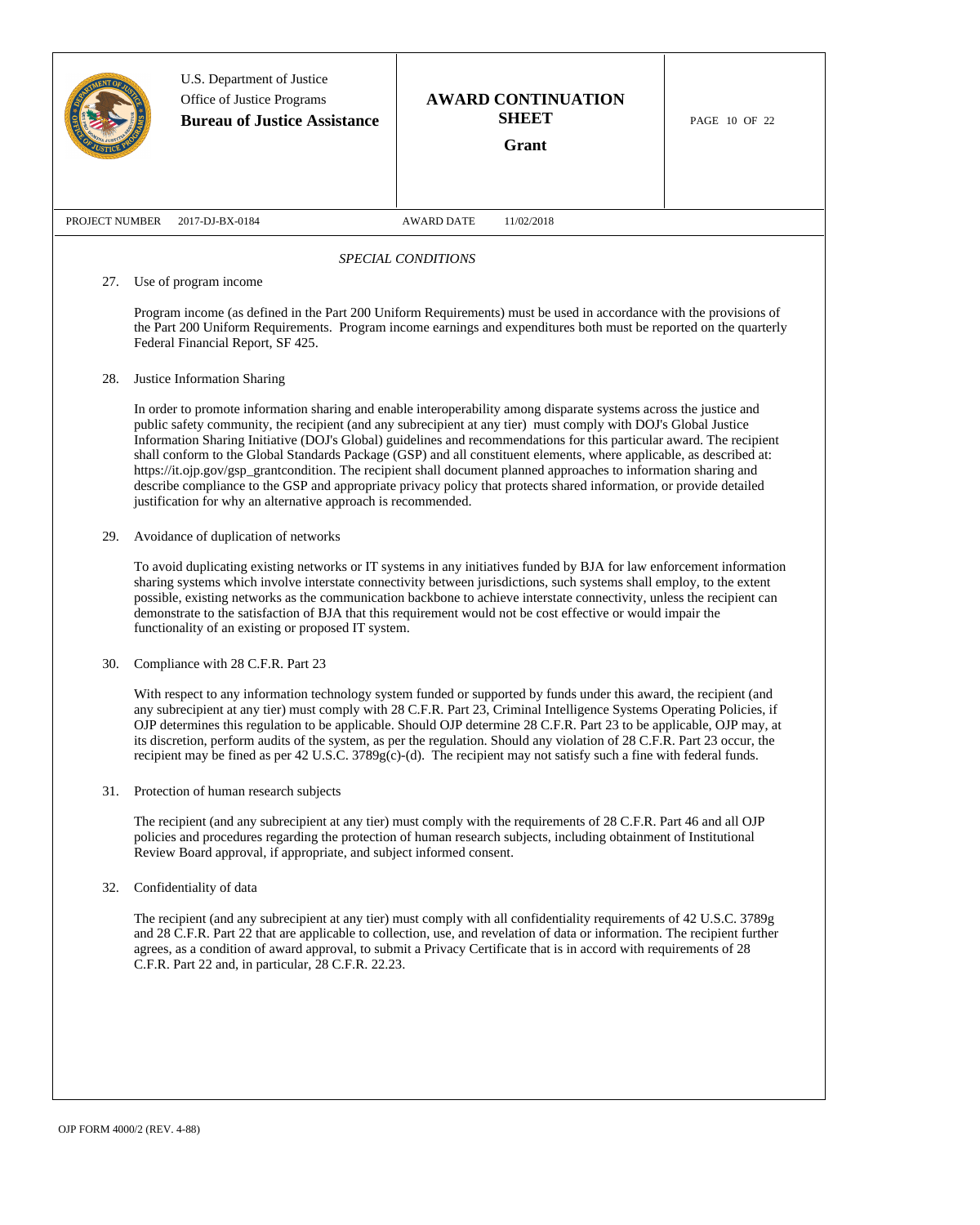|                |                                                                                                                                                                                                                                                                                                                                                                                                                                                                                                                                                                 | U.S. Department of Justice<br>Office of Justice Programs<br><b>Bureau of Justice Assistance</b> | <b>AWARD CONTINUATION</b><br><b>SHEET</b><br>Grant                                                                                                                                                                                                                                                                                                                                                                                                                                       | PAGE 11 OF 22 |  |  |
|----------------|-----------------------------------------------------------------------------------------------------------------------------------------------------------------------------------------------------------------------------------------------------------------------------------------------------------------------------------------------------------------------------------------------------------------------------------------------------------------------------------------------------------------------------------------------------------------|-------------------------------------------------------------------------------------------------|------------------------------------------------------------------------------------------------------------------------------------------------------------------------------------------------------------------------------------------------------------------------------------------------------------------------------------------------------------------------------------------------------------------------------------------------------------------------------------------|---------------|--|--|
| PROJECT NUMBER |                                                                                                                                                                                                                                                                                                                                                                                                                                                                                                                                                                 | 2017-DJ-BX-0184                                                                                 | <b>AWARD DATE</b><br>11/02/2018                                                                                                                                                                                                                                                                                                                                                                                                                                                          |               |  |  |
|                |                                                                                                                                                                                                                                                                                                                                                                                                                                                                                                                                                                 |                                                                                                 | SPECIAL CONDITIONS                                                                                                                                                                                                                                                                                                                                                                                                                                                                       |               |  |  |
| 33.            |                                                                                                                                                                                                                                                                                                                                                                                                                                                                                                                                                                 | Verification and updating of recipient contact information                                      |                                                                                                                                                                                                                                                                                                                                                                                                                                                                                          |               |  |  |
|                |                                                                                                                                                                                                                                                                                                                                                                                                                                                                                                                                                                 | (GMS) to document changes.                                                                      | The recipient must verify its Point of Contact(POC), Financial Point of Contact (FPOC), and Authorized<br>Representative contact information in GMS, including telephone number and e-mail address. If any information is<br>incorrect or has changed, a Grant Adjustment Notice (GAN) must be submitted via the Grants Management System                                                                                                                                                |               |  |  |
| 34.            |                                                                                                                                                                                                                                                                                                                                                                                                                                                                                                                                                                 | Law enforcement task forces - required training                                                 |                                                                                                                                                                                                                                                                                                                                                                                                                                                                                          |               |  |  |
|                |                                                                                                                                                                                                                                                                                                                                                                                                                                                                                                                                                                 | awards include this requirement.                                                                | Within 120 days of award acceptance, each current member of a law enforcement task force funded with award funds<br>who is a task force commander, agency executive, task force officer, or other task force member of equivalent rank,<br>must complete required online (internet-based) task force training. Additionally, all future task force members must<br>complete this training once during the period of performance for this award, or once every four years if multiple OJP |               |  |  |
|                | The required training is available free of charge online through the BJA-funded Center for Task Force Integrity and<br>Leadership (www.ctfli.org). The training addresses task force effectiveness, as well as other key issues including<br>privacy and civil liberties/rights, task force performance measurement, personnel selection, and task force oversight and<br>accountability. If award funds are used to support a task force, the recipient must compile and maintain a task force<br>personnel roster, along with course completion certificates. |                                                                                                 |                                                                                                                                                                                                                                                                                                                                                                                                                                                                                          |               |  |  |
|                |                                                                                                                                                                                                                                                                                                                                                                                                                                                                                                                                                                 | Integrity and Leadership (www.ctfli.org).                                                       | Additional information regarding the training is available through BJA's web site and the Center for Task Force                                                                                                                                                                                                                                                                                                                                                                          |               |  |  |
| 35.            |                                                                                                                                                                                                                                                                                                                                                                                                                                                                                                                                                                 | Required attendance at BJA-sponsored events                                                     |                                                                                                                                                                                                                                                                                                                                                                                                                                                                                          |               |  |  |
|                |                                                                                                                                                                                                                                                                                                                                                                                                                                                                                                                                                                 | events, or conferences held by BJA or its designees, upon BJA's request.                        | The recipient (and its subrecipients at any tier) must participate in BJA-sponsored training events, technical assistance                                                                                                                                                                                                                                                                                                                                                                |               |  |  |
| 36.            |                                                                                                                                                                                                                                                                                                                                                                                                                                                                                                                                                                 | Justification of consultant rate                                                                |                                                                                                                                                                                                                                                                                                                                                                                                                                                                                          |               |  |  |
|                | funds.                                                                                                                                                                                                                                                                                                                                                                                                                                                                                                                                                          |                                                                                                 | Approval of this award does not indicate approval of any consultant rate in excess of \$650 per day. A detailed<br>justification must be submitted to and approved by the OJP program office prior to obligation or expenditure of such                                                                                                                                                                                                                                                  |               |  |  |
|                |                                                                                                                                                                                                                                                                                                                                                                                                                                                                                                                                                                 |                                                                                                 |                                                                                                                                                                                                                                                                                                                                                                                                                                                                                          |               |  |  |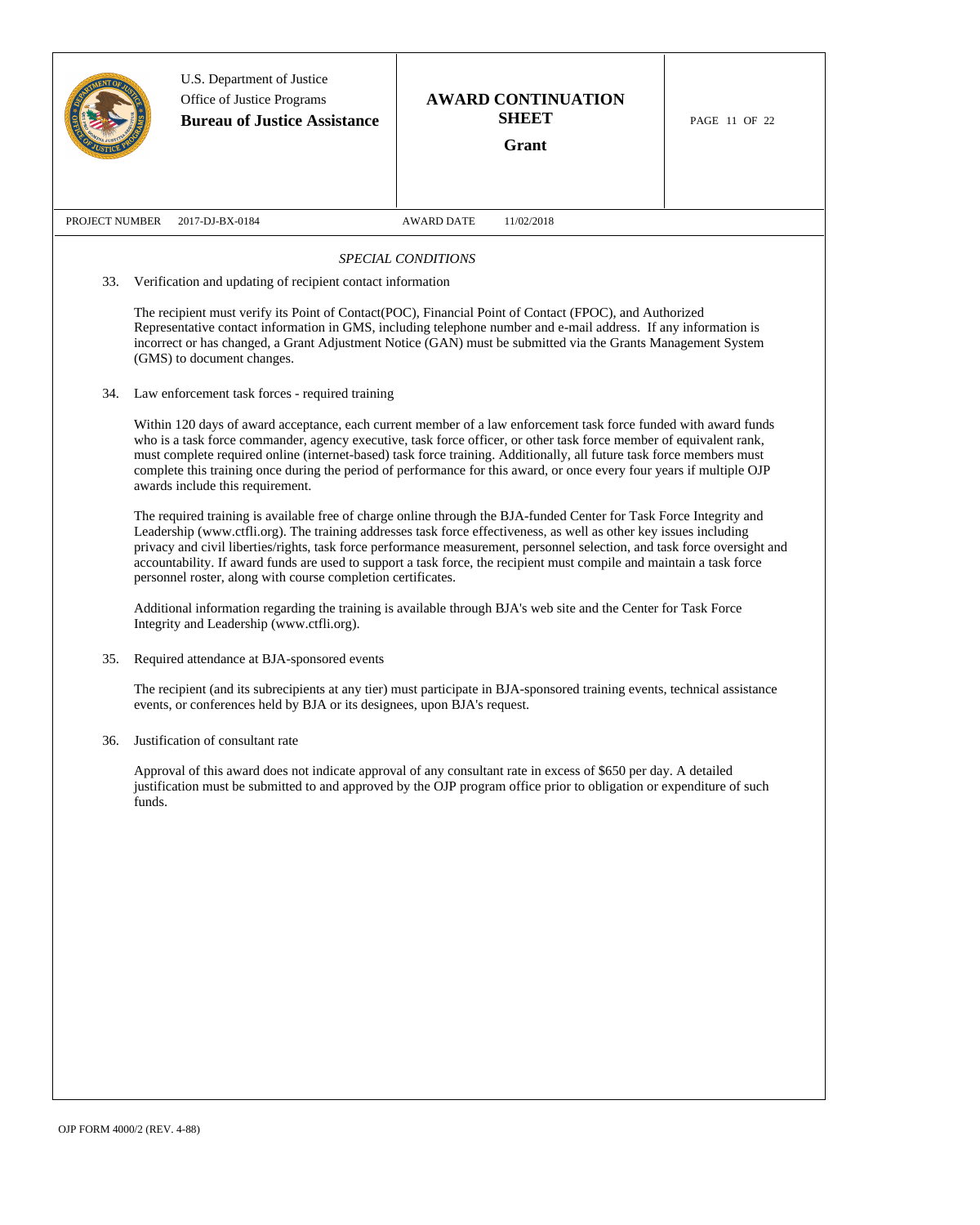|                | U.S. Department of Justice<br>Office of Justice Programs<br><b>Bureau of Justice Assistance</b>                                                                                                                                                                                                                                                                                                                                                                                                                                                                                                                                                                                                                                                            |                    | <b>AWARD CONTINUATION</b><br><b>SHEET</b><br>Grant | PAGE 12 OF 22 |
|----------------|------------------------------------------------------------------------------------------------------------------------------------------------------------------------------------------------------------------------------------------------------------------------------------------------------------------------------------------------------------------------------------------------------------------------------------------------------------------------------------------------------------------------------------------------------------------------------------------------------------------------------------------------------------------------------------------------------------------------------------------------------------|--------------------|----------------------------------------------------|---------------|
| PROJECT NUMBER | 2017-DJ-BX-0184                                                                                                                                                                                                                                                                                                                                                                                                                                                                                                                                                                                                                                                                                                                                            | <b>AWARD DATE</b>  | 11/02/2018                                         |               |
|                |                                                                                                                                                                                                                                                                                                                                                                                                                                                                                                                                                                                                                                                                                                                                                            | SPECIAL CONDITIONS |                                                    |               |
| 37.            | Compliance with National Environmental Policy Act and related statutes                                                                                                                                                                                                                                                                                                                                                                                                                                                                                                                                                                                                                                                                                     |                    |                                                    |               |
|                | Upon request, the recipient (and any subrecipient at any tier) must assist BJA in complying with the National<br>Environmental Policy Act (NEPA), the National Historic Preservation Act, and other related federal environmental<br>impact analyses requirements in the use of these award funds, either directly by the recipient or by a subrecipient.<br>Accordingly, the recipient agrees to first determine if any of the following activities will be funded by the grant, prior<br>to obligating funds for any of these purposes. If it is determined that any of the following activities will be funded by<br>the award, the recipient agrees to contact BJA.                                                                                    |                    |                                                    |               |
|                | The recipient understands that this condition applies to new activities as set out below, whether or not they are being<br>specifically funded with these award funds. That is, as long as the activity is being conducted by the recipient, a<br>subrecipient, or any third party, and the activity needs to be undertaken in order to use these award funds, this condition<br>must first be met. The activities covered by this condition are:                                                                                                                                                                                                                                                                                                          |                    |                                                    |               |
|                | a. New construction;                                                                                                                                                                                                                                                                                                                                                                                                                                                                                                                                                                                                                                                                                                                                       |                    |                                                    |               |
|                | b. Minor renovation or remodeling of a property located in an environmentally or historically sensitive area, including<br>properties located within a 100-year flood plain, a wetland, or habitat for endangered species, or a property listed on or<br>eligible for listing on the National Register of Historic Places;                                                                                                                                                                                                                                                                                                                                                                                                                                 |                    |                                                    |               |
|                | c. A renovation, lease, or any proposed use of a building or facility that will either (a) result in a change in its basic<br>prior use or (b) significantly change its size;                                                                                                                                                                                                                                                                                                                                                                                                                                                                                                                                                                              |                    |                                                    |               |
|                | d. Implementation of a new program involving the use of chemicals other than chemicals that are (a) purchased as an<br>incidental component of a funded activity and (b) traditionally used, for example, in office, household, recreational, or<br>education environments; and                                                                                                                                                                                                                                                                                                                                                                                                                                                                            |                    |                                                    |               |
|                | e. Implementation of a program relating to clandestine methamphetamine laboratory operations, including the<br>identification, seizure, or closure of clandestine methamphetamine laboratories.                                                                                                                                                                                                                                                                                                                                                                                                                                                                                                                                                            |                    |                                                    |               |
|                | The recipient understands and agrees that complying with NEPA may require the preparation of an Environmental<br>Assessment and/or an Environmental Impact Statement, as directed by BJA. The recipient further understands and<br>agrees to the requirements for implementation of a Mitigation Plan, as detailed at https://bja.gov/Funding/nepa.html, for<br>programs relating to methamphetamine laboratory operations.                                                                                                                                                                                                                                                                                                                                |                    |                                                    |               |
|                | Application of This Condition to Recipient's Existing Programs or Activities: For any of the recipient's or its<br>subrecipients' existing programs or activities that will be funded by these award funds, the recipient, upon specific<br>request from BJA, agrees to cooperate with BJA in any preparation by BJA of a national or program environmental<br>assessment of that funded program or activity.                                                                                                                                                                                                                                                                                                                                              |                    |                                                    |               |
| 38.            | Establishment of trust fund                                                                                                                                                                                                                                                                                                                                                                                                                                                                                                                                                                                                                                                                                                                                |                    |                                                    |               |
|                | If award funds are being drawn down in advance, the recipient (or a subrecipient, with respect to a subaward) is<br>required to establish a trust fund account. (The trust fund may or may not be an interest-bearing account.) The fund,<br>including any interest, may not be used to pay debts or expenses incurred by other activities beyond the scope of the<br>Edward Byrne Memorial Justice Assistance Grant Program (JAG). The recipient also agrees to obligate the award<br>funds in the trust fund (including any interest earned) during the period of performance for the award and expend<br>within 90 days thereafter. Any unobligated or unexpended funds, including interest earned, must be returned to OJP at<br>the time of closeout. |                    |                                                    |               |
|                |                                                                                                                                                                                                                                                                                                                                                                                                                                                                                                                                                                                                                                                                                                                                                            |                    |                                                    |               |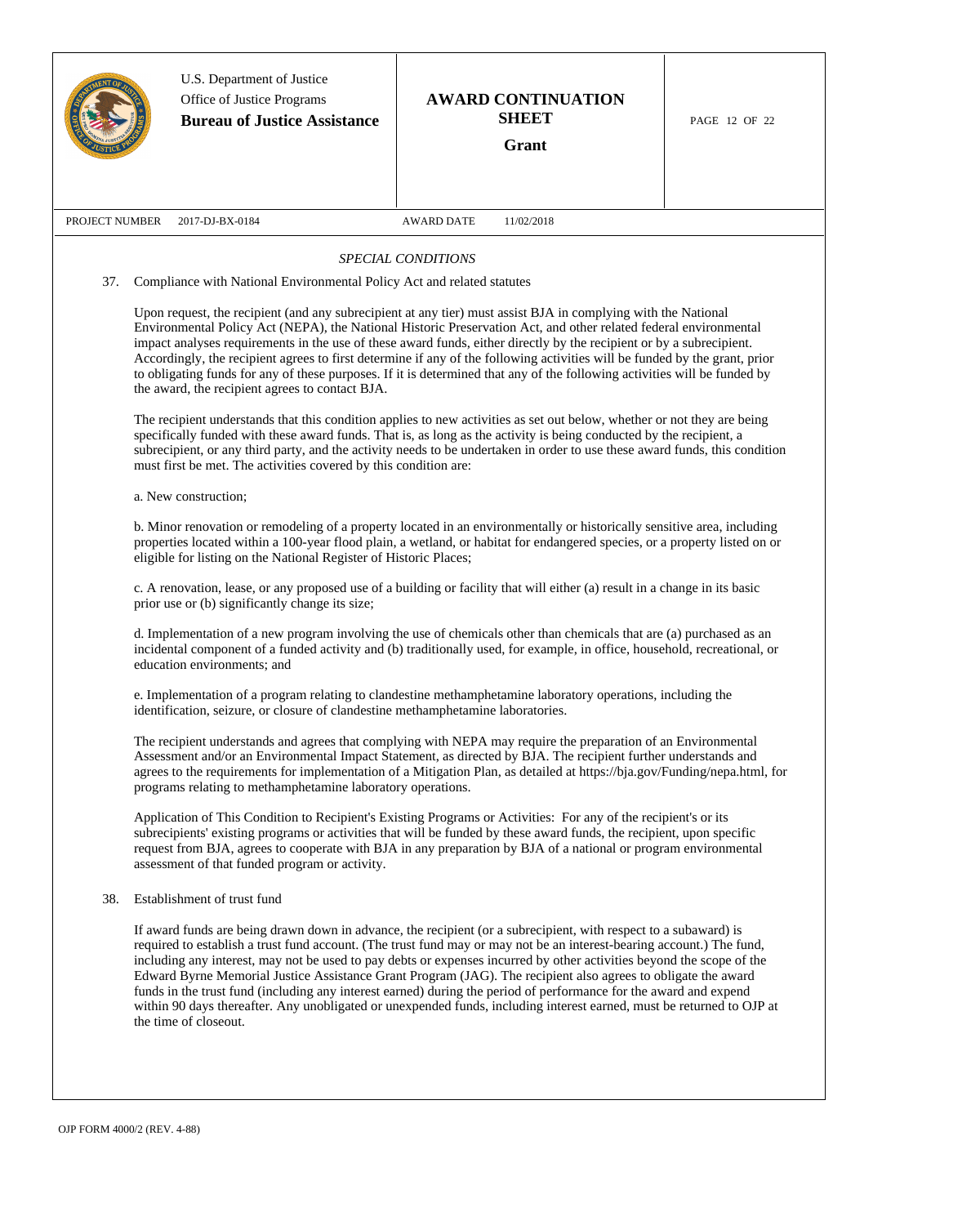|                | U.S. Department of Justice<br>Office of Justice Programs<br><b>Bureau of Justice Assistance</b>                                                                                                                                                                                                                                                                                                                                                                                                                                                                                                                                                    | <b>AWARD CONTINUATION</b><br><b>SHEET</b><br>Grant                                                                                                                                                                                                                                                                                                                                                                                                                                                                                                                                                                                                                                                                                                                                                                                 | PAGE 13 OF 22 |  |  |
|----------------|----------------------------------------------------------------------------------------------------------------------------------------------------------------------------------------------------------------------------------------------------------------------------------------------------------------------------------------------------------------------------------------------------------------------------------------------------------------------------------------------------------------------------------------------------------------------------------------------------------------------------------------------------|------------------------------------------------------------------------------------------------------------------------------------------------------------------------------------------------------------------------------------------------------------------------------------------------------------------------------------------------------------------------------------------------------------------------------------------------------------------------------------------------------------------------------------------------------------------------------------------------------------------------------------------------------------------------------------------------------------------------------------------------------------------------------------------------------------------------------------|---------------|--|--|
| PROJECT NUMBER | 2017-DJ-BX-0184                                                                                                                                                                                                                                                                                                                                                                                                                                                                                                                                                                                                                                    | <b>AWARD DATE</b><br>11/02/2018                                                                                                                                                                                                                                                                                                                                                                                                                                                                                                                                                                                                                                                                                                                                                                                                    |               |  |  |
|                |                                                                                                                                                                                                                                                                                                                                                                                                                                                                                                                                                                                                                                                    | <b>SPECIAL CONDITIONS</b>                                                                                                                                                                                                                                                                                                                                                                                                                                                                                                                                                                                                                                                                                                                                                                                                          |               |  |  |
| 39.            | Prohibition on use of award funds for match under BVP program                                                                                                                                                                                                                                                                                                                                                                                                                                                                                                                                                                                      |                                                                                                                                                                                                                                                                                                                                                                                                                                                                                                                                                                                                                                                                                                                                                                                                                                    |               |  |  |
|                | DOJ Bulletproof Vest Partnership (BVP) program.                                                                                                                                                                                                                                                                                                                                                                                                                                                                                                                                                                                                    | JAG funds may be used to purchase vests for an agency, but they may not be used as the 50% match for purposes of the                                                                                                                                                                                                                                                                                                                                                                                                                                                                                                                                                                                                                                                                                                               |               |  |  |
| 40.            | Certification of body armor "mandatory wear" policies                                                                                                                                                                                                                                                                                                                                                                                                                                                                                                                                                                                              |                                                                                                                                                                                                                                                                                                                                                                                                                                                                                                                                                                                                                                                                                                                                                                                                                                    |               |  |  |
|                | other than it be a mandatory wear policy for all uniformed officers while on duty.                                                                                                                                                                                                                                                                                                                                                                                                                                                                                                                                                                 | The recipient agrees to submit a signed certification that all law enforcement agencies receiving body armor purchased<br>with funds from this award have a written "mandatory wear" policy in effect. The recipient must keep signed<br>certifications on file for any subrecipients planning to utilize funds from this award for ballistic-resistant and stab-<br>resistant body armor purchases. This policy must be in place for at least all uniformed officers before any funds from<br>this award may be used by an agency for body armor. There are no requirements regarding the nature of the policy                                                                                                                                                                                                                    |               |  |  |
| 41.            | Body armor - compliance with NIJ standards                                                                                                                                                                                                                                                                                                                                                                                                                                                                                                                                                                                                         |                                                                                                                                                                                                                                                                                                                                                                                                                                                                                                                                                                                                                                                                                                                                                                                                                                    |               |  |  |
|                | Ballistic-resistant and stab-resistant body armor purchased with JAG award funds may be purchased at any threat<br>level, make or model, from any distributor or manufacturer, as long as the body armor has been tested and found to<br>comply with applicable National Institute of Justice ballistic or stab standards and is listed on the NIJ Compliant Body<br>Armor Model List (https://nij.gov/). In addition, ballistic-resistant and stab-resistant body armor purchased must be<br>American-made. The latest NIJ standard information can be found here: https://nij.gov/topics/technology/body-<br>armor/pages/safety-initiative.aspx. |                                                                                                                                                                                                                                                                                                                                                                                                                                                                                                                                                                                                                                                                                                                                                                                                                                    |               |  |  |
| 42.            | Required monitoring of subawards                                                                                                                                                                                                                                                                                                                                                                                                                                                                                                                                                                                                                   |                                                                                                                                                                                                                                                                                                                                                                                                                                                                                                                                                                                                                                                                                                                                                                                                                                    |               |  |  |
|                | The recipient must monitor subawards under this JAG award in accordance with all applicable statutes, regulations,<br>award conditions, and the DOJ Grants Financial Guide, and must include the applicable conditions of this award in any<br>subaward. Among other things, the recipient is responsible for oversight of subrecipient spending and monitoring of<br>specific outcomes and benefits attributable to use of award funds by subrecipients. The recipient agrees to submit, upon<br>request, documentation of its policies and procedures for monitoring of subawards under this award.                                              |                                                                                                                                                                                                                                                                                                                                                                                                                                                                                                                                                                                                                                                                                                                                                                                                                                    |               |  |  |
| 43.            | Reporting requirements                                                                                                                                                                                                                                                                                                                                                                                                                                                                                                                                                                                                                             |                                                                                                                                                                                                                                                                                                                                                                                                                                                                                                                                                                                                                                                                                                                                                                                                                                    |               |  |  |
|                |                                                                                                                                                                                                                                                                                                                                                                                                                                                                                                                                                                                                                                                    | The recipient must submit quarterly Federal Financial Reports (SF-425) and semi-annual performance reports through<br>OJP's GMS (https://grants.ojp.usdoj.gov). Consistent with the Department's responsibilities under the Government<br>Performance and Results Act (GPRA) and the GPRA Modernization Act of 2010, the recipient must provide data that<br>measure the results of its work. The recipient must submit quarterly performance metrics reports through BJA's<br>Performance Measurement Tool (PMT) website (www.bjaperformancetools.org). For more detailed information on<br>reporting and other JAG requirements, refer to the JAG reporting requirements webpage. Failure to submit required<br>JAG reports by established deadlines may result in the freezing of grant funds and future High Risk designation. |               |  |  |
| 44.            | Required data on law enforcement agency training                                                                                                                                                                                                                                                                                                                                                                                                                                                                                                                                                                                                   |                                                                                                                                                                                                                                                                                                                                                                                                                                                                                                                                                                                                                                                                                                                                                                                                                                    |               |  |  |
|                | escalation of conflict, and constructive engagement with the public.                                                                                                                                                                                                                                                                                                                                                                                                                                                                                                                                                                               | Any law enforcement agency receiving direct or sub-awarded funding from this JAG award must submit quarterly<br>accountability metrics data related to training that officers have received on the use of force, racial and ethnic bias, de-                                                                                                                                                                                                                                                                                                                                                                                                                                                                                                                                                                                       |               |  |  |
|                |                                                                                                                                                                                                                                                                                                                                                                                                                                                                                                                                                                                                                                                    |                                                                                                                                                                                                                                                                                                                                                                                                                                                                                                                                                                                                                                                                                                                                                                                                                                    |               |  |  |

 $\overline{\mathsf{I}}$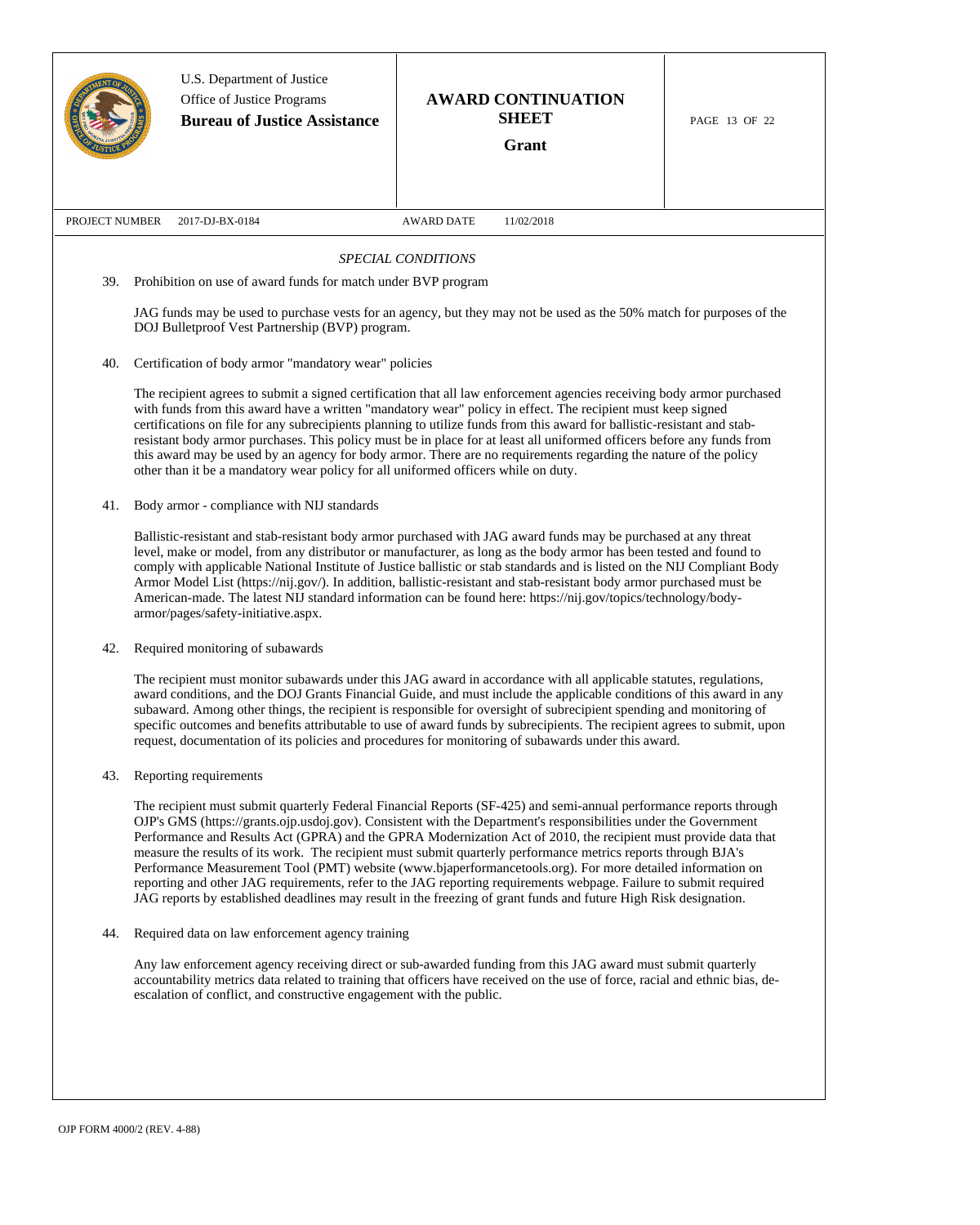|                |                                                                                                                        | U.S. Department of Justice<br>Office of Justice Programs<br><b>Bureau of Justice Assistance</b>                                                                                                                                                                                                                                                                                                                                                                                                                                                                                                                                                                                                                                                                           |                    | <b>AWARD CONTINUATION</b><br><b>SHEET</b><br>Grant | PAGE 14 OF 22 |
|----------------|------------------------------------------------------------------------------------------------------------------------|---------------------------------------------------------------------------------------------------------------------------------------------------------------------------------------------------------------------------------------------------------------------------------------------------------------------------------------------------------------------------------------------------------------------------------------------------------------------------------------------------------------------------------------------------------------------------------------------------------------------------------------------------------------------------------------------------------------------------------------------------------------------------|--------------------|----------------------------------------------------|---------------|
| PROJECT NUMBER |                                                                                                                        | 2017-DJ-BX-0184                                                                                                                                                                                                                                                                                                                                                                                                                                                                                                                                                                                                                                                                                                                                                           | <b>AWARD DATE</b>  | 11/02/2018                                         |               |
|                |                                                                                                                        |                                                                                                                                                                                                                                                                                                                                                                                                                                                                                                                                                                                                                                                                                                                                                                           | SPECIAL CONDITIONS |                                                    |               |
| 45.            |                                                                                                                        | Prohibited Expenditures List                                                                                                                                                                                                                                                                                                                                                                                                                                                                                                                                                                                                                                                                                                                                              |                    |                                                    |               |
|                |                                                                                                                        | Award funds may not be used for items that are listed on the Prohibited Expenditure List at the time of purchase or<br>acquisition, including as the list may be amended from time to time. The Prohibited Expenditure List may be accessed<br>here: https://www.bja.gov/funding/JAGControlledPurchaseList.pdf                                                                                                                                                                                                                                                                                                                                                                                                                                                            |                    |                                                    |               |
| 46.            |                                                                                                                        | Controlled expenditures - prior written approval required                                                                                                                                                                                                                                                                                                                                                                                                                                                                                                                                                                                                                                                                                                                 |                    |                                                    |               |
|                |                                                                                                                        | Award funds may not be used for items that are listed on the Controlled Expenditure List at the time of purchase or<br>acquisition, including as the list may be amended from time to time, without explicit written prior approval from BJA.<br>The Controlled Expenditure List, and instructions on how to request approval for purchase or acquisitions are set out at<br>https://www.bja.gov/funding/JAGControlledPurchaseList.pdf                                                                                                                                                                                                                                                                                                                                    |                    |                                                    |               |
| 47.            |                                                                                                                        | Controlled expenditures - incident reporting                                                                                                                                                                                                                                                                                                                                                                                                                                                                                                                                                                                                                                                                                                                              |                    |                                                    |               |
|                |                                                                                                                        | If an agency uses award funds to purchase or acquire any item on the Controlled Expenditure List at the time of<br>purchase or acquisition, including as the list may be amended from time to time, the agency must collect and retain (for<br>at least 3 years) certain information about the use of- $(1)$ any federally-acquired Controlled Equipment in the<br>agency's inventory, and (2) any other controlled equipment in the same category as the federally-acquired controlled<br>equipment in the agency's inventory, regardless of source; and the agency must make that information available to BJA<br>upon request. Details about what information must be collected and retained are set out at https://ojp.gov/docs/LE-<br>Equipment-WG-Final-Report.pdf. |                    |                                                    |               |
| 48.            |                                                                                                                        | Sale of items on Controlled Expenditure List                                                                                                                                                                                                                                                                                                                                                                                                                                                                                                                                                                                                                                                                                                                              |                    |                                                    |               |
|                |                                                                                                                        | Notwithstanding the provision of the Part 200 Uniform Requirements set out at 2 C.F.R. 200.313, no equipment listed<br>on the Controlled Expenditure List that is purchased with award funds may be transferred or sold to a third party,<br>except as described below:                                                                                                                                                                                                                                                                                                                                                                                                                                                                                                   |                    |                                                    |               |
|                |                                                                                                                        | a. Agencies may transfer or sell any controlled equipment, except riot helmets and riot shields, to a Law Enforcement<br>Agency (LEA) after obtaining prior written approval from BJA. As a condition of that approval, the acquiring LEA will<br>be required to submit information and certifications to BJA as if it were requesting approval to use award funds for the<br>initial purchase of items on the Controlled Expenditure List.                                                                                                                                                                                                                                                                                                                               |                    |                                                    |               |
|                |                                                                                                                        | b. Agencies may not transfer or sell any riot helmets or riot shields purchased under this award.                                                                                                                                                                                                                                                                                                                                                                                                                                                                                                                                                                                                                                                                         |                    |                                                    |               |
|                |                                                                                                                        | c. Agencies may not transfer or sell any Controlled Equipment purchased under this award to non-LEAs, with the<br>exception of fixed wing aircraft, rotary wing aircraft, and command and control vehicles. Before any such transfer or<br>sale is finalized, the agency must obtain prior written approval from BJA. All law enforcement-related and other<br>sensitive or potentially dangerous components, and all law enforcement insignias and identifying markings must be<br>removed prior to transfer or sale.                                                                                                                                                                                                                                                    |                    |                                                    |               |
|                |                                                                                                                        | The recipient must notify BJA prior to the disposal of any items on the Controlled Expenditure List purchased with<br>award funds, and must abide by any applicable laws (including regulations) in such disposal.                                                                                                                                                                                                                                                                                                                                                                                                                                                                                                                                                        |                    |                                                    |               |
| 49.            |                                                                                                                        | Prohibited or controlled expenditures - Effect of failure to comply                                                                                                                                                                                                                                                                                                                                                                                                                                                                                                                                                                                                                                                                                                       |                    |                                                    |               |
|                | Failure to comply with an award condition related to prohibited or controlled expenditures may result in denial of any |                                                                                                                                                                                                                                                                                                                                                                                                                                                                                                                                                                                                                                                                                                                                                                           |                    |                                                    |               |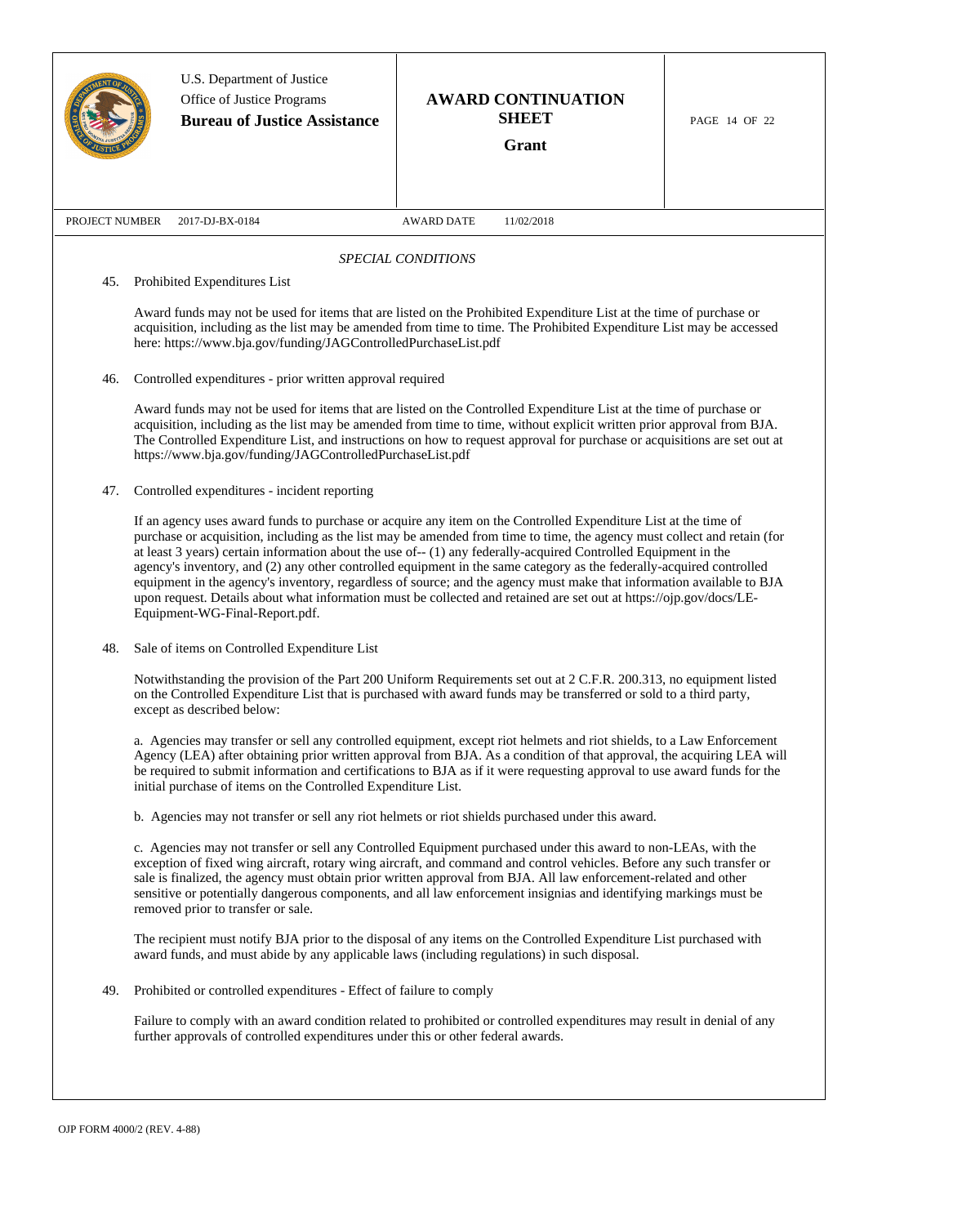|                | U.S. Department of Justice<br>Office of Justice Programs<br><b>Bureau of Justice Assistance</b>                                                                                                                                                                                                                                                                                                                                                                                                                                                                                                                                                                                                                                                                                                                                                                                                                           |                    | <b>AWARD CONTINUATION</b><br><b>SHEET</b><br>Grant | PAGE 15 OF 22 |
|----------------|---------------------------------------------------------------------------------------------------------------------------------------------------------------------------------------------------------------------------------------------------------------------------------------------------------------------------------------------------------------------------------------------------------------------------------------------------------------------------------------------------------------------------------------------------------------------------------------------------------------------------------------------------------------------------------------------------------------------------------------------------------------------------------------------------------------------------------------------------------------------------------------------------------------------------|--------------------|----------------------------------------------------|---------------|
| PROJECT NUMBER | 2017-DJ-BX-0184                                                                                                                                                                                                                                                                                                                                                                                                                                                                                                                                                                                                                                                                                                                                                                                                                                                                                                           | <b>AWARD DATE</b>  | 11/02/2018                                         |               |
|                |                                                                                                                                                                                                                                                                                                                                                                                                                                                                                                                                                                                                                                                                                                                                                                                                                                                                                                                           | SPECIAL CONDITIONS |                                                    |               |
| 50.            | Controlled expenditures - Standards                                                                                                                                                                                                                                                                                                                                                                                                                                                                                                                                                                                                                                                                                                                                                                                                                                                                                       |                    |                                                    |               |
|                | Consistent with recommendation 2.1 of Executive Order 13688, a law enforcement agency that acquires controlled<br>equipment with award funds must adopt robust and specific written policies and protocols governing General Policing<br>Standards and Specific Controlled Equipment Standards. General Policing Standards includes policies on (a)<br>Community Policing; (b) Constitutional Policing; and (c) Community Input and Impact Considerations. Specific<br>Controlled Equipment Standards includes policies specifically related to (a) Appropriate Use of Controlled Equipment;<br>(b) Supervision of Use; (c) Effectiveness Evaluation; (d) Auditing and Accountability; and (e) Transparency and Notice<br>Considerations. Upon OJP's request, the recipient must provide a copy of the General Policing Standards and Specific<br>Controlled Equipment Standards, and any related policies and protocols. |                    |                                                    |               |
| 51.            | Authorization to obligate (federal) award funds to reimburse certain project costs incurred on or after October 1, 2016                                                                                                                                                                                                                                                                                                                                                                                                                                                                                                                                                                                                                                                                                                                                                                                                   |                    |                                                    |               |
|                | The recipient may obligate (federal) award funds only after the recipient makes a valid acceptance of the award. As of<br>the first day of the period of performance for the award (October 1, 2016), however, the recipient may choose to incur<br>project costs using non-federal funds, but any such project costs are incurred at the recipient's risk until, at a<br>minimum- $(1)$ the recipient makes a valid acceptance of the award, and $(2)$ all applicable withholding conditions are<br>removed by OJP (via a Grant Adjustment Notice). (A withholding condition is a condition in the award document that<br>precludes the recipient from obligating, expending, or drawing down all or a portion of the award funds until the<br>condition is removed.)                                                                                                                                                    |                    |                                                    |               |
|                | Except to the extent (if any) that an award condition expressly precludes reimbursement of project costs incurred "at-<br>risk," if and when the recipient makes a valid acceptance of this award and OJP removes each applicable withholding<br>condition through a Grant Adjustment Notice, the recipient is authorized to obligate (federal) award funds to reimburse<br>itself for project costs incurred "at-risk" earlier during the period of performance (such as project costs incurred prior to<br>award acceptance or prior to removal of an applicable withholding condition), provided that those project costs<br>otherwise are allowable costs under the award.                                                                                                                                                                                                                                            |                    |                                                    |               |
|                | Nothing in this condition shall be understood to authorize the recipient (or any subrecipient at any tier) to use award<br>funds to "supplant" State or local funds in violation of the recipient's certification (executed by the chief executive of<br>the State or local government) that federal funds will be used to increase the amounts of such funds that would, in the<br>absence of federal funds, be made available for law enforcement activities.                                                                                                                                                                                                                                                                                                                                                                                                                                                           |                    |                                                    |               |
| 52.            | "Certification of Compliance with 8 U.S.C. 1373" required for valid award acceptance by a "State"                                                                                                                                                                                                                                                                                                                                                                                                                                                                                                                                                                                                                                                                                                                                                                                                                         |                    |                                                    |               |
|                | In order validly to accept this award, the prospective recipient must submit the required "Certification of Compliance<br>with 8 U.S.C. 1373" (executed by the chief legal officer of the State). Unless that executed certification either-- (1) is<br>submitted to OJP together with the fully-executed award document, or (2) is uploaded in OJP's GMS no later than the<br>day the signed award document is submitted to OJP, any submission by a State that purports to accept the award is<br>invalid.                                                                                                                                                                                                                                                                                                                                                                                                              |                    |                                                    |               |
|                | If an initial award-acceptance submission by the recipient is invalid, once the State does submit the necessary<br>certification regarding 8 U.S.C. 1373, the State may submit a fully-executed award document executed by the State on<br>or after the date of that certification.                                                                                                                                                                                                                                                                                                                                                                                                                                                                                                                                                                                                                                       |                    |                                                    |               |
|                |                                                                                                                                                                                                                                                                                                                                                                                                                                                                                                                                                                                                                                                                                                                                                                                                                                                                                                                           |                    |                                                    |               |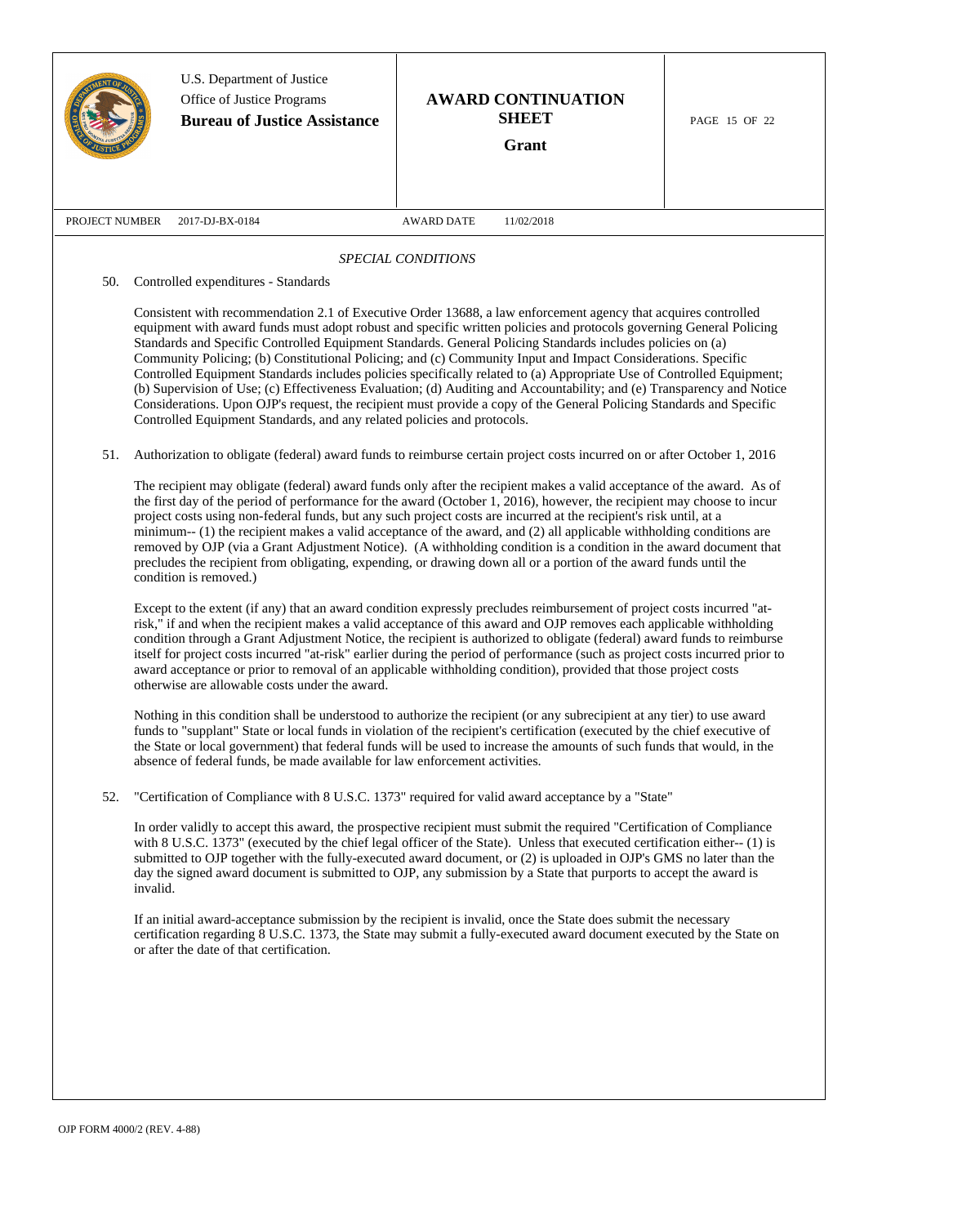|                | U.S. Department of Justice<br>Office of Justice Programs<br><b>Bureau of Justice Assistance</b>                                                                                                                                                                                                                                                                                                                                                                                                                                                                                                                                                                                                                                                                                                                                                                                                                                                                                                                                                                                                                                                                                                                                                                                                                                                                                                                                                                                                                                                                                                                                                                                                                                                                                                                                                                                                                                                                                                                                                                                                                                                                                                                                                                                                                                                                                                                      |                    | <b>AWARD CONTINUATION</b><br><b>SHEET</b><br>Grant | PAGE 16 OF 22 |
|----------------|----------------------------------------------------------------------------------------------------------------------------------------------------------------------------------------------------------------------------------------------------------------------------------------------------------------------------------------------------------------------------------------------------------------------------------------------------------------------------------------------------------------------------------------------------------------------------------------------------------------------------------------------------------------------------------------------------------------------------------------------------------------------------------------------------------------------------------------------------------------------------------------------------------------------------------------------------------------------------------------------------------------------------------------------------------------------------------------------------------------------------------------------------------------------------------------------------------------------------------------------------------------------------------------------------------------------------------------------------------------------------------------------------------------------------------------------------------------------------------------------------------------------------------------------------------------------------------------------------------------------------------------------------------------------------------------------------------------------------------------------------------------------------------------------------------------------------------------------------------------------------------------------------------------------------------------------------------------------------------------------------------------------------------------------------------------------------------------------------------------------------------------------------------------------------------------------------------------------------------------------------------------------------------------------------------------------------------------------------------------------------------------------------------------------|--------------------|----------------------------------------------------|---------------|
| PROJECT NUMBER | 2017-DJ-BX-0184                                                                                                                                                                                                                                                                                                                                                                                                                                                                                                                                                                                                                                                                                                                                                                                                                                                                                                                                                                                                                                                                                                                                                                                                                                                                                                                                                                                                                                                                                                                                                                                                                                                                                                                                                                                                                                                                                                                                                                                                                                                                                                                                                                                                                                                                                                                                                                                                      | <b>AWARD DATE</b>  | 11/02/2018                                         |               |
|                |                                                                                                                                                                                                                                                                                                                                                                                                                                                                                                                                                                                                                                                                                                                                                                                                                                                                                                                                                                                                                                                                                                                                                                                                                                                                                                                                                                                                                                                                                                                                                                                                                                                                                                                                                                                                                                                                                                                                                                                                                                                                                                                                                                                                                                                                                                                                                                                                                      | SPECIAL CONDITIONS |                                                    |               |
| 53.            | Ongoing compliance with 8 U.S.C. 1373 is required                                                                                                                                                                                                                                                                                                                                                                                                                                                                                                                                                                                                                                                                                                                                                                                                                                                                                                                                                                                                                                                                                                                                                                                                                                                                                                                                                                                                                                                                                                                                                                                                                                                                                                                                                                                                                                                                                                                                                                                                                                                                                                                                                                                                                                                                                                                                                                    |                    |                                                    |               |
|                | 1. With respect to the "program or activity" funded in whole or part under this award (including any such "program or<br>activity" of any subrecipient at any tier), throughout the period of performance for the award, no State or local<br>government entity, -agency, or -official may prohibit or in any way restrict-- (1) any government entity or -official<br>from sending or receiving information regarding citizenship or immigration status as described in 8 U.S.C. 1373(a); or<br>(2) a government entity or -agency from sending, requesting or receiving, maintaining, or exchanging information<br>regarding immigration status as described in 8 U.S.C. 1373(b). For purposes of this award, any prohibition (or<br>restriction) that violates this condition is an "information-communication restriction."<br>2. Certifications from subrecipients. The recipient may not make a subaward to a State or local government or a<br>"public" institution of higher education, unless it first obtains a certification of compliance with 8 U.S.C. 1373, properly<br>executed by the chief legal officer of the jurisdiction or institution that would receive the subaward, using the<br>appropriate form available at https://ojp.gov/funding/Explore/SampleCertifications-8USC1373.htm. Similarly, the<br>recipient must require that no subrecipient (at any tier) may make a further subaward to a State or local government or a<br>"public" institution of higher education, unless it first obtains a certification of compliance with 8 U.S.C. 1373, properly<br>executed by the chief legal officer of the jurisdiction or institution that would receive the further subaward, using the<br>appropriate OJP form.<br>3. The recipient's monitoring responsibilities include monitoring of subrecipient compliance with the requirements of<br>this condition.<br>4. Allowable costs. Compliance with these requirements is an authorized and priority purpose of this award. To the<br>extent that such costs are not reimbursed under any other federal program, award funds may be obligated (including for<br>authorized reimbursements) for the reasonable, necessary, and allocable costs (if any) that the recipient, or any<br>subrecipient at any tier that is a State or local government or a "public" institution of higher education, incurs to<br>implement this condition. |                    |                                                    |               |
|                | 5. Rules of Construction                                                                                                                                                                                                                                                                                                                                                                                                                                                                                                                                                                                                                                                                                                                                                                                                                                                                                                                                                                                                                                                                                                                                                                                                                                                                                                                                                                                                                                                                                                                                                                                                                                                                                                                                                                                                                                                                                                                                                                                                                                                                                                                                                                                                                                                                                                                                                                                             |                    |                                                    |               |
|                | A. For purposes of this condition:                                                                                                                                                                                                                                                                                                                                                                                                                                                                                                                                                                                                                                                                                                                                                                                                                                                                                                                                                                                                                                                                                                                                                                                                                                                                                                                                                                                                                                                                                                                                                                                                                                                                                                                                                                                                                                                                                                                                                                                                                                                                                                                                                                                                                                                                                                                                                                                   |                    |                                                    |               |
|                | (1) "State" and "local government" include any agency or other entity thereof, but not any institution of higher<br>education or any Indian tribe.                                                                                                                                                                                                                                                                                                                                                                                                                                                                                                                                                                                                                                                                                                                                                                                                                                                                                                                                                                                                                                                                                                                                                                                                                                                                                                                                                                                                                                                                                                                                                                                                                                                                                                                                                                                                                                                                                                                                                                                                                                                                                                                                                                                                                                                                   |                    |                                                    |               |
|                | (2) A "public" institution of higher education is one that is owned, controlled, or directly funded by a State or local<br>government.                                                                                                                                                                                                                                                                                                                                                                                                                                                                                                                                                                                                                                                                                                                                                                                                                                                                                                                                                                                                                                                                                                                                                                                                                                                                                                                                                                                                                                                                                                                                                                                                                                                                                                                                                                                                                                                                                                                                                                                                                                                                                                                                                                                                                                                                               |                    |                                                    |               |
|                | (3) "Program or activity" means what it means under title VI of the Civil Rights Act of 1964 (see 42 U.S.C. 2000d-4a).                                                                                                                                                                                                                                                                                                                                                                                                                                                                                                                                                                                                                                                                                                                                                                                                                                                                                                                                                                                                                                                                                                                                                                                                                                                                                                                                                                                                                                                                                                                                                                                                                                                                                                                                                                                                                                                                                                                                                                                                                                                                                                                                                                                                                                                                                               |                    |                                                    |               |
|                | (4) "Immigration status" means what it means for purposes of 8 U.S.C. 1373 (Illegal Immigration Reform and<br>Immigrant Responsibility Act of 1996); and terms that are defined in 8 U.S.C. 1101 (Immigration and Nationality Act)<br>mean what they mean under that section 1101, except that the term "State" also shall include American Samoa (cf. 42)<br>U.S.C. $901(a)(2)$ ).                                                                                                                                                                                                                                                                                                                                                                                                                                                                                                                                                                                                                                                                                                                                                                                                                                                                                                                                                                                                                                                                                                                                                                                                                                                                                                                                                                                                                                                                                                                                                                                                                                                                                                                                                                                                                                                                                                                                                                                                                                  |                    |                                                    |               |
|                | (5) Pursuant to the provisions set out at (or referenced in) 8 U.S.C. 1551 note ("Abolition  and Transfer of<br>Functions"), references to the "Immigration and Naturalization Service" in 8 U.S.C. 1373 are to be read as references to<br>particular components of the Department of Homeland Security (DHS).                                                                                                                                                                                                                                                                                                                                                                                                                                                                                                                                                                                                                                                                                                                                                                                                                                                                                                                                                                                                                                                                                                                                                                                                                                                                                                                                                                                                                                                                                                                                                                                                                                                                                                                                                                                                                                                                                                                                                                                                                                                                                                      |                    |                                                    |               |
|                | B. Nothing in this condition shall be understood to authorize or require any recipient, any subrecipient at any tier, any<br>State or local government, any "public" institution of higher education, or any other entity (or individual) to violate any<br>federal law, including any applicable civil rights or nondiscrimination law.                                                                                                                                                                                                                                                                                                                                                                                                                                                                                                                                                                                                                                                                                                                                                                                                                                                                                                                                                                                                                                                                                                                                                                                                                                                                                                                                                                                                                                                                                                                                                                                                                                                                                                                                                                                                                                                                                                                                                                                                                                                                             |                    |                                                    |               |
|                |                                                                                                                                                                                                                                                                                                                                                                                                                                                                                                                                                                                                                                                                                                                                                                                                                                                                                                                                                                                                                                                                                                                                                                                                                                                                                                                                                                                                                                                                                                                                                                                                                                                                                                                                                                                                                                                                                                                                                                                                                                                                                                                                                                                                                                                                                                                                                                                                                      |                    |                                                    |               |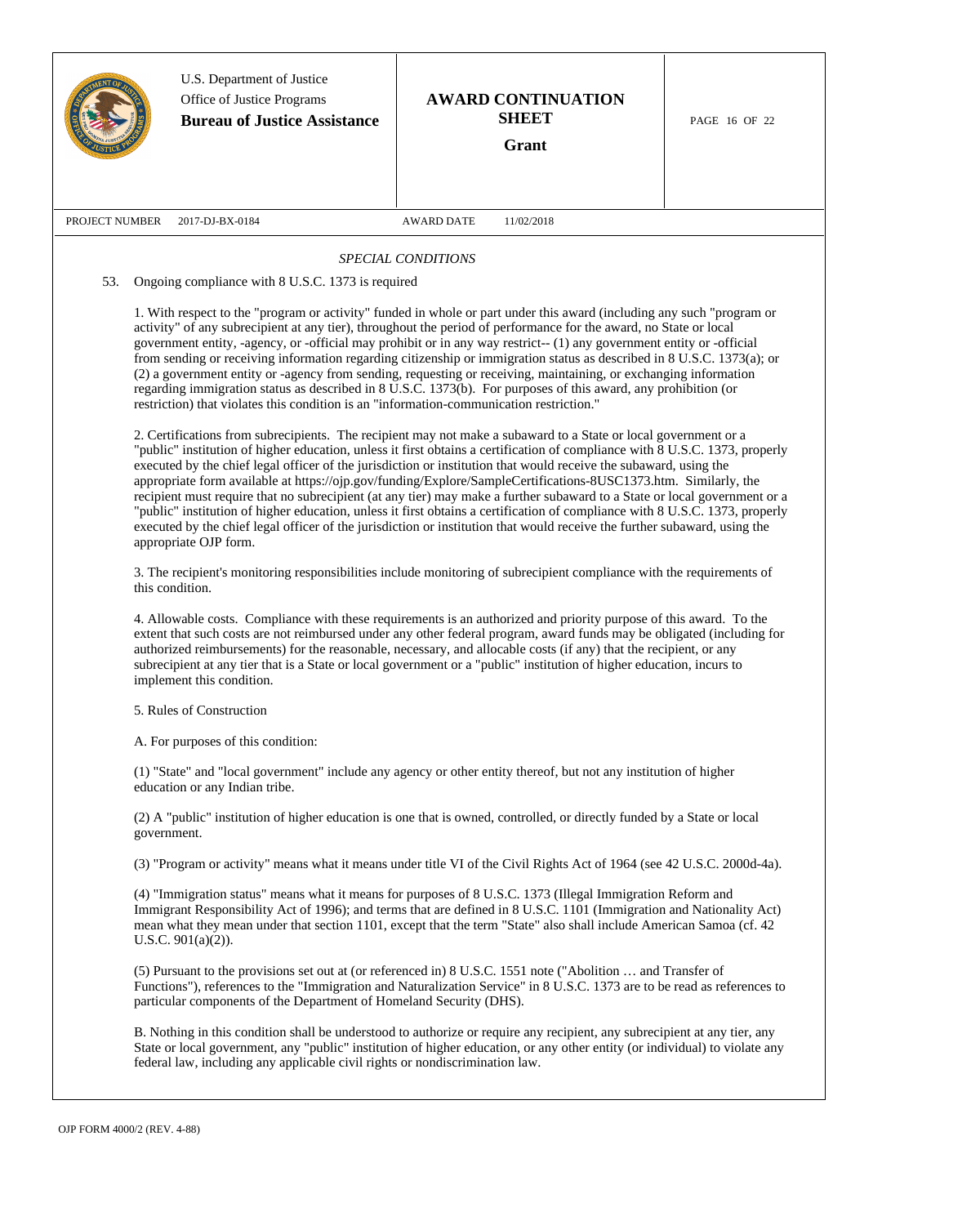|                | U.S. Department of Justice<br>Office of Justice Programs<br><b>Bureau of Justice Assistance</b> | <b>AWARD CONTINUATION</b><br><b>SHEET</b><br>Grant                                                                                                                                                                                                                                                                                                                                                                                                                                                                                                                                                                                                                                                                                                         | PAGE 17 OF 22 |
|----------------|-------------------------------------------------------------------------------------------------|------------------------------------------------------------------------------------------------------------------------------------------------------------------------------------------------------------------------------------------------------------------------------------------------------------------------------------------------------------------------------------------------------------------------------------------------------------------------------------------------------------------------------------------------------------------------------------------------------------------------------------------------------------------------------------------------------------------------------------------------------------|---------------|
| PROJECT NUMBER | 2017-DJ-BX-0184                                                                                 | <b>AWARD DATE</b><br>11/02/2018                                                                                                                                                                                                                                                                                                                                                                                                                                                                                                                                                                                                                                                                                                                            |               |
|                |                                                                                                 | <b>SPECIAL CONDITIONS</b>                                                                                                                                                                                                                                                                                                                                                                                                                                                                                                                                                                                                                                                                                                                                  |               |
|                | award acceptance.                                                                               | IMPORTANT NOTE: Any questions about the meaning or scope of this condition should be directed to OJP, before                                                                                                                                                                                                                                                                                                                                                                                                                                                                                                                                                                                                                                               |               |
| 54.            |                                                                                                 | Authority to obligate award funds contingent on compliance with 8 U.S.C. 1373; unallowable costs; obligation to notify                                                                                                                                                                                                                                                                                                                                                                                                                                                                                                                                                                                                                                     |               |
|                | 1. If the recipient is a State or local government--                                            |                                                                                                                                                                                                                                                                                                                                                                                                                                                                                                                                                                                                                                                                                                                                                            |               |
|                | restriction."                                                                                   | A. The recipient may not obligate award funds if, at the time of the obligation, the "program or activity" of the<br>recipient (or of any subrecipient at any tier that is a either a State or unit of local government or a "public" institution of<br>higher education) that is funded in whole or in part with award funds is subject to any "information-communication                                                                                                                                                                                                                                                                                                                                                                                 |               |
|                | restriction."                                                                                   | B. In addition, with respect to any project costs it incurs "at risk," the recipient may not obligate award funds to<br>reimburse itself if -- at the time it incurs such costs -- the "program or activity" of the recipient (or of any<br>subrecipient at any tier that is a either a State or unit of local government or a "public" institution of higher education)<br>that would be reimbursed in whole or in part with award funds was subject to any "information-communication                                                                                                                                                                                                                                                                    |               |
|                | (regardless of tier) are in compliance with 8 U.S.C. 1373.                                      | C. Any drawdown of award funds by the recipient shall be considered, for all purposes, to be a material representation<br>by the recipient to OJP that, as of the date the recipient requests the drawdown, the recipient and all subrecipients                                                                                                                                                                                                                                                                                                                                                                                                                                                                                                            |               |
|                | "information-communication restriction."                                                        | D. The recipient must promptly notify OJP (in writing) if the recipient, from its requisite monitoring of compliance<br>with award conditions or otherwise, has credible evidence that indicates that the funded "program or activity" of the<br>recipient, or of any subrecipient at any tier that is either a State or a local government or a "public" institution of higher<br>education, may be subject to any "information-communication restriction." In addition, any subaward (at any tier) to a<br>subrecipient that is either a State or a local government or a "public" institution of higher education must require<br>prompt notification to the entity that made the subaward, should the subrecipient such credible evidence regarding an |               |
|                | part with award funds is subject to any "information-communication restriction."                | 2. Any subaward (at any tier) to a subrecipient that is either a State or a local government or a "public" institution of<br>higher education must provide that the subrecipient may not obligate award funds if, at the time of the obligation, the<br>"program or activity" of the subrecipient (or of any further such subrecipient at any tier) that is funded in whole or in                                                                                                                                                                                                                                                                                                                                                                          |               |
|                | compliance with 8 U.S.C. 1373 is required."                                                     | 3. Absent an express written determination by DOJ to the contrary, based upon a finding by DOJ of compelling<br>circumstances (e.g., a small amount of award funds obligated by the recipient at the time of a subrecipient's minor and<br>transitory non-compliance, which was unknown to the recipient despite diligent monitoring), any obligations of award<br>funds that, under this condition, may not be made shall be unallowable costs for purposes of this award. In making any<br>such determination, DOJ will give great weight to evidence submitted by the recipient that demonstrates diligent<br>monitoring of subrecipient compliance with the requirements set out in the award condition entitled "Ongoing                              |               |
|                | 4. Rules of Construction                                                                        |                                                                                                                                                                                                                                                                                                                                                                                                                                                                                                                                                                                                                                                                                                                                                            |               |
|                | condition entitled "Ongoing compliance with 8 U.S.C. 1373 is required."                         | A. For purposes of this condition "information-communication restriction" has the meaning set out in the award                                                                                                                                                                                                                                                                                                                                                                                                                                                                                                                                                                                                                                             |               |
|                |                                                                                                 | B. Both the "Rules of Construction" and the "Important Note" set out in the award condition entitled "Ongoing<br>compliance with 8 U.S.C. 1373 is required" are incorporated by reference as though set forth here in full.                                                                                                                                                                                                                                                                                                                                                                                                                                                                                                                                |               |
|                |                                                                                                 |                                                                                                                                                                                                                                                                                                                                                                                                                                                                                                                                                                                                                                                                                                                                                            |               |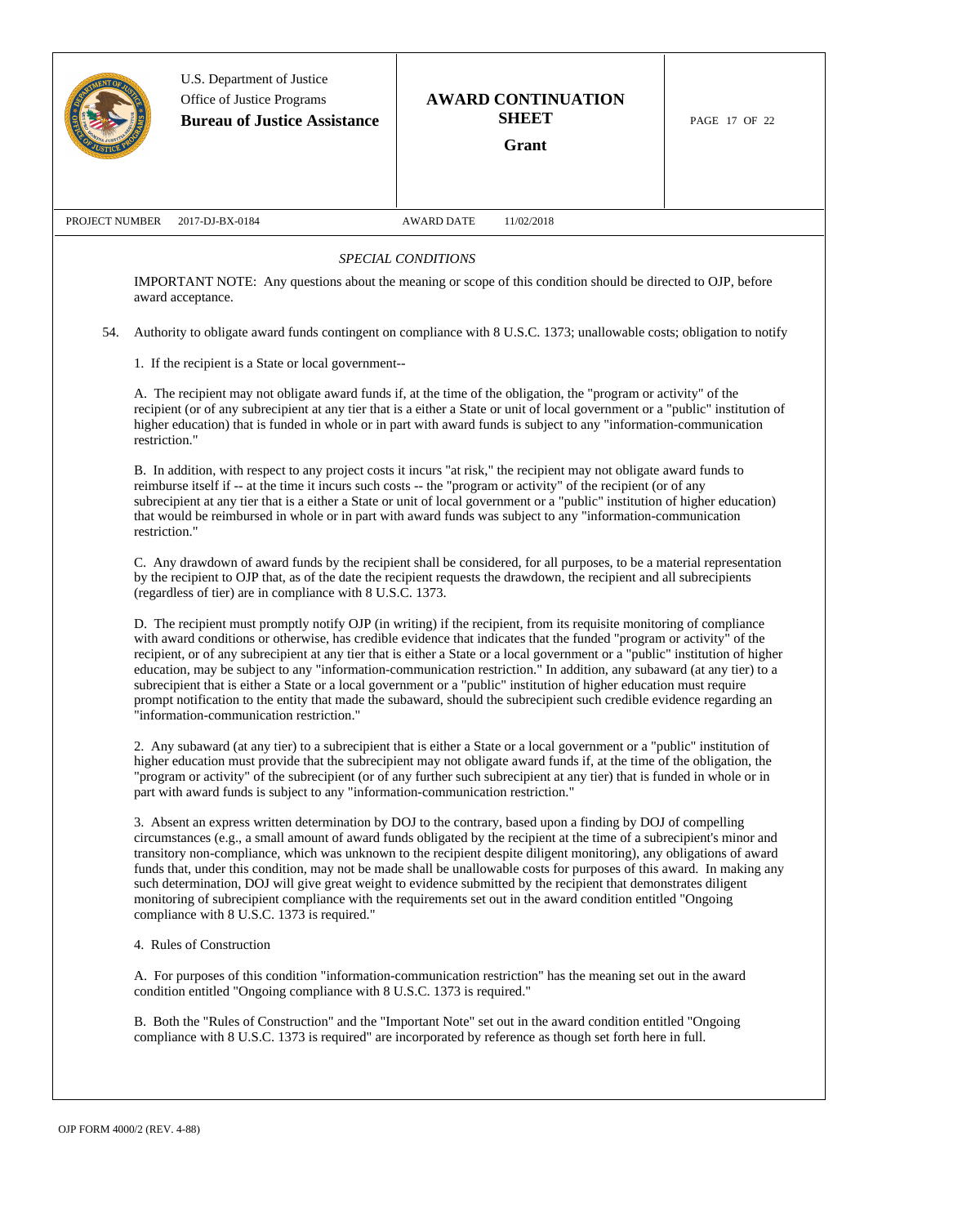|                |                                                                                                                                                                                                                                                                                                                                                                                                                                                                                                                                                                                                 | U.S. Department of Justice<br>Office of Justice Programs<br><b>Bureau of Justice Assistance</b>                                                                                                                                                                                                                                                                                                                                                                                                |                    | <b>AWARD CONTINUATION</b><br><b>SHEET</b><br>Grant | PAGE 18 OF 22 |  |  |  |
|----------------|-------------------------------------------------------------------------------------------------------------------------------------------------------------------------------------------------------------------------------------------------------------------------------------------------------------------------------------------------------------------------------------------------------------------------------------------------------------------------------------------------------------------------------------------------------------------------------------------------|------------------------------------------------------------------------------------------------------------------------------------------------------------------------------------------------------------------------------------------------------------------------------------------------------------------------------------------------------------------------------------------------------------------------------------------------------------------------------------------------|--------------------|----------------------------------------------------|---------------|--|--|--|
|                |                                                                                                                                                                                                                                                                                                                                                                                                                                                                                                                                                                                                 |                                                                                                                                                                                                                                                                                                                                                                                                                                                                                                |                    |                                                    |               |  |  |  |
| PROJECT NUMBER |                                                                                                                                                                                                                                                                                                                                                                                                                                                                                                                                                                                                 | 2017-DJ-BX-0184                                                                                                                                                                                                                                                                                                                                                                                                                                                                                | AWARD DATE         | 11/02/2018                                         |               |  |  |  |
|                |                                                                                                                                                                                                                                                                                                                                                                                                                                                                                                                                                                                                 |                                                                                                                                                                                                                                                                                                                                                                                                                                                                                                | SPECIAL CONDITIONS |                                                    |               |  |  |  |
| 55.            |                                                                                                                                                                                                                                                                                                                                                                                                                                                                                                                                                                                                 | Required State-level rules or practices related to aliens; allowable costs                                                                                                                                                                                                                                                                                                                                                                                                                     |                    |                                                    |               |  |  |  |
|                | The following provisions apply to the recipient of this award, if the recipient is a State government, and also apply to<br>any State-government subrecipient at any tier (whether or not the recipient is a State government).                                                                                                                                                                                                                                                                                                                                                                 |                                                                                                                                                                                                                                                                                                                                                                                                                                                                                                |                    |                                                    |               |  |  |  |
|                | 1. Requirements                                                                                                                                                                                                                                                                                                                                                                                                                                                                                                                                                                                 |                                                                                                                                                                                                                                                                                                                                                                                                                                                                                                |                    |                                                    |               |  |  |  |
|                | With respect to the "program or activity" that is funded (in whole or in part) by this award, as of the date the recipient<br>accepts this award, and throughout the remainder of the period of performance for the award--                                                                                                                                                                                                                                                                                                                                                                     |                                                                                                                                                                                                                                                                                                                                                                                                                                                                                                |                    |                                                    |               |  |  |  |
|                |                                                                                                                                                                                                                                                                                                                                                                                                                                                                                                                                                                                                 | A. A State statute, or a State rule, -regulation, -policy, or -practice, must be in place that is designed to ensure that<br>agents of the United States acting under color of federal law in fact are given to access any State (or State-contracted)<br>correctional facility for the purpose of permitting such agents to meet with individuals who are (or are believed by such<br>agents to be) aliens and to inquire as to such individuals' right to be or remain in the United States. |                    |                                                    |               |  |  |  |
|                | B. A State statute, or a State rule, -regulation, -policy, or -practice, must be in place that is designed to ensure that,<br>when a State (or State-contracted) correctional facility receives from DHS a formal written request authorized by the<br>Immigration and Nationality Act that seeks advance notice of the scheduled release date and time for a particular alien<br>in such facility, then such facility will honor such request and -- as early as practicable (see para. 4.B. of this<br>condition) -- provide the requested notice to DHS.                                     |                                                                                                                                                                                                                                                                                                                                                                                                                                                                                                |                    |                                                    |               |  |  |  |
|                | 2. Monitoring                                                                                                                                                                                                                                                                                                                                                                                                                                                                                                                                                                                   |                                                                                                                                                                                                                                                                                                                                                                                                                                                                                                |                    |                                                    |               |  |  |  |
|                | The recipient's monitoring responsibilities include monitoring of subrecipient compliance with the requirements of this<br>condition.                                                                                                                                                                                                                                                                                                                                                                                                                                                           |                                                                                                                                                                                                                                                                                                                                                                                                                                                                                                |                    |                                                    |               |  |  |  |
|                | 3. Allowable costs                                                                                                                                                                                                                                                                                                                                                                                                                                                                                                                                                                              |                                                                                                                                                                                                                                                                                                                                                                                                                                                                                                |                    |                                                    |               |  |  |  |
|                | Compliance with these requirements is an authorized and priority purpose of this award. To the extent that such costs<br>are not reimbursed under any other federal program, award funds may be obligated (including for authorized<br>reimbursements) for the reasonable, necessary, and allocable costs (if any) of-- (1) developing and putting into place<br>statutes, rules, regulations, policies, and practices to satisfy this condition, and (2) permitting access as described in<br>para. 1.A. above, and (3) honoring any request from DHS that is encompassed by para. 1.B. above. |                                                                                                                                                                                                                                                                                                                                                                                                                                                                                                |                    |                                                    |               |  |  |  |
|                |                                                                                                                                                                                                                                                                                                                                                                                                                                                                                                                                                                                                 | 4. Rules of construction                                                                                                                                                                                                                                                                                                                                                                                                                                                                       |                    |                                                    |               |  |  |  |
|                |                                                                                                                                                                                                                                                                                                                                                                                                                                                                                                                                                                                                 | A. For purposes of this condition--                                                                                                                                                                                                                                                                                                                                                                                                                                                            |                    |                                                    |               |  |  |  |
|                | $1101(a)(3)$ ).                                                                                                                                                                                                                                                                                                                                                                                                                                                                                                                                                                                 | (1) the term "alien" means what it means under section 101 of the Immigration and Nationality Act (see 8 U.S.C.                                                                                                                                                                                                                                                                                                                                                                                |                    |                                                    |               |  |  |  |
|                |                                                                                                                                                                                                                                                                                                                                                                                                                                                                                                                                                                                                 | (2) the term "correctional facility" means what it means under the Title I of the Omnibus Crime Control and Safe<br>Streets Act of 1968 (see 42 U.S.C. 3791(a)(7)).                                                                                                                                                                                                                                                                                                                            |                    |                                                    |               |  |  |  |
|                |                                                                                                                                                                                                                                                                                                                                                                                                                                                                                                                                                                                                 | B. Nothing in this condition shall be understood to authorize or require any recipient, any subrecipient at any tier, any                                                                                                                                                                                                                                                                                                                                                                      |                    |                                                    |               |  |  |  |

Current DHS practice is ordinarily to request advance notice of scheduled release "as early as practicable (at least 48 hours, if possible)." (See DHS Form I-247A (3/17)). In the event that (e.g., in light of the date DHS made such request) the scheduled release date and time for an alien are such as not to permit the advance notice that DHS has requested, it shall not be a violation of this condition to provide only as much advance notice as practicable.

State or local government, or any other entity or individual to maintain (or detain) any individual in custody beyond the

date and time the individual would have been released in the absence of this condition.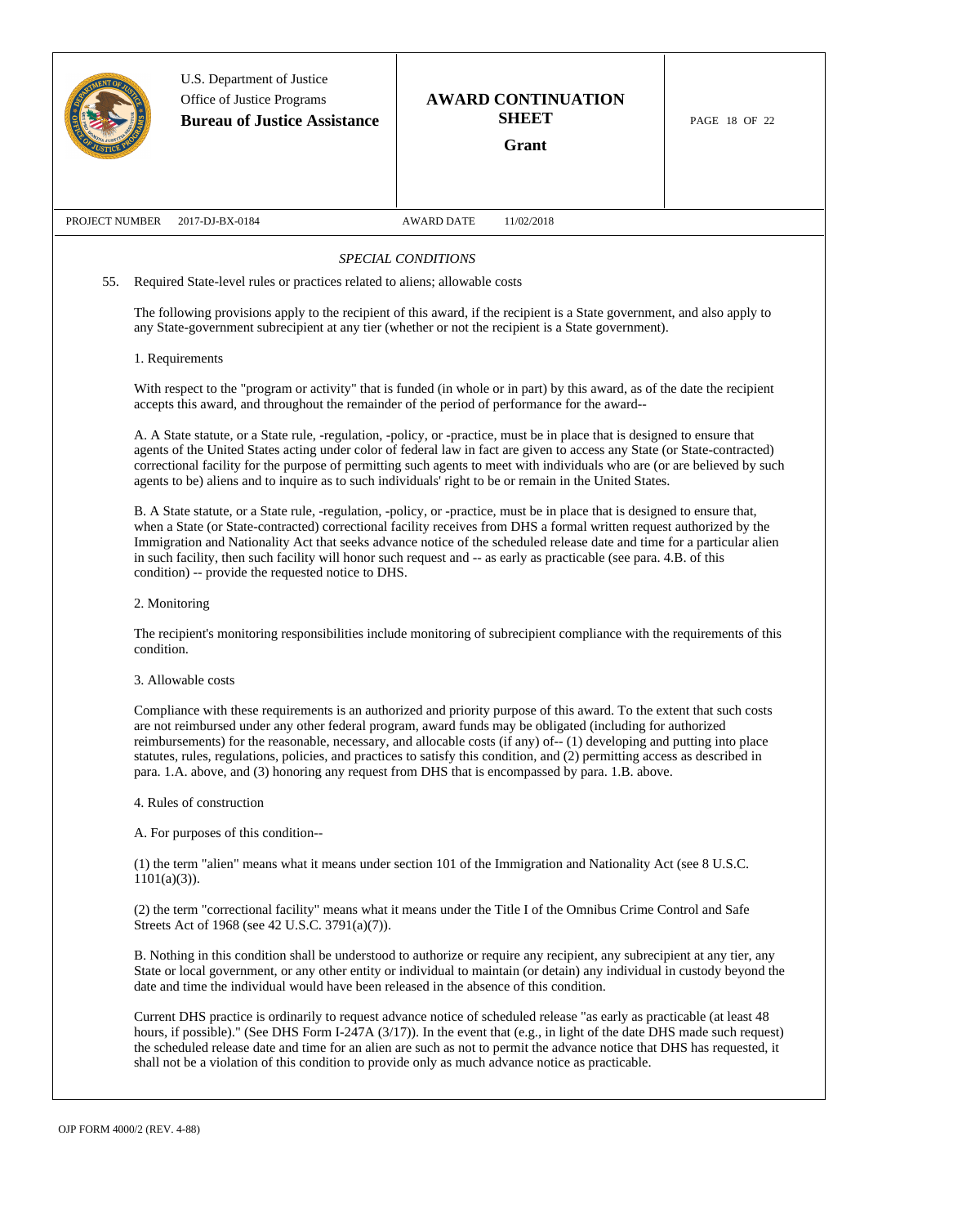|                |            | U.S. Department of Justice<br>Office of Justice Programs<br><b>Bureau of Justice Assistance</b> | <b>AWARD CONTINUATION</b><br><b>SHEET</b><br>Grant                                                                                                                                                                                                                                                                                                                                                                                                                                                                                                                                                                       | PAGE 19 OF 22 |
|----------------|------------|-------------------------------------------------------------------------------------------------|--------------------------------------------------------------------------------------------------------------------------------------------------------------------------------------------------------------------------------------------------------------------------------------------------------------------------------------------------------------------------------------------------------------------------------------------------------------------------------------------------------------------------------------------------------------------------------------------------------------------------|---------------|
| PROJECT NUMBER |            | 2017-DJ-BX-0184                                                                                 | <b>AWARD DATE</b><br>11/02/2018                                                                                                                                                                                                                                                                                                                                                                                                                                                                                                                                                                                          |               |
|                |            |                                                                                                 | SPECIAL CONDITIONS<br>NOTE: Current DHS practice is to use one form (DHS Form I-247A (3/17)) for two distinct purposes -- to request<br>advance notice of scheduled release, and to request that an individual be detained for up to 48 hours AFTER the<br>scheduled release. This condition imposes NO requirements as to such DHS requests for detention.                                                                                                                                                                                                                                                              |               |
| 56.            |            | Required local-government-level rules or practices related to aliens; allowable costs           | C. Both the "Rules of Construction" and the "Important Note" set out in the award condition entitled "Ongoing<br>compliance with 8 U.S.C. 1373 is required" are incorporated by reference as though set forth here in full.                                                                                                                                                                                                                                                                                                                                                                                              |               |
|                |            | government).                                                                                    | The following provisions apply to the recipient of this award, if the recipient is a unit of local government, and also<br>apply to any local-government subrecipient of this award at any tier (whether or not the recipient itself is a unit of local                                                                                                                                                                                                                                                                                                                                                                  |               |
|                |            | 1. Requirements                                                                                 | With respect to the "program or activity" that is funded (in whole or in part) by this award, as of the date the recipient<br>accepts this award, and throughout the remainder of the period of performance for the award--                                                                                                                                                                                                                                                                                                                                                                                              |               |
|                |            | inquire as to such individuals' right to be or remain in the United States.                     | A. A local ordinance, -rule, -regulation, -policy, or -practice (or an applicable State statute, -rule, -regulation, -<br>policy, or -practice) must be in place that is designed to ensure that agents of the United States acting under color of<br>federal law in fact are given access a local-government (or local-government-contracted) correctional facility for the<br>purpose of permitting such agents to meet with individuals who are (or are believed by such agents to be) aliens and to                                                                                                                  |               |
|                |            | para. 4.B. of this condition) -- provide the requested notice to DHS.                           | B. A local ordinance, -rule, -regulation, -policy, or -practice (or an applicable State statute, -rule, -regulation, -<br>policy, or -practice) must be in place that is designed to ensure that, when a local-government (or local-government-<br>contracted) correctional facility receives from DHS a formal written request authorized by the Immigration and<br>Nationality Act that seeks advance notice of the scheduled release date and time for a particular alien in such facility,<br>then such facility will honor such request and -- as early as practicable (see "Rules of Construction" incorporated by |               |
|                |            | 2. Monitoring                                                                                   |                                                                                                                                                                                                                                                                                                                                                                                                                                                                                                                                                                                                                          |               |
|                | condition. |                                                                                                 | The recipient's monitoring responsibilities include monitoring of subrecipient compliance with the requirements of this                                                                                                                                                                                                                                                                                                                                                                                                                                                                                                  |               |
|                |            | 3. Allowable costs                                                                              |                                                                                                                                                                                                                                                                                                                                                                                                                                                                                                                                                                                                                          |               |
|                |            |                                                                                                 | Compliance with these requirements is an authorized and priority purpose of this award. To the extent that such costs<br>are not reimbursed under any other federal program, award funds may be obligated (including for authorized<br>reimbursements) for the reasonable, necessary, and allocable costs (if any) of-- (1) developing and putting into place<br>statutes, ordinances, rules, regulations, policies, and practices to satisfy this condition, (2) permitting access as<br>described in para. 1.A. above, and (3) honoring any request from DHS that is encompassed by para. 1.B. above.                  |               |
|                |            | 4. Rules of construction                                                                        |                                                                                                                                                                                                                                                                                                                                                                                                                                                                                                                                                                                                                          |               |
|                |            |                                                                                                 | A. The "Rules of Construction" and the "Important Note" set out in the award condition entitled "Ongoing compliance<br>with 8 U.S.C. 1373 is required" are incorporated by reference as though set forth here in full.                                                                                                                                                                                                                                                                                                                                                                                                   |               |
|                |            | to aliens; allowable costs" are incorporated by reference as though set forth here in full.     | B. The "Rules of Construction" set out in the award condition entitled "Required State-level rules or practices related                                                                                                                                                                                                                                                                                                                                                                                                                                                                                                  |               |
|                |            |                                                                                                 |                                                                                                                                                                                                                                                                                                                                                                                                                                                                                                                                                                                                                          |               |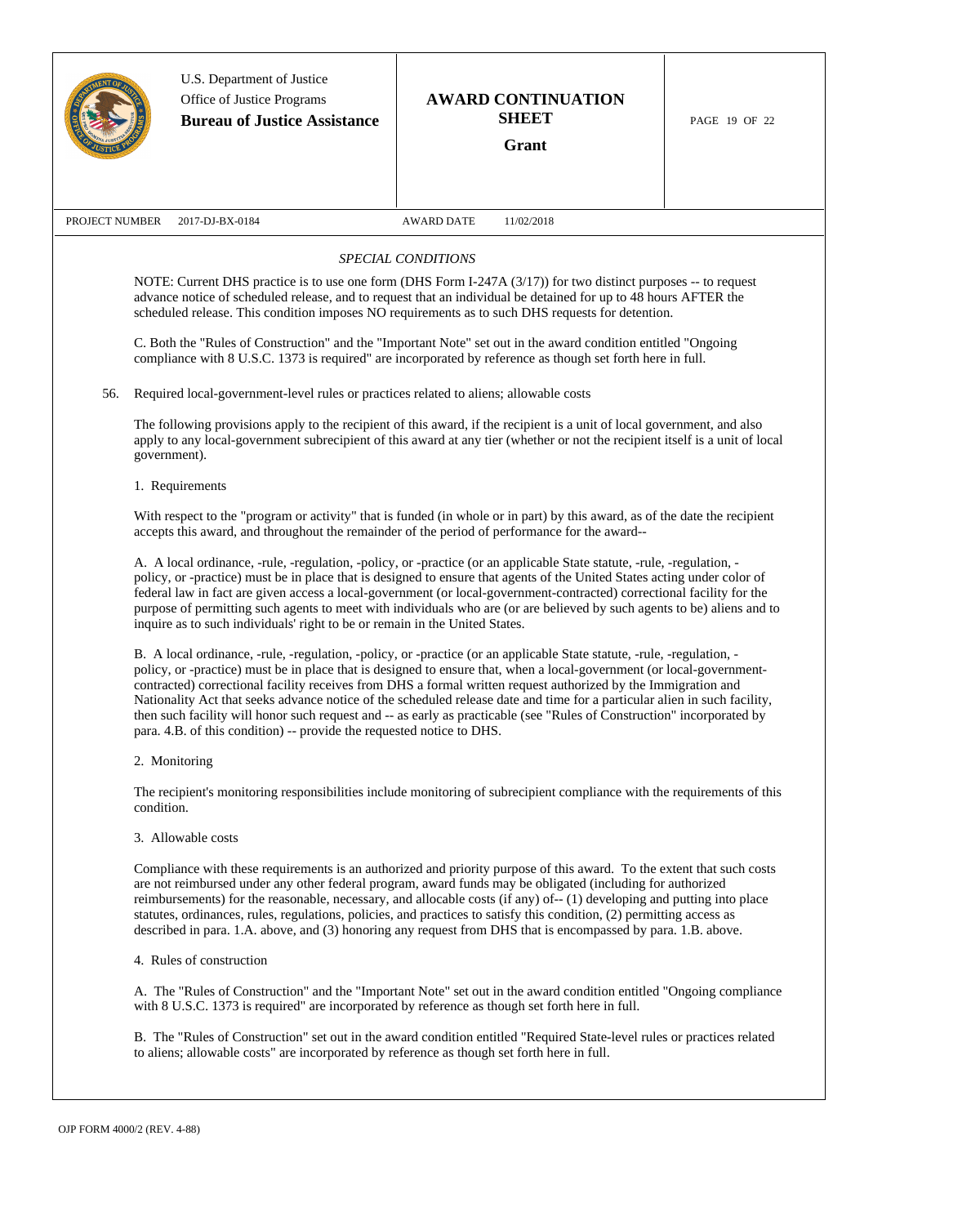|                | U.S. Department of Justice<br>Office of Justice Programs<br><b>Bureau of Justice Assistance</b> | <b>AWARD CONTINUATION</b><br><b>SHEET</b><br>Grant                                                                                                                                                                                                                                                                                                                                                                                                                                                                                                                                                                                                                                                                                                                                                                                                                                                                                                                                     | PAGE 20 OF 22 |
|----------------|-------------------------------------------------------------------------------------------------|----------------------------------------------------------------------------------------------------------------------------------------------------------------------------------------------------------------------------------------------------------------------------------------------------------------------------------------------------------------------------------------------------------------------------------------------------------------------------------------------------------------------------------------------------------------------------------------------------------------------------------------------------------------------------------------------------------------------------------------------------------------------------------------------------------------------------------------------------------------------------------------------------------------------------------------------------------------------------------------|---------------|
| PROJECT NUMBER | 2017-DJ-BX-0184                                                                                 | <b>AWARD DATE</b><br>11/02/2018                                                                                                                                                                                                                                                                                                                                                                                                                                                                                                                                                                                                                                                                                                                                                                                                                                                                                                                                                        |               |
|                |                                                                                                 | SPECIAL CONDITIONS                                                                                                                                                                                                                                                                                                                                                                                                                                                                                                                                                                                                                                                                                                                                                                                                                                                                                                                                                                     |               |
| 57.            | Use of funds for DNA testing; upload of DNA profiles                                            |                                                                                                                                                                                                                                                                                                                                                                                                                                                                                                                                                                                                                                                                                                                                                                                                                                                                                                                                                                                        |               |
|                | laboratory with access to CODIS.                                                                | If award funds are used for DNA testing of evidentiary materials, any resulting eligible DNA profiles must be uploaded<br>to the Combined DNA Index System ("CODIS," the DNA database operated by the FBI) by a government DNA                                                                                                                                                                                                                                                                                                                                                                                                                                                                                                                                                                                                                                                                                                                                                         |               |
|                | prior express written approval from BJA.                                                        | No profiles generated under this award may be entered or uploaded into any non-governmental DNA database without                                                                                                                                                                                                                                                                                                                                                                                                                                                                                                                                                                                                                                                                                                                                                                                                                                                                       |               |
|                | be accepted for entry into CODIS.                                                               | Award funds may not be used for the purchase of DNA equipment and supplies unless the resulting DNA profiles may                                                                                                                                                                                                                                                                                                                                                                                                                                                                                                                                                                                                                                                                                                                                                                                                                                                                       |               |
| 58.            | Encouragement of submission of "success stories"                                                |                                                                                                                                                                                                                                                                                                                                                                                                                                                                                                                                                                                                                                                                                                                                                                                                                                                                                                                                                                                        |               |
|                | page at https://www.bja.gov/SuccessStoryList.aspx.                                              | BJA strongly encourages the recipient to submit annual (or more frequent) JAG success stories. To submit a success<br>story, sign in to a My BJA account at https://www.bja.gov/Login.aspx to access the Success Story Submission form. If<br>the recipient does not yet have a My BJA account, please register at https://www.bja.gov/profile.aspx. Once registered,<br>one of the available areas on the My BJA page will be "My Success Stories." Within this box, there is an option to add<br>a Success Story. Once reviewed and approved by BJA, all success stories will appear on the BJA Success Story web                                                                                                                                                                                                                                                                                                                                                                    |               |
| 59.            |                                                                                                 | "Methods of Administration" - monitoring compliance with civil rights laws and nondiscrimination provisions                                                                                                                                                                                                                                                                                                                                                                                                                                                                                                                                                                                                                                                                                                                                                                                                                                                                            |               |
|                |                                                                                                 | The recipient's monitoring responsibilities include monitoring of subrecipient compliance with applicable federal civil<br>rights laws and nondiscrimination provisions. Within 90 days of the date of award acceptance, the recipient must<br>submit to OJP's Office for Civil Rights (at CivilRightsMOA@usdoj.gov) written Methods of Administration ("MOA")<br>for subrecipient monitoring with respect to civil rights requirements. In addition, upon request by OJP (or by another<br>authorized federal agency), the recipient must make associated documentation available for review.                                                                                                                                                                                                                                                                                                                                                                                         |               |
|                |                                                                                                 | The details of the recipient's obligations related to Methods of Administration are posted on the OJP web site at<br>https://ojp.gov/funding/Explore/StateMethodsAdmin-FY2017update.htm (Award condition: "Methods of<br>Administration" - Requirements applicable to States (FY 2017 Update)), and are incorporated by reference here.                                                                                                                                                                                                                                                                                                                                                                                                                                                                                                                                                                                                                                                |               |
| 60.            |                                                                                                 | Requirement to disclose whether recipient is designated "high risk" by a federal grant-making agency outside of DOJ                                                                                                                                                                                                                                                                                                                                                                                                                                                                                                                                                                                                                                                                                                                                                                                                                                                                    |               |
|                |                                                                                                 | If the recipient is designated "high risk" by a federal grant-making agency outside of DOJ, currently or at any time<br>during the course of the period of performance under this award, the recipient must disclose that fact and certain related<br>information to OJP by email at OJP.ComplianceReporting@ojp.usdoj.gov. For purposes of this disclosure, high risk<br>includes any status under which a federal awarding agency provides additional oversight due to the recipient's past<br>performance, or other programmatic or financial concerns with the recipient. The recipient's disclosure must include<br>the following: 1. The federal awarding agency that currently designates the recipient high risk, 2. The date the recipient<br>was designated high risk, 3. The high-risk point of contact at that federal awarding agency (name, phone number, and<br>email address), and 4. The reasons for the high-risk status, as set out by the federal awarding agency. |               |
|                |                                                                                                 |                                                                                                                                                                                                                                                                                                                                                                                                                                                                                                                                                                                                                                                                                                                                                                                                                                                                                                                                                                                        |               |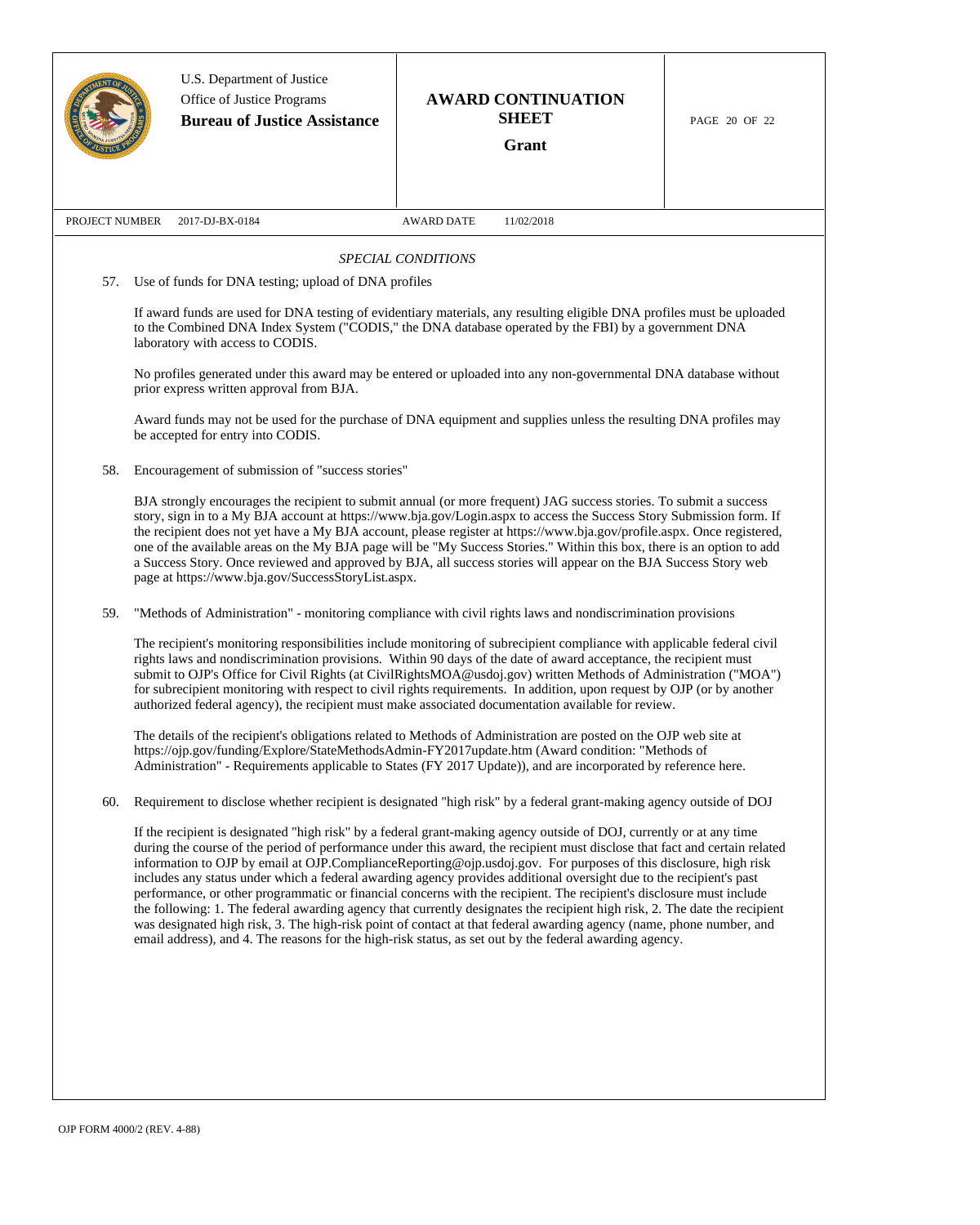|                |                                                                                                                                                                                                                                                                                                                                                                                                                                                                                                                                                                                                                                                                                                        | U.S. Department of Justice<br>Office of Justice Programs<br><b>Bureau of Justice Assistance</b> | <b>AWARD CONTINUATION</b><br><b>SHEET</b><br>Grant                                                                                                                                                                                                                                                                                                                                                                                                                                                                                                                                                                                                                                                                                                                                                                                                             | PAGE 21 OF 22 |  |  |
|----------------|--------------------------------------------------------------------------------------------------------------------------------------------------------------------------------------------------------------------------------------------------------------------------------------------------------------------------------------------------------------------------------------------------------------------------------------------------------------------------------------------------------------------------------------------------------------------------------------------------------------------------------------------------------------------------------------------------------|-------------------------------------------------------------------------------------------------|----------------------------------------------------------------------------------------------------------------------------------------------------------------------------------------------------------------------------------------------------------------------------------------------------------------------------------------------------------------------------------------------------------------------------------------------------------------------------------------------------------------------------------------------------------------------------------------------------------------------------------------------------------------------------------------------------------------------------------------------------------------------------------------------------------------------------------------------------------------|---------------|--|--|
| PROJECT NUMBER |                                                                                                                                                                                                                                                                                                                                                                                                                                                                                                                                                                                                                                                                                                        | 2017-DJ-BX-0184                                                                                 | <b>AWARD DATE</b><br>11/02/2018                                                                                                                                                                                                                                                                                                                                                                                                                                                                                                                                                                                                                                                                                                                                                                                                                                |               |  |  |
|                |                                                                                                                                                                                                                                                                                                                                                                                                                                                                                                                                                                                                                                                                                                        |                                                                                                 | SPECIAL CONDITIONS                                                                                                                                                                                                                                                                                                                                                                                                                                                                                                                                                                                                                                                                                                                                                                                                                                             |               |  |  |
| 61.            |                                                                                                                                                                                                                                                                                                                                                                                                                                                                                                                                                                                                                                                                                                        |                                                                                                 | Reclassification of various statutory provisions to a new Title 34 of the United States Code                                                                                                                                                                                                                                                                                                                                                                                                                                                                                                                                                                                                                                                                                                                                                                   |               |  |  |
|                |                                                                                                                                                                                                                                                                                                                                                                                                                                                                                                                                                                                                                                                                                                        | many provisions previously codified in Title 42 of the U.S. Code.                               | On September 1, 2017, various statutory provisions previously codified elsewhere in the U.S. Code were editorially<br>reclassified to a new Title 34, entitled "Crime Control and Law Enforcement." The reclassification encompassed a<br>number of statutory provisions pertinent to OJP awards (that is, OJP grants and cooperative agreements), including<br>Effective as of September 1, 2017, any reference in this award document to a statutory provision that has been<br>reclassified to the new Title 34 of the U.S. Code is to be read as a reference to that statutory provision as reclassified to<br>Title 34. This rule of construction specifically includes references set out in award conditions, references set out in<br>material incorporated by reference through award conditions, and references set out in other award requirements. |               |  |  |
| 62.            |                                                                                                                                                                                                                                                                                                                                                                                                                                                                                                                                                                                                                                                                                                        | SORNA final agency decision - Appeals                                                           |                                                                                                                                                                                                                                                                                                                                                                                                                                                                                                                                                                                                                                                                                                                                                                                                                                                                |               |  |  |
|                | The recipient acknowledges the final agency decision made by DOJ that recipient's jurisdiction did not substantially<br>implement the Sex Offender Registration and Notification Act (Public Law 109-248, "SORNA") before the deadline,<br>and understands that, as a result of that final agency decision, the amount of this JAG award was reduced, pursuant to<br>42 U.S.C. 16925. By accepting this specific award, the recipient voluntarily agrees that if it elects to file a judicial<br>appeal of that final agency decision, which was integral in determining this particular funding amount, no such appeal<br>may commence more than 6 months after the date of acceptance of this award. |                                                                                                 |                                                                                                                                                                                                                                                                                                                                                                                                                                                                                                                                                                                                                                                                                                                                                                                                                                                                |               |  |  |
| 63.            |                                                                                                                                                                                                                                                                                                                                                                                                                                                                                                                                                                                                                                                                                                        | Withholding of funds: Budget narrative                                                          |                                                                                                                                                                                                                                                                                                                                                                                                                                                                                                                                                                                                                                                                                                                                                                                                                                                                |               |  |  |
|                | condition.                                                                                                                                                                                                                                                                                                                                                                                                                                                                                                                                                                                                                                                                                             |                                                                                                 | The recipient may not obligate, expend, or draw down any award funds until the recipient submits, and OJP reviews<br>and accepts, the budget narrative for the award, and a Grant Adjustment Notice (GAN) has been issued to remove this                                                                                                                                                                                                                                                                                                                                                                                                                                                                                                                                                                                                                       |               |  |  |
| 64.            |                                                                                                                                                                                                                                                                                                                                                                                                                                                                                                                                                                                                                                                                                                        |                                                                                                 | Withholding of funds: Required certification from the chief executive of the applicant government                                                                                                                                                                                                                                                                                                                                                                                                                                                                                                                                                                                                                                                                                                                                                              |               |  |  |
|                |                                                                                                                                                                                                                                                                                                                                                                                                                                                                                                                                                                                                                                                                                                        |                                                                                                 | The recipient may not obligate, expend, or draw down any award funds until the recipient submits the required<br>"Certifications and Assurances by the Chief Executive of the Applicant Government," properly-executed (as<br>determined by OJP), and a Grant Adjustment Notice (GAN) has been issued to remove this condition.                                                                                                                                                                                                                                                                                                                                                                                                                                                                                                                                |               |  |  |
| 65.            |                                                                                                                                                                                                                                                                                                                                                                                                                                                                                                                                                                                                                                                                                                        | Withholding of funds: Project abstract                                                          |                                                                                                                                                                                                                                                                                                                                                                                                                                                                                                                                                                                                                                                                                                                                                                                                                                                                |               |  |  |
|                |                                                                                                                                                                                                                                                                                                                                                                                                                                                                                                                                                                                                                                                                                                        |                                                                                                 | The recipient may not obligate, expend, or draw down any award funds until the recipient submits, and OJP reviews<br>and accepts, the project abstract, and a Grant Adjustment Notice (GAN) has been issued to remove this condition.                                                                                                                                                                                                                                                                                                                                                                                                                                                                                                                                                                                                                          |               |  |  |
|                |                                                                                                                                                                                                                                                                                                                                                                                                                                                                                                                                                                                                                                                                                                        |                                                                                                 |                                                                                                                                                                                                                                                                                                                                                                                                                                                                                                                                                                                                                                                                                                                                                                                                                                                                |               |  |  |
|                |                                                                                                                                                                                                                                                                                                                                                                                                                                                                                                                                                                                                                                                                                                        |                                                                                                 |                                                                                                                                                                                                                                                                                                                                                                                                                                                                                                                                                                                                                                                                                                                                                                                                                                                                |               |  |  |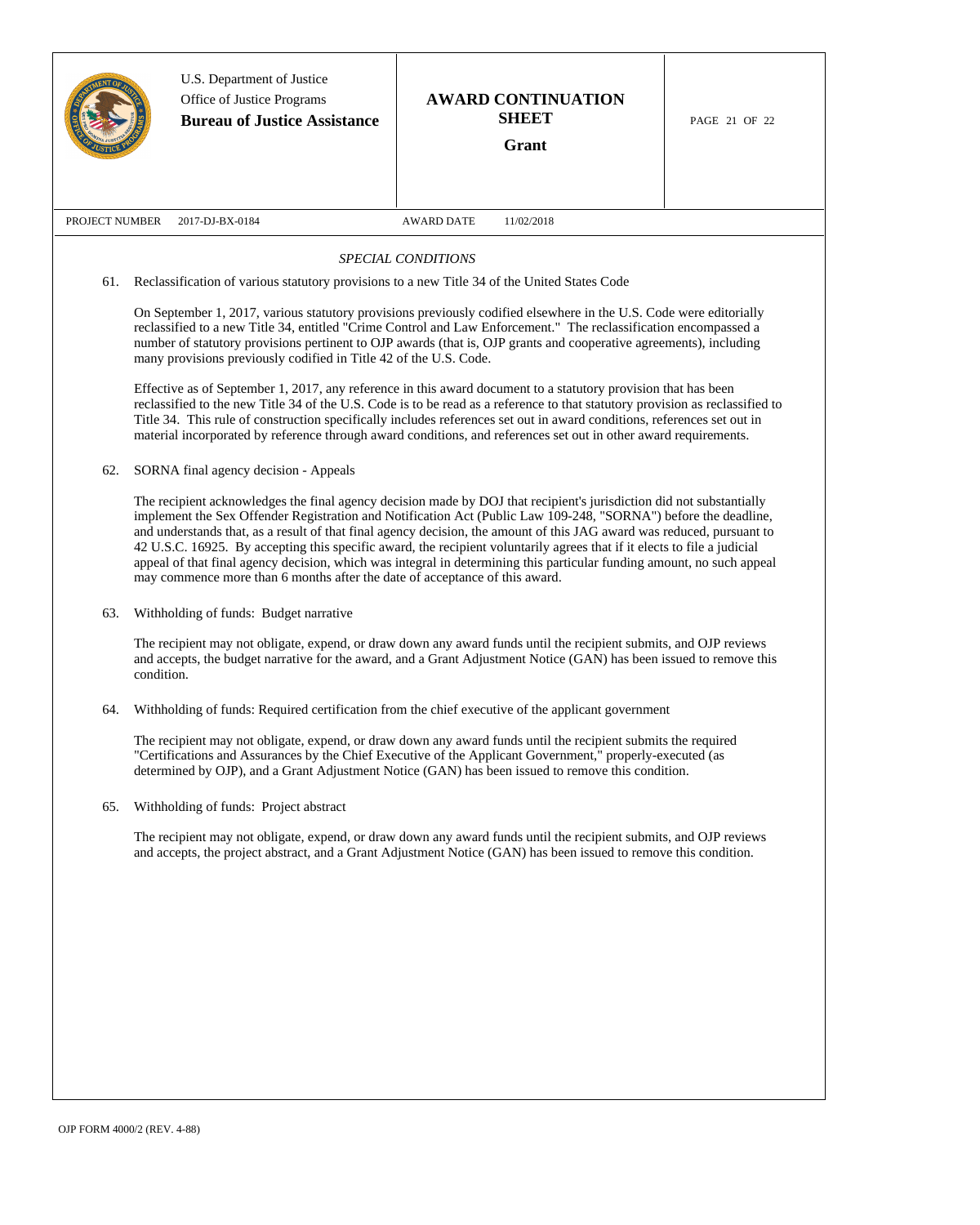|                | U.S. Department of Justice<br>Office of Justice Programs<br><b>Bureau of Justice Assistance</b>                                                                                                                                                                                                                                                                                                                                                                                                                                                                                                                                                                                                                                                                                                                                                                                                                                                                                                                                                                                                                                                                                                                                      | <b>AWARD CONTINUATION</b><br><b>SHEET</b><br><b>Grant</b>                                                                                                                                                                                                                                                                                                                                                                                                                                                                                                                                                                                                                                                      | PAGE 22 OF 22 |  |  |
|----------------|--------------------------------------------------------------------------------------------------------------------------------------------------------------------------------------------------------------------------------------------------------------------------------------------------------------------------------------------------------------------------------------------------------------------------------------------------------------------------------------------------------------------------------------------------------------------------------------------------------------------------------------------------------------------------------------------------------------------------------------------------------------------------------------------------------------------------------------------------------------------------------------------------------------------------------------------------------------------------------------------------------------------------------------------------------------------------------------------------------------------------------------------------------------------------------------------------------------------------------------|----------------------------------------------------------------------------------------------------------------------------------------------------------------------------------------------------------------------------------------------------------------------------------------------------------------------------------------------------------------------------------------------------------------------------------------------------------------------------------------------------------------------------------------------------------------------------------------------------------------------------------------------------------------------------------------------------------------|---------------|--|--|
| PROJECT NUMBER | 2017-DJ-BX-0184                                                                                                                                                                                                                                                                                                                                                                                                                                                                                                                                                                                                                                                                                                                                                                                                                                                                                                                                                                                                                                                                                                                                                                                                                      | <b>AWARD DATE</b><br>11/02/2018                                                                                                                                                                                                                                                                                                                                                                                                                                                                                                                                                                                                                                                                                |               |  |  |
|                |                                                                                                                                                                                                                                                                                                                                                                                                                                                                                                                                                                                                                                                                                                                                                                                                                                                                                                                                                                                                                                                                                                                                                                                                                                      | <b>SPECIAL CONDITIONS</b>                                                                                                                                                                                                                                                                                                                                                                                                                                                                                                                                                                                                                                                                                      |               |  |  |
| 66.            | Withholding of funds: Certification with respect to federal taxes                                                                                                                                                                                                                                                                                                                                                                                                                                                                                                                                                                                                                                                                                                                                                                                                                                                                                                                                                                                                                                                                                                                                                                    |                                                                                                                                                                                                                                                                                                                                                                                                                                                                                                                                                                                                                                                                                                                |               |  |  |
|                | The recipient may not obligate, expend, or draw down any funds under this award until it has submitted to the program<br>manager, in a format acceptable to OJP, a formal written certification directed to OJP and executed by an official with<br>authority to sign on behalf of the recipient, that the recipient-- (1) has filed all Federal tax returns required for the three<br>tax years immediately preceding the tax year in which the certification is made; (2) has not been convicted of a criminal<br>offense under the Internal Revenue Code of 1986; and (3) has not, more than 90 days prior to this certification, been<br>notified of any unpaid federal tax assessment for which the liability remains unsatisfied, unless the assessment is the<br>subject of an installment agreement or offer in compromise that has been approved by the Internal Revenue Service and<br>is not in default, or the assessment is the subject of a non-frivolous administrative or judicial proceeding; and until a<br>Grant Adjustment Notice (GAN) has been issued to remove this condition.<br>The certification must be dated, and must indicate the full name and title of the signer, as well as the full legal name of |                                                                                                                                                                                                                                                                                                                                                                                                                                                                                                                                                                                                                                                                                                                |               |  |  |
| 67.            | administrative proceedings to SAM and FAPIIS                                                                                                                                                                                                                                                                                                                                                                                                                                                                                                                                                                                                                                                                                                                                                                                                                                                                                                                                                                                                                                                                                                                                                                                         | Recipient integrity and performance matters: Requirement to report information on certain civil, criminal, and<br>The recipient must comply with any and all applicable requirements regarding reporting of information on civil,<br>criminal, and administrative proceedings connected with (or connected to the performance of) either this OJP award or<br>any other grant, cooperative agreement, or procurement contract from the federal government. Under certain<br>circumstances, recipients of OJP awards are required to report information about such proceedings, through the federal<br>System for Award Management (known as "SAM"), to the designated federal integrity and performance system |               |  |  |
|                | (currently, "FAPIIS").<br>reference here.                                                                                                                                                                                                                                                                                                                                                                                                                                                                                                                                                                                                                                                                                                                                                                                                                                                                                                                                                                                                                                                                                                                                                                                            | The details of recipient obligations regarding the required reporting (and updating) of information on certain civil,<br>criminal, and administrative proceedings to the federal designated integrity and performance system (currently,<br>"FAPIIS") within SAM are posted on the OJP web site at https://ojp.gov/funding/FAPIIS.htm (Award condition:<br>Recipient Integrity and Performance Matters, including Recipient Reporting to FAPIIS), and are incorporated by                                                                                                                                                                                                                                      |               |  |  |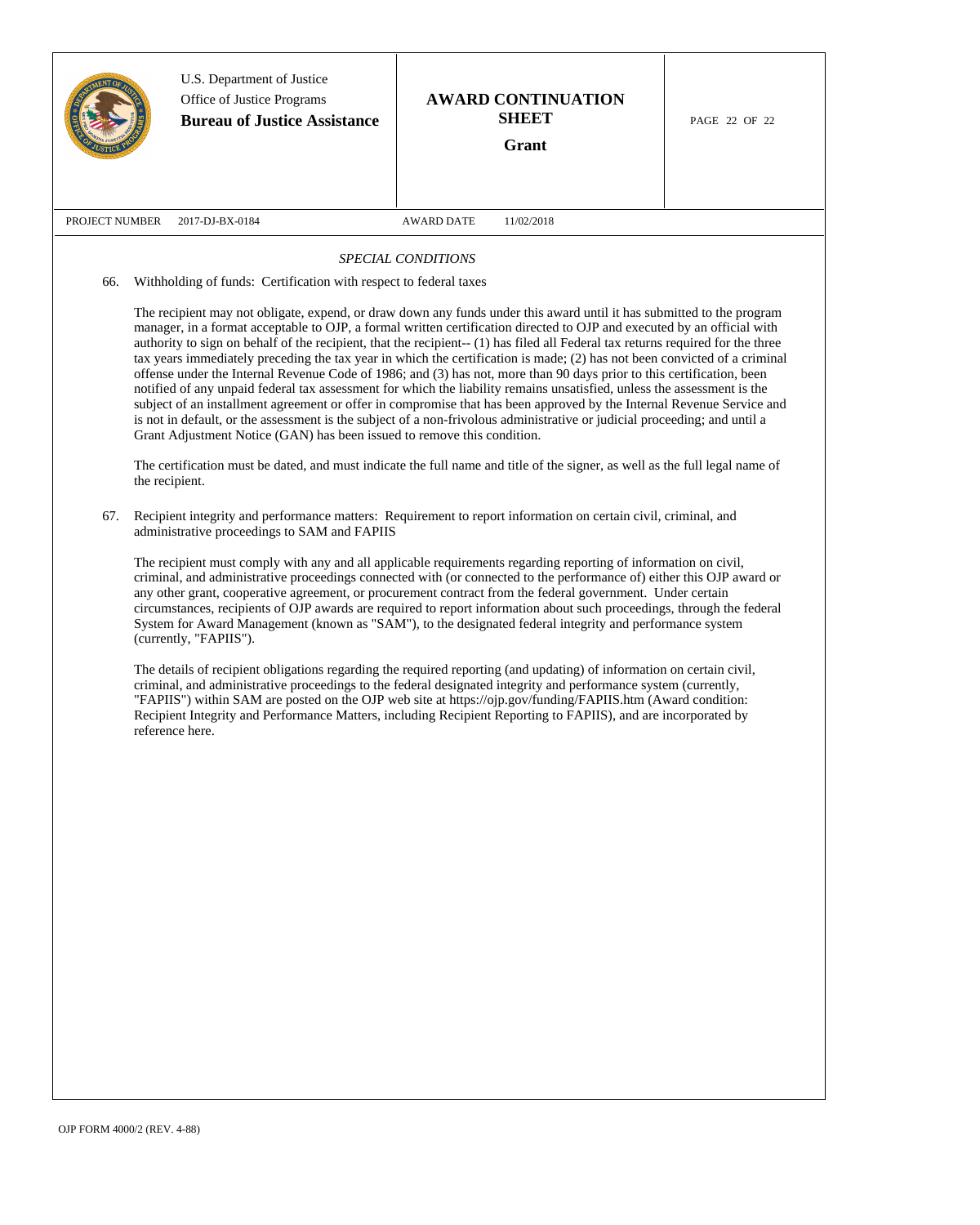

# **U.S. Department of Justice**

Office of Justice Programs

*Bureau of Justice Assistance*

*Washington, D.C. 20531*

**Memorandum To:** Official Grant File**From: Subject:** Orbin Terry, NEPA Coordinator Incorporates NEPA Compliance in Further Developmental Stages for California Board of State and Community Corrections

The Edward Byrne Memorial Justice Assistance Grant Program (JAG) allows states and local governments to support a broad range of activities to prevent and control crime and to improve the criminal justice system, some of which could have environmental impacts. All recipients of JAG funding must assist BJA in complying with NEPA and other related federal environmental impact analyses requirements in the use of grant funds, whether the funds are used directly by the grantee or by a subgrantee or third party. Accordingly, prior to obligating funds for any of the specified activities, the grantee must first determine if any of the specified activities will be funded by the grant.

The specified activities requiring environmental analysis are:

a. New construction;

b. Any renovation or remodeling of a property located in an environmentally or historically sensitive area, including properties located within a 100-year flood plain, a wetland, or habitat for endangered species, or a property listed on or eligible for listing on the National Register of Historic Places;

c. A renovation, lease, or any proposed use of a building or facility that will either (a) result in a change in its basic prior use or (b) significantly change its size;

d. Implementation of a new program involving the use of chemicals other than chemicals that are (a) purchased as an incidental component of a funded activity and (b) traditionally used, for example, in office, household, recreational, or education environments; and

e. Implementation of a program relating to clandestine methamphetamine laboratory operations, including the identification, seizure, or closure of clandestine methamphetamine laboratories.

Complying with NEPA may require the preparation of an Environmental Assessment and/or an Environmental Impact Statement, as directed by BJA. Further, for programs relating to methamphetamine laboratory operations, the preparation of a detailed Mitigation Plan will be required. For more information about Mitigation Plan requirements, please see https://www.bja.gov/Funding/nepa.html.

Please be sure to carefully review the grant conditions on your award document, as it may contain more specific information about environmental compliance.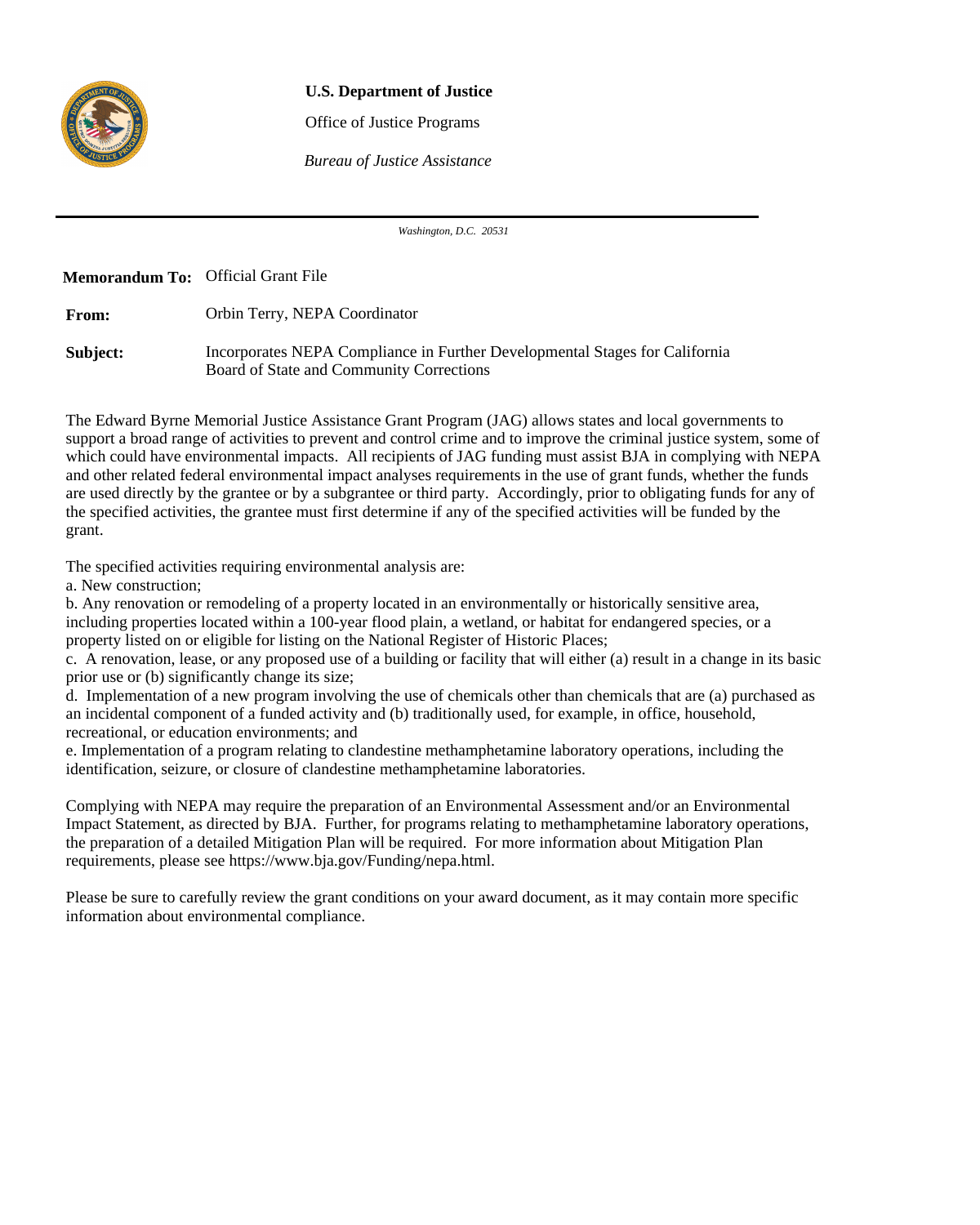|                                                              | U.S. Department of Justice<br>Office of Justice Programs                                                                                                                                                                                               | <b>GRANT MANAGER'S MEMORANDUM, PT. I:</b>                                                                                               |             |                                 |
|--------------------------------------------------------------|--------------------------------------------------------------------------------------------------------------------------------------------------------------------------------------------------------------------------------------------------------|-----------------------------------------------------------------------------------------------------------------------------------------|-------------|---------------------------------|
|                                                              | <b>Bureau of Justice Assistance</b>                                                                                                                                                                                                                    | <b>PROJECT SUMMARY</b><br>Grant                                                                                                         |             |                                 |
|                                                              |                                                                                                                                                                                                                                                        |                                                                                                                                         |             |                                 |
|                                                              |                                                                                                                                                                                                                                                        | PROJECT NUMBER                                                                                                                          |             | PAGE 1 OF 1                     |
|                                                              |                                                                                                                                                                                                                                                        | 2017-DJ-BX-0184                                                                                                                         |             |                                 |
|                                                              | This project is supported under FY17(BJA - JAG State and JAG Local) Title I of Pub. L. No. 90-351 (generally codified at 42 U.S.C. 3711 - 3797ff-5), including<br>subpart 1 of part E (codified at 42 U.S.C. 3750 - 3758); see also 28 U.S.C. 530C(a). |                                                                                                                                         |             |                                 |
|                                                              | 1. STAFF CONTACT (Name & telephone number)                                                                                                                                                                                                             | 2. PROJECT DIRECTOR (Name, address & telephone number)                                                                                  |             |                                 |
| Tahitia M. Barringer<br>$(202)$ 616-3294                     |                                                                                                                                                                                                                                                        | <b>Timothy Polasik</b><br>Field Representative<br>2590 Venture Oaks Way<br>Suite 200<br>Sacramento, CA 95833-3200<br>$(916) 621 - 2853$ |             |                                 |
| 3a. TITLE OF THE PROGRAM                                     |                                                                                                                                                                                                                                                        |                                                                                                                                         |             | 3b. POMS CODE (SEE INSTRUCTIONS |
|                                                              | BJA FY 17 Edward Byrne Memorial Justice Assistance Grant (JAG) Program - State Solicitation                                                                                                                                                            |                                                                                                                                         | ON REVERSE) |                                 |
| 4. TITLE OF PROJECT<br>2017 Byrne JAG Program                |                                                                                                                                                                                                                                                        |                                                                                                                                         |             |                                 |
| 5. NAME & ADDRESS OF GRANTEE                                 |                                                                                                                                                                                                                                                        | 6. NAME & ADRESS OF SUBGRANTEE                                                                                                          |             |                                 |
| 2590 Venture Oaks Way Suite 200<br>Sacramento, CA 95833-3200 | California Board of State and Community Corrections                                                                                                                                                                                                    |                                                                                                                                         |             |                                 |
| 7. PROGRAM PERIOD                                            |                                                                                                                                                                                                                                                        | 8. BUDGET PERIOD                                                                                                                        |             |                                 |
| FROM:                                                        | 10/01/2016<br>TO: 09/30/2020                                                                                                                                                                                                                           | FROM:<br>10/01/2016                                                                                                                     |             | TO: 09/30/2020                  |
| 9. AMOUNT OF AWARD                                           |                                                                                                                                                                                                                                                        | <b>10. DATE OF AWARD</b>                                                                                                                |             |                                 |
| \$17,701,281                                                 |                                                                                                                                                                                                                                                        | 11/02/2018                                                                                                                              |             |                                 |
| 11. SECOND YEAR'S BUDGET                                     |                                                                                                                                                                                                                                                        | 12. SECOND YEAR'S BUDGET AMOUNT                                                                                                         |             |                                 |
| 13. THIRD YEAR'S BUDGET PERIOD                               |                                                                                                                                                                                                                                                        | 14. THIRD YEAR'S BUDGET AMOUNT                                                                                                          |             |                                 |
|                                                              | 15. SUMMARY DESCRIPTION OF PROJECT (See instruction on reverse)                                                                                                                                                                                        |                                                                                                                                         |             |                                 |
|                                                              | The Edward Byrne Memorial Justice Assistance Grant Program (JAG) allows states and units of local government, including tribes, to support a broad range of                                                                                            |                                                                                                                                         |             |                                 |

activities to prevent and control crime based on their own state and local needs and conditions. Grant funds can be used for state and local initiatives, technical assistance, training, personnel, equipment, supplies, contractual support, and information systems for criminal justice, including for any one or more of the following program areas: 1) law enforcement programs; 2) prosecution and court programs; 3) prevention and education programs; 4) corrections and community corrections programs; 5) drug treatment and enforcement programs; 6) planning, evaluation, and technology improvement programs; and 7) crime victim and witness programs (other than compensation) and 8) mental health programs and related law enforcement and corrections programs, including behavioral programs and crisis intervention teams.

This State JAG award will be used to support criminal justice initiatives that fall under one or more of the allowable program areas above. Funded programs or

OJP FORM 4000/2 (REV. 4-88)